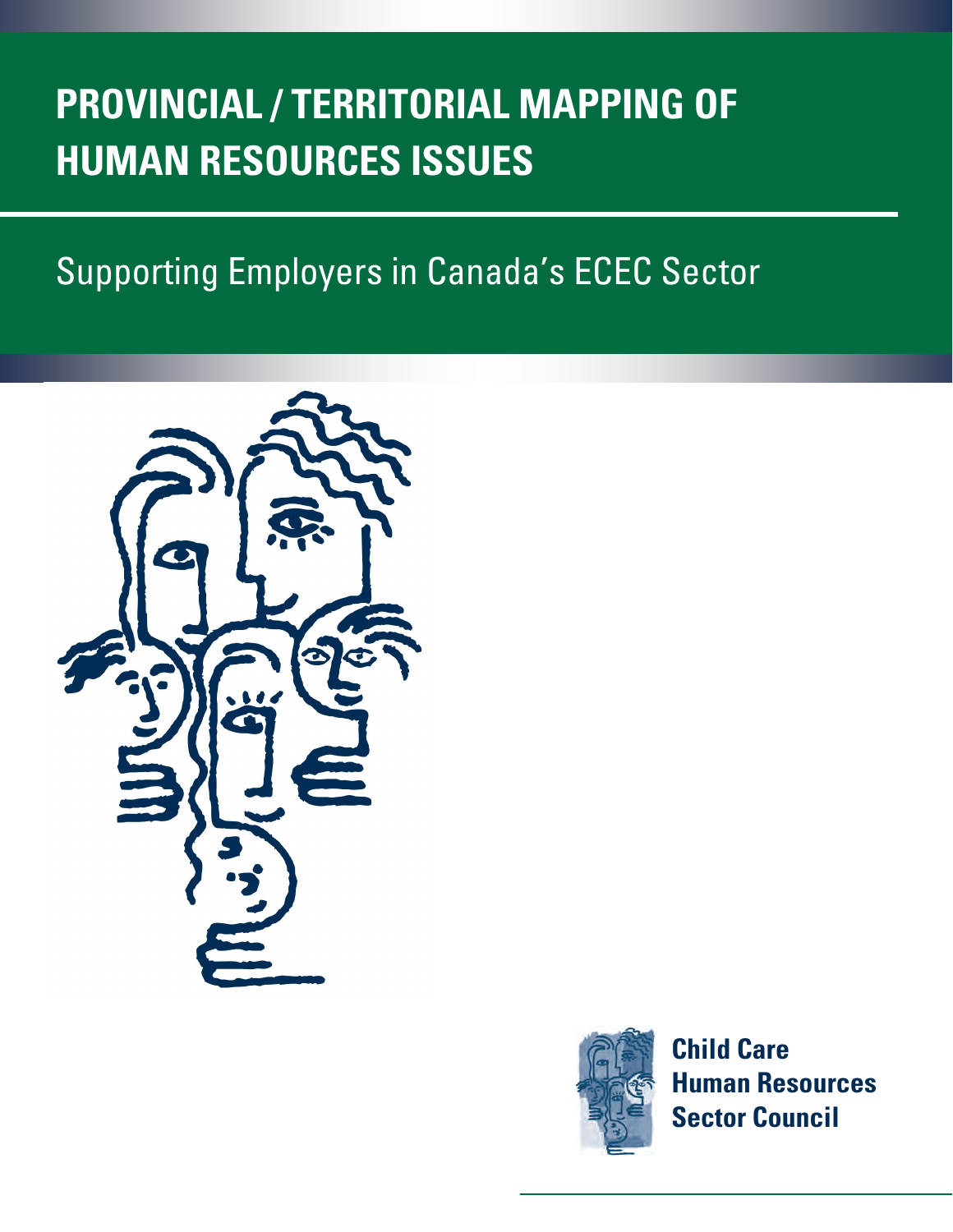Prepared for the Child Care Human Resources Sector Council 151 Slater St, Suite 714 Ottawa, ON K1P 5H3 Phone: (613) 239-3100 or Toll-free:1-866-411-6960 E-mail: info@ccsc-cssge.ca

> Prepared by R.A. Malatest & Associates

> > ©2009

# **Canada**

This project is funded by the Government of Canada's Sector Council Program.

The opinions and interpretations in this publication are those of the author and do not necessarily reflect those of the Government of Canada.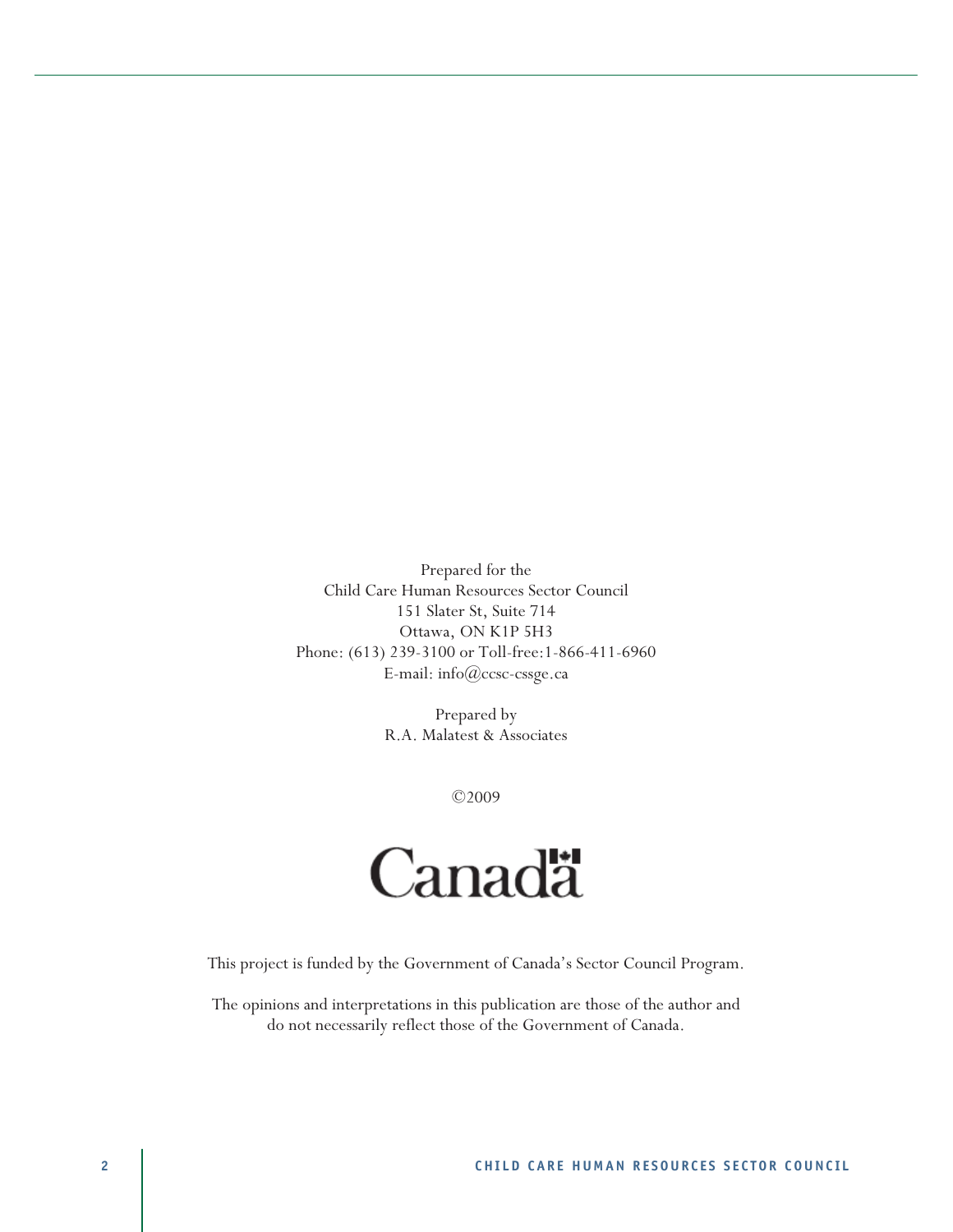## **TABLE OF CONTENTS**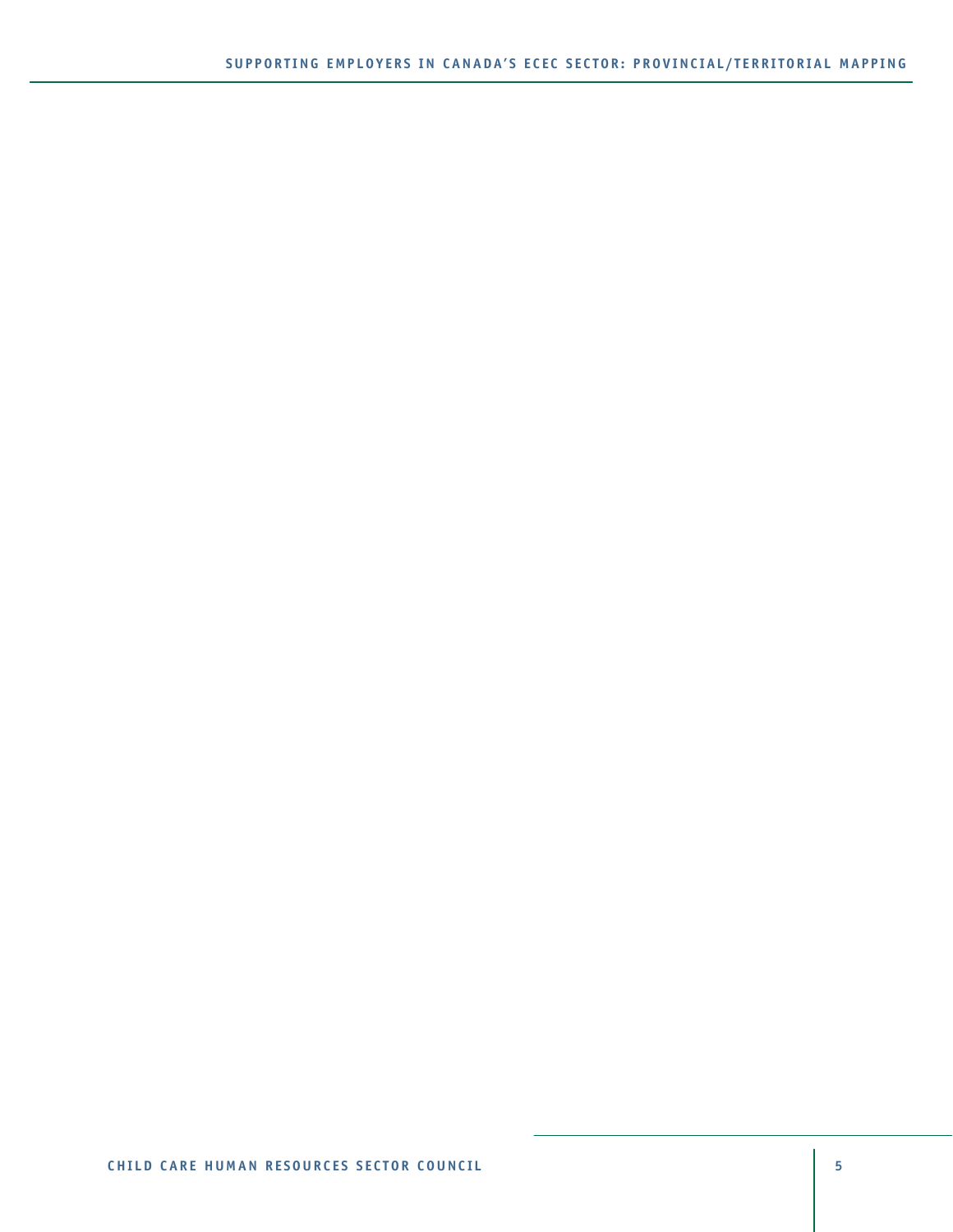## **SECTION 1 : INTRODUCTION AND METHODOLOGY**

## **1.1 About the CCHRSC**

The Child Care Human Resources Sector Council (CCHRSC) is a pan-Canadian, non-profit organization dedicated to moving forward on the human resource issues in the early childhood education and care sector. The Council brings together national partners and other sector representatives to develop a confident, skilled and respected workforce valued for its contribution to early childhood care and education.

The CCHRSC's mission is to provide a sectoral structure for moving forward on human resource issues, through cooperative and collaborative actions that enhance the efforts of national partners and the early childhood education and care workforce. CCHRSC strategic priorities include:

- Foster improved skills development that is responsive to the sector requirements;
- Enhance sectoral human resource management practices to respond to recruitment and retention challenges;
- Develop mechanisms to increase the portability/recognition of credentials;
- Increase access to labour market information, and develop better definitions and an increased understanding of labour market trends and issues in the sector;
- Provide leadership and coordination on HR issues.

## **1.2 About the Project**

Canada's early childhood education and care sector is diverse and contains a mix of governance models and employment settings. There is no consistent national policy or approach to ECEC, with each Canadian province/territory maintaining its own system of regulation, funding arrangements and policy. As a result, the context in which ECEC employers work varies by province and territory. In addition, employers operate in a wide range of governance models and employments settings. This contributes to a lack of clear definition and information about who ECEC employers are, the range of employers' human resources needs, and how those needs can best be met. It is based on this environment that the *Supporting Employers in* Canada's ECEC Sector project was initiated.

#### **1.2.1 Project Objectives**

The primary objectives of the *Supporting Employers in Canada's ECEC Sector* project are to:

- Improve the understanding of employer governance models in regulated early childhood education and care settings;
- Document the human resources (HR) needs of employers in different regulated settings and contexts;
- Determine employers' perspectives on how best to address priority HR issues in the sector, documenting innovative tools or practices that already exist;
- Identify and prioritize solutions that could help employers address human resource issues;
- Determine what tools could be developed to address priority HR issues.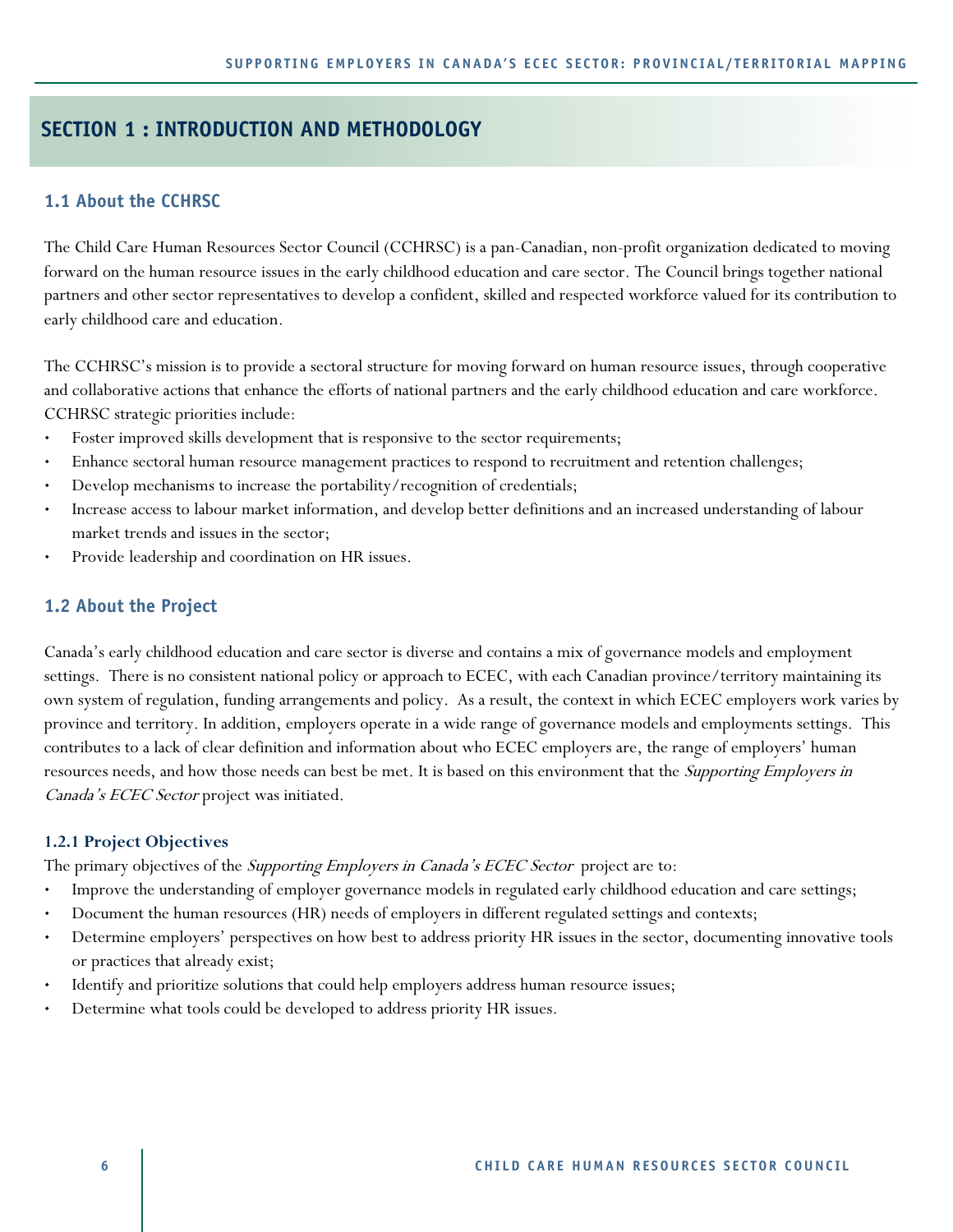## **1.2.2 Project Outputs**

The information gathered for the *Supporting Employers in Canada's ECEC Sector* project has been used to create a variety of reports and documents that help to define key findings. In addition to this Provincial/Territorial Mapping of Human Resources Issues, the following documents have been created:

- **Executive Summary** This report summarizes key findings and recommendations from the Main Report: Supporting Employers in Canada's ECEC Sector project
- **Main Report** This report provides an in-depth analysis of all findings of the Supporting Employers in Canada's ECEC Sector project, including the results of the literature review, employer survey, key informant interviews, focus groups and related recommendations.
- **Literature Review Report** This report provides a full discussion of the key trends and issues affecting human resources in the early childhood education and care sector.
- **Summary Profiles of Employer Governance Models** This report provides brief profiles of the main governance/employer models identified during the research process.

## **1.3 Provincial/Territorial Mapping of HR Issues: Purpose and Methodology**

The purpose of this document is to:

 $\overline{a}$ 

- map the different governance models in each province and territory;
- describe the type of services offered (e.g. 0-5 years, 6-12 years);
- describe the size/scope of operations (e.g. number of employees, operational budget, number of spaces); and
- identify the HR issues that are most prevalent in each province/territory.

The information presented in this document was gathered directly from employers via a mixed-mode telephone/online survey. Between March 27 and June 2, 2008, 987 surveys were completed with licensed ECEC employers, with proportional representation from each province and territory. Surveys were completed with an individual who was partly or solely responsible for the human resources management at their organization. Respondents were directors, managers, board members, supervisors or human resources specialists, depending on the organization. Thus, for the purpose of this project, the person most directly involved in HR issues, such as recruitment and retention of staff, training, setting workplace standards, etc. is considered the "employer". For a more detailed definition of who the employer is in ECEC, see the *Main Report*, section 1.4.

It is important to note that due to statistical limitations in sample size per province/territory, results are discussed at a provincial/territorial level and not analyzed by governance model subgroups as is done in the *Main Report*.<sup>1</sup> The table below details the number of completed surveys per province/territory.

<sup>&</sup>lt;sup>1</sup> Results presented in the *Main Report* were weighted by province/territory to ensure proportional representation of each province and territory in the national results. As this document presents results for each province and territory separately, the results have not been weighted. This will impact the sample sizes presented below each table/chart (n), but does not change the distribution of responses (i.e. the percentages do not change).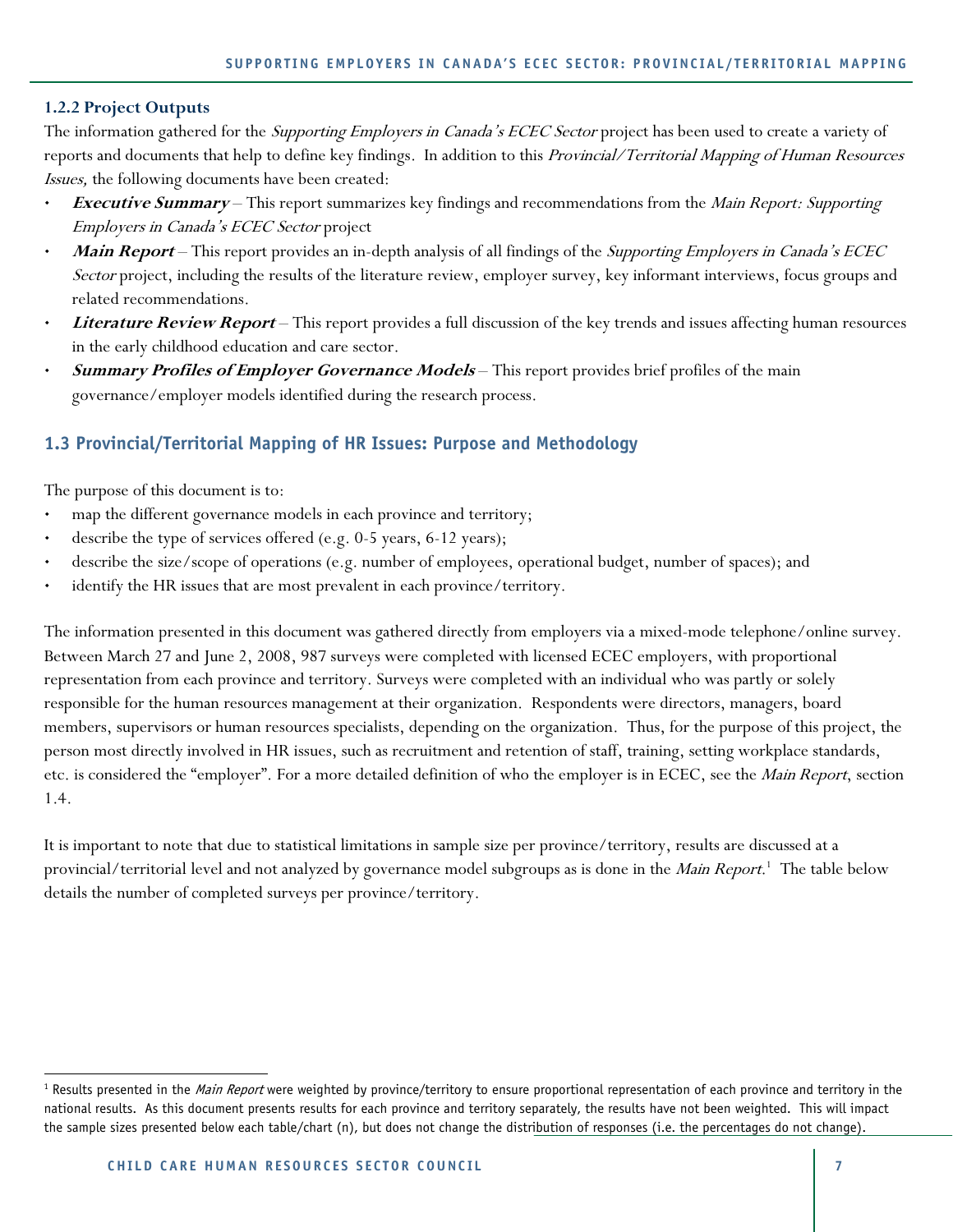| <b>Province/Territory</b>   | Universe $1$ | <b>Sample</b><br><b>Included for</b><br><b>Surveying</b> | <b>Completed</b><br><b>Surveys</b> | <b>Gross</b><br><b>Response</b><br>Rate <sup>2</sup> | <b>Valid</b><br><b>Response</b><br>Rate <sup>3</sup> | <b>Margin of</b><br>Error <sup>4</sup> |
|-----------------------------|--------------|----------------------------------------------------------|------------------------------------|------------------------------------------------------|------------------------------------------------------|----------------------------------------|
| Alberta                     | 1510         | 591                                                      | 194                                | 32.8%                                                | 35.2%                                                | ± 6.6%                                 |
| <b>British Columbia</b>     | 1099         | 432                                                      | 144                                | 33.3%                                                | 37.5%                                                | $+7.6%$                                |
| Manitoba                    | 502          | 198                                                      | 72                                 | 36.4%                                                | 38.7%                                                | $+10.7%$                               |
| New Brunswick               | 353          | 140                                                      | 25                                 | 17.9%                                                | 18.4%                                                | $+18.9%$                               |
| Newfoundland and Labrador   | 109          | 43                                                       | 12                                 | 27.9%                                                | 28.6%                                                | $+26.8%$                               |
| Nova Scotia                 | 345          | 137                                                      | 47                                 | 34.3%                                                | 35.6%                                                | $+13.3%$                               |
| Northwest Territories       | 51           | 20                                                       | 3                                  | 15.0%                                                | 15.0%                                                | $+55.4%$                               |
| Nunavut                     | 39           | 16                                                       | 4                                  | 25.0%                                                | 26.7%                                                | ± 47.0%                                |
| Ontario                     | 3904         | 1512                                                     | 316                                | 20.9%                                                | 24.5%                                                | ± 5.3%                                 |
| <b>Prince Edward Island</b> | 110          | 44                                                       | 13                                 | 29.5%                                                | 31.7%                                                | ± 25.6%                                |
| Québec                      | 1825         | 708                                                      | 121                                | 17.1%                                                | 18.0%                                                | $+8.6%$                                |
| Saskatchewan                | 182          | 70                                                       | 31                                 | 44.3%                                                | 47.0%                                                | $+16.1%$                               |
| <b>Yukon Territory</b>      | 56           | 23                                                       | 5                                  | 21.7%                                                | 25.0%                                                | ± 42.2%                                |
| <b>Total</b>                | 10085        | 3934                                                     | 987                                | 25.1%                                                | 27.8%                                                | $+3.0%$                                |

#### **Provincial/Territorial Sample Size and Completed Surveys**

1. Universe = total number of licensed providers obtained from each province/territory.

2. Gross Response Rate = Completed Surveys / Sample

3. Valid Response Rate = Completed Surveys / (Sample – Not In Service Numbers – Fax/Modem Numbers – Organization No Longer Exists – Multiple Organization)

4. Margin of error calculated at 95% confidence level.

#### **1.3.1 A Note on Employment Setting and Governance Models**

When reviewing this document, it is important to note that one goal of the research was to determine the distribution of various governance models by province/territory. Using previous definitions of ECEC governance models, information gleaned from the key informant interviews and focus groups, and by examining each of the groups' responses to the survey, a total of seven governance model groups were created. These groups were then used to further analyze the Employer Survey results.

Employers who completed the survey were asked to identify whether they were a for-profit or non-profit organization. Employers who were non-profit could choose from a list of multiple categories to best describe their governance model. It should be noted that the governance model groups 2 to 7 in the table below, all fall under a larger heading of non-profit. This is because when multiple groups were selected, the most "exclusive" category was chosen as the "primary" governance model. For example, community organizations, religious institutions, First Nations Band/Tribal Councils, and worksite/private company operated organizations (who all indicated they were non-profit) often indicated they had parent board members. Rather than group all of these organizations under a "Board Member Governed" label, the more exclusive category (e.g. community organization, worksite/private company) was chosen.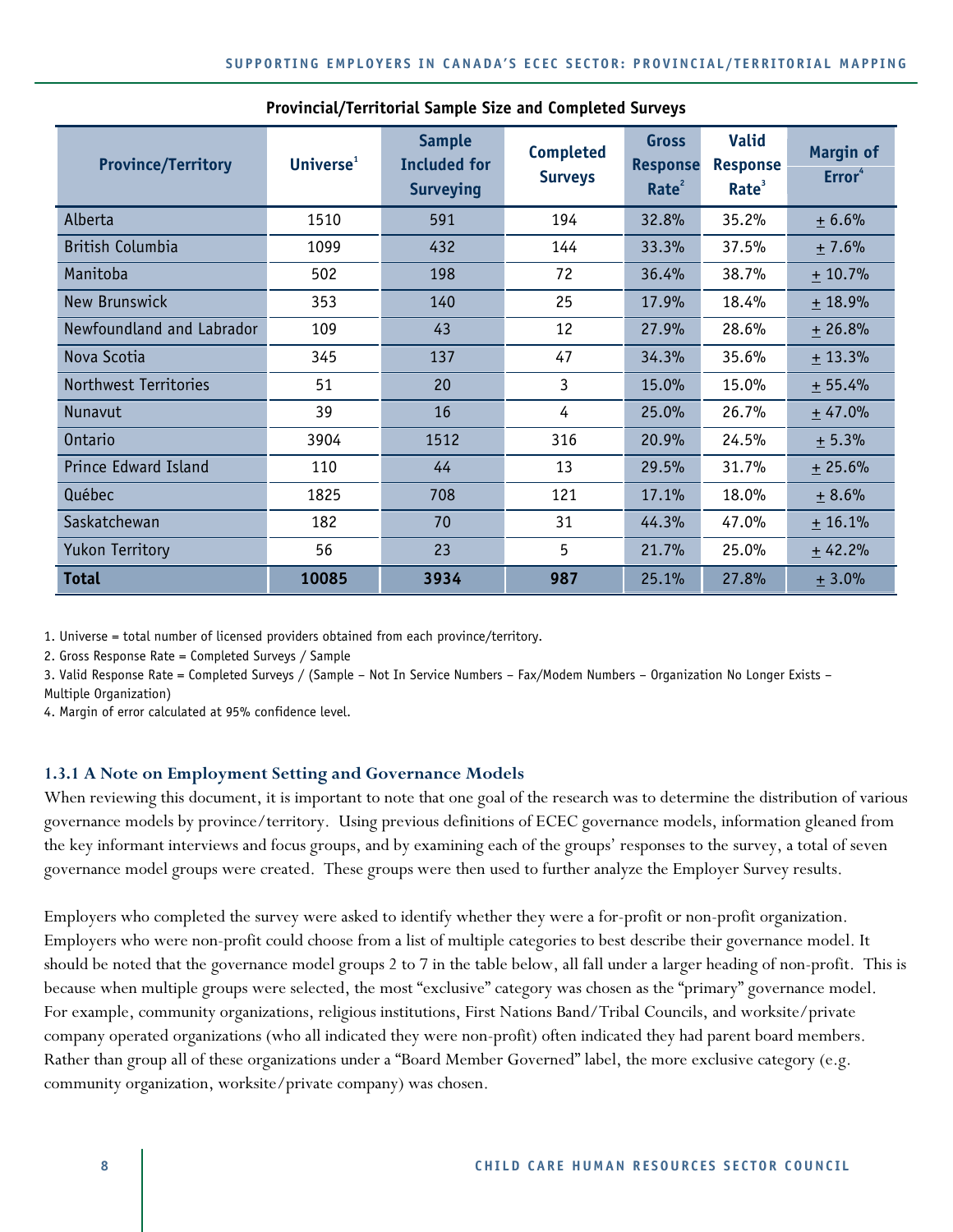|                   | <b>Governance Model Group</b>                          | <b>Types of Governance Models Included in Group</b>                                                            |
|-------------------|--------------------------------------------------------|----------------------------------------------------------------------------------------------------------------|
| <b>For-Profit</b> | Commercial/Private organization<br>1.                  | Sole proprietor<br>$\bullet$<br>Corporation<br>Partnership<br>Franchise<br>$\bullet$<br>Co-op (for-profit)     |
|                   | Board Member Governed organization<br>2.               | Parent board member operated<br>Community board member operated<br>Co-op (non-profit)                          |
| <b>Non-Profit</b> | Aboriginal organization<br>3.                          | First Nations Band/Tribal Council operated<br>٠<br>Aboriginal Human Resources Development<br>Agreement (AHRDA) |
|                   | Community organization<br>4.                           | Community organization (e.g. YMCA/YWCA, etc.)<br>٠<br>Religious institution                                    |
|                   | Worksite/private company<br>5.                         | Worksite/private company operated                                                                              |
|                   | Educational Institution/Hospital<br>6.<br>organization | University or college<br>$\bullet$<br>School board<br>Hospital                                                 |
|                   | Government organization<br>7.                          | Municipal/local government<br>$\bullet$<br>Provincial/territorial government                                   |

## **Governance Model Groups**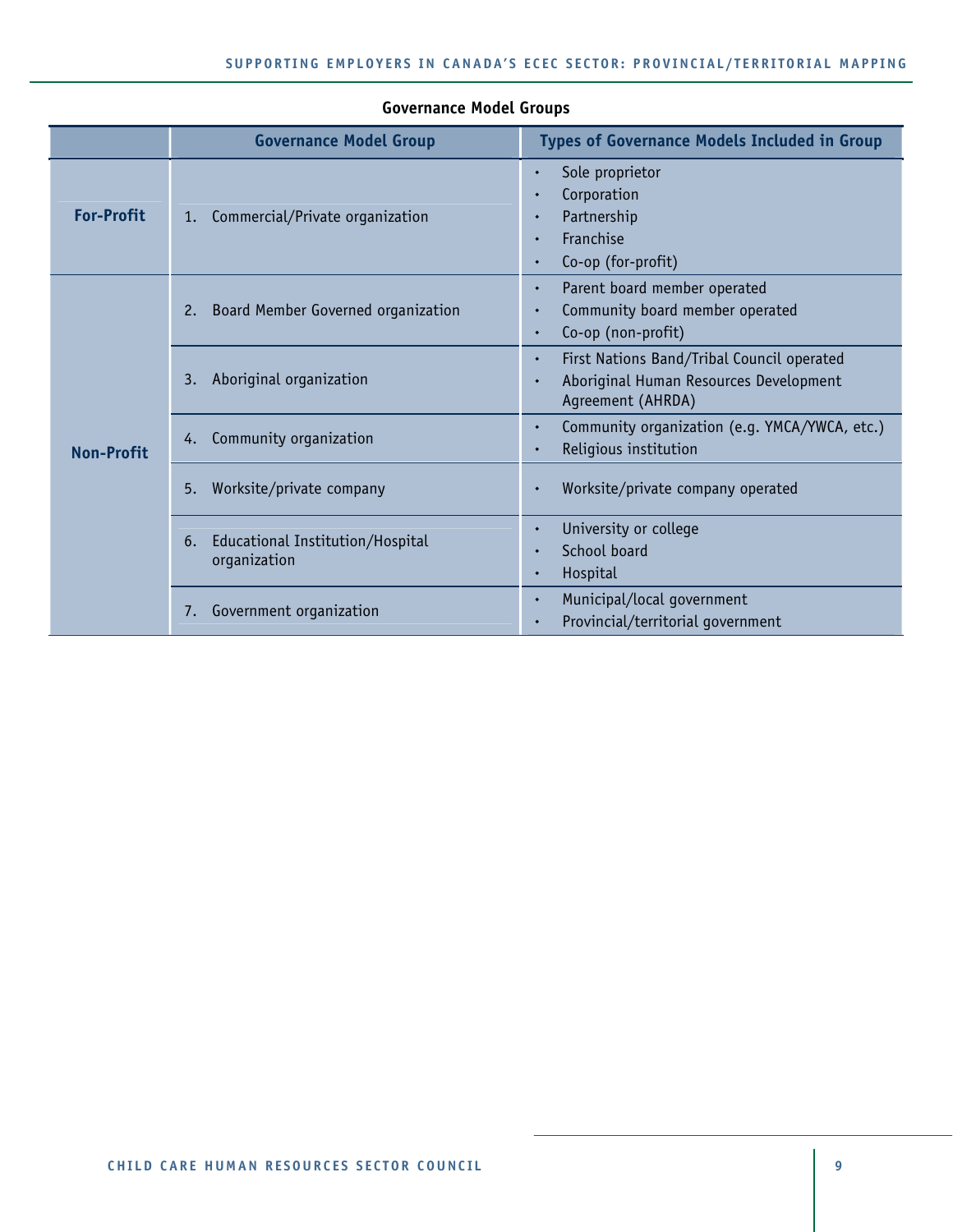## **SECTION 2 : EMPLOYER SURVEY RESULTS : ALBERTA**

## **2.1 Governance Models**

In Alberta, 194 ECEC employers completed the Employer Survey<sup>2</sup>.

Over half of respondents (55.7%) indicated that their organization was non-profit, while 44.3% identified as for-profit.



## **Distribution of For-Profit and Non-Profit Organizations: Alberta**

N=194 Source: Employer Survey - B5

Of those employers who indicated that their organization was for-profit, 41.9% identified their organization as a corporation, while 39.5% identified it as a sole proprietorship. See the chart on page 11 for details.

 $\overline{a}$ 

 $2$  591 employers were included in the sample for surveying. See page 8 for further details.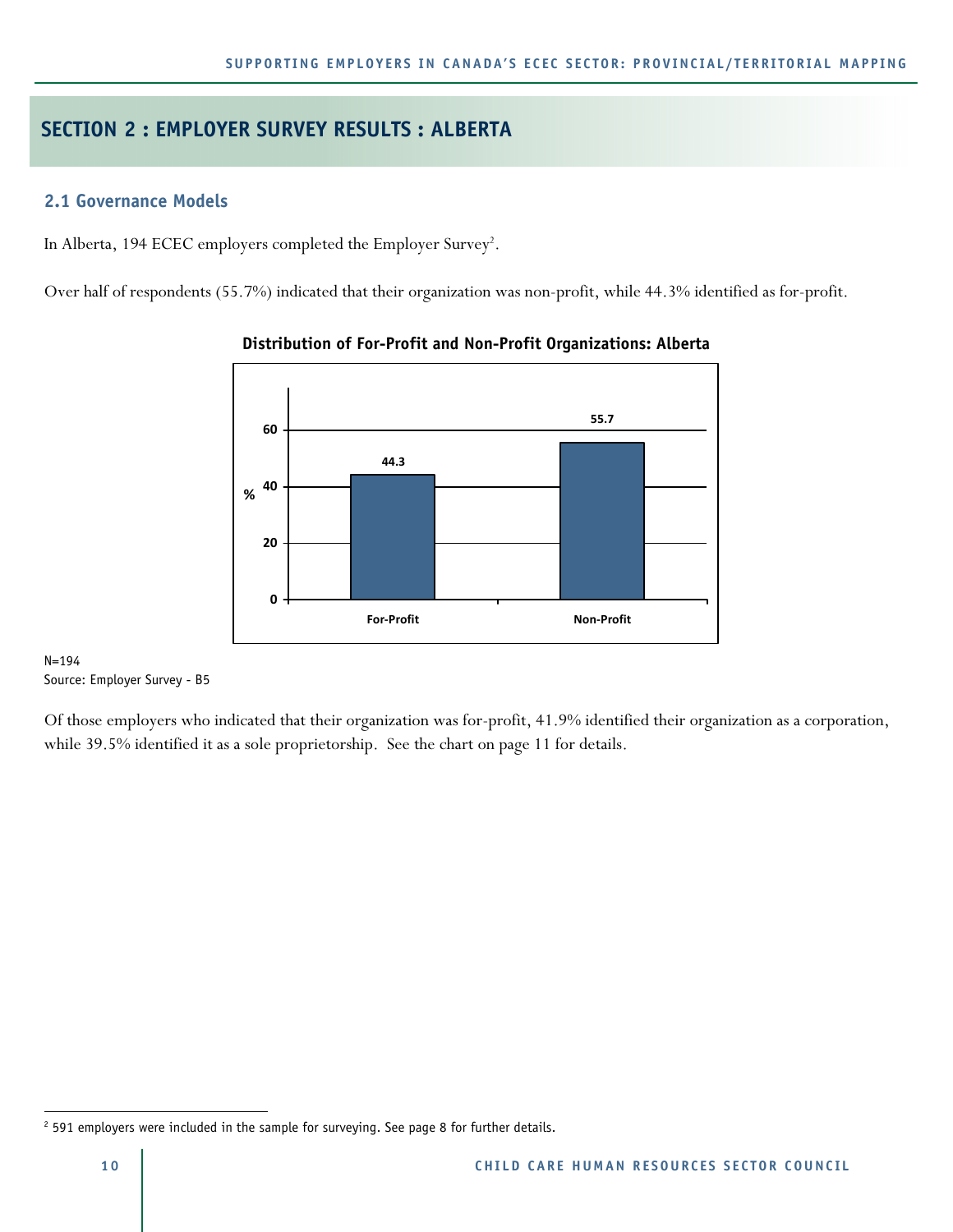#### **For-Profit Governance Models: Alberta**



#### N=86

Note: Total may exceed 100% due to multiple responses. Source: Employer Survey – B6

The majority of employers who self-identified as non-profit indicated their organization was at least partly governed by a parent board (56.5%) or community board (38.9%). Respondents had the option of choosing as many categories as necessary, thus the categories presented below are not mutually exclusive.





Note: AHRDA – Aboriginal Human Resources Development Agreement N=108 Note: Total may exceed 100% due to multiple responses. Source: Employer Survey – B7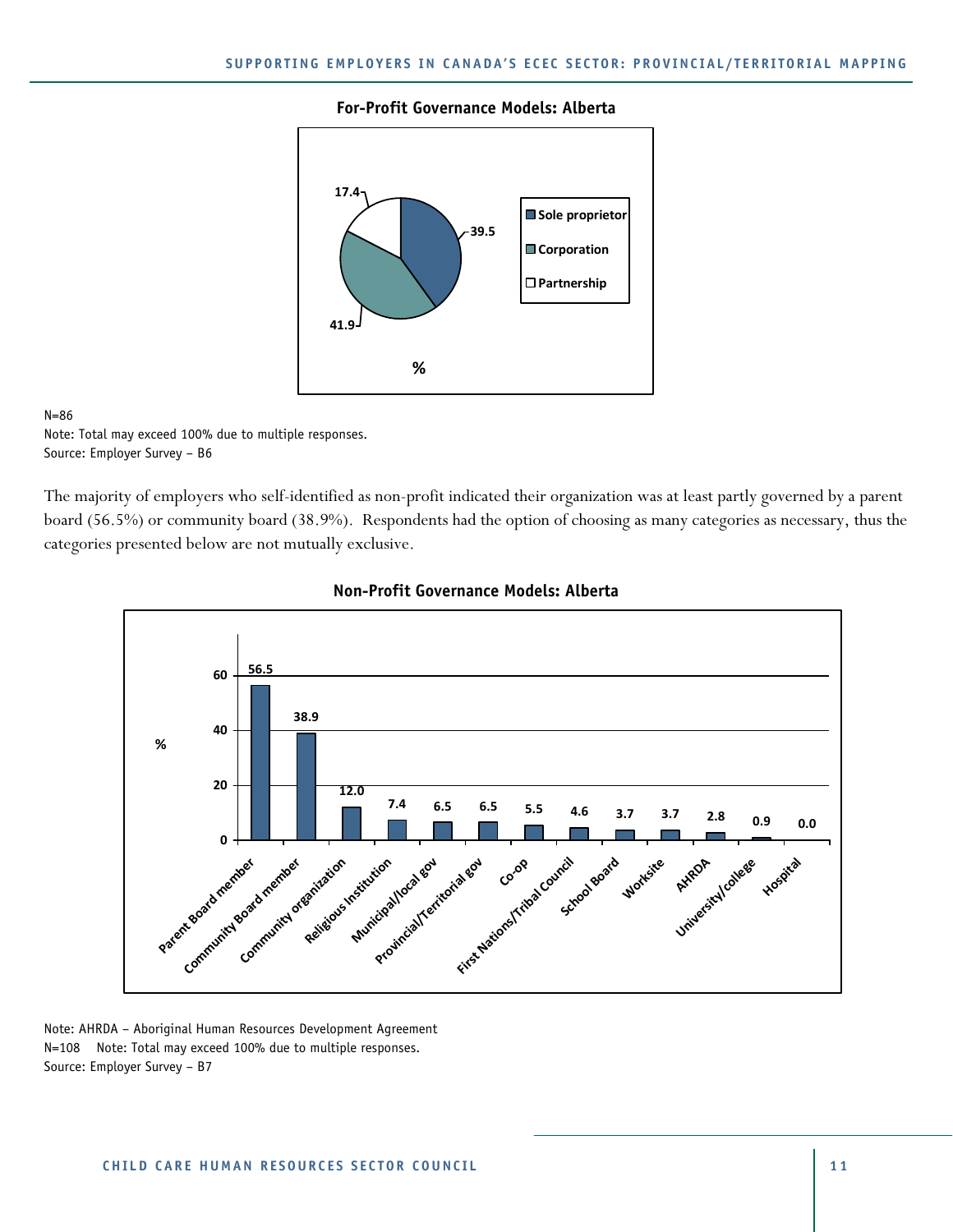The chart below details the distribution of the governance model groups within Alberta, as indicated by Employer Survey respondents. See Section 1.3.1 for a description of each group.



## **Distribution of Governance Models: Alberta**

N=194

## **2.2 Employer Size**

#### **2.2.1 Number of Locations**

The vast majority (72.7%) of employers surveyed in Alberta were responsible for one ECEC location.



#### **Average Number of ECEC Locations Under Employers' Responsibility: Alberta**

N=194 Source: Employer Survey - B1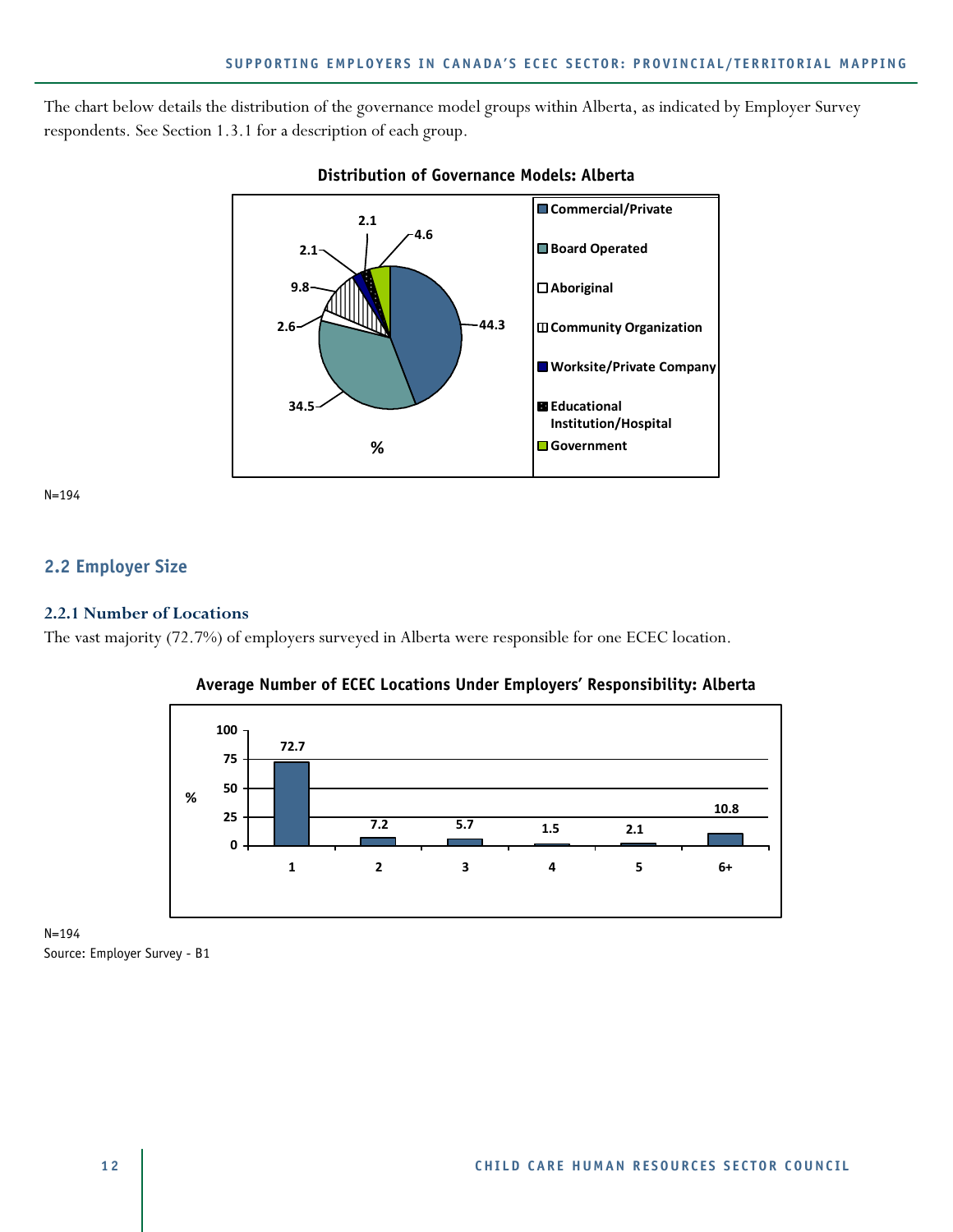#### **2.2.2 Number of Licensed Spaces**

Respondents were asked how many licensed spaces they maintained across all locations under their responsibility. This includes all full-time, part-time and extended care spaces.





N=194 Source: Employer Survey - B2

## **2.2.3 Number of Employees**

Respondents were asked to describe the size of their staff, including:

- how many early childhood educators (ECEs) or ECE Assistants (ECE-As) they employed;
- how many supervisory staff they employed; and
- how many other staff related to the delivery of early childhood education and care (e.g. support staff) they employed.

See the chart on page 14 for details.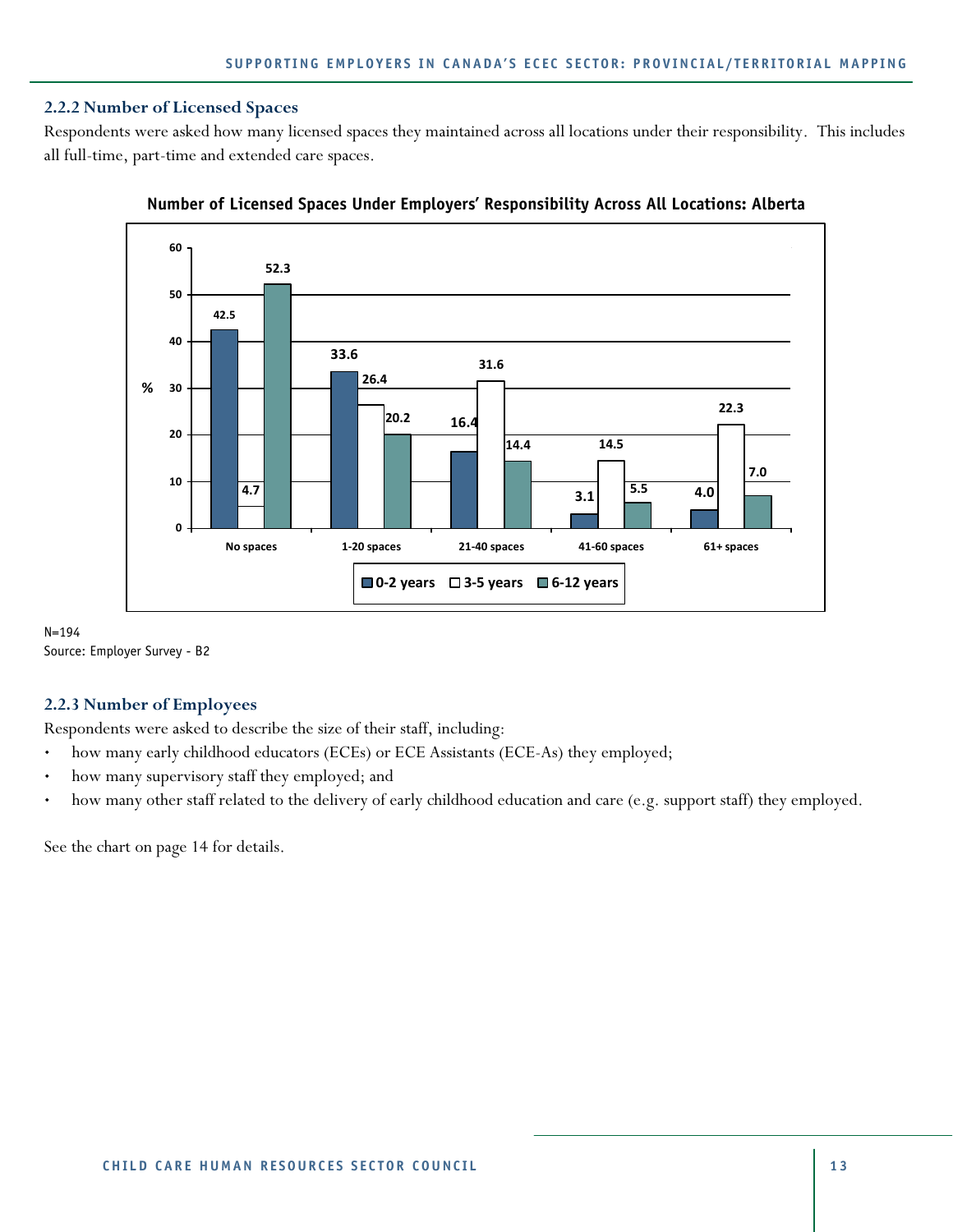

#### **Number of Employees: Alberta**

N=194 Source: Employer Survey - B3.

## **2.2.4 Operating Budget**

Respondents were asked to indicate their annual operating budget. Just over 40% (42.8%) of employers surveyed in Alberta indicated an annual operating budget of less than \$250,000, while about one-quarter (24.2%) did not wish to respond to this question.



## **Annual Operating Budget : Alberta**

N=194 Source: Employer Survey – B4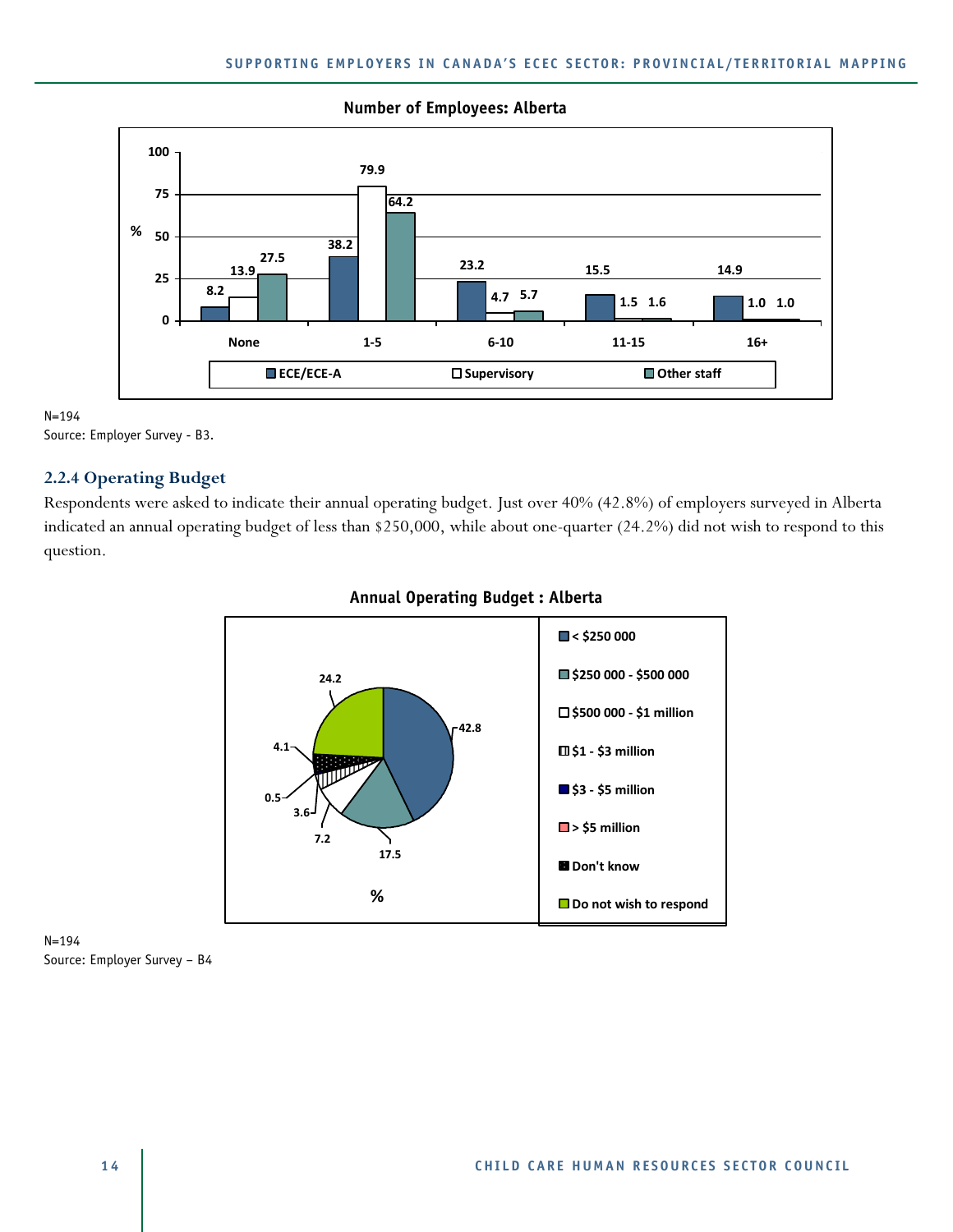#### **2.3 Human Resources Issues**

Employers were asked to describe the greatest challenges they faced in fulfilling the HR management role at their organization. The table below lists the five most common responses. As shown, recruitment of qualified staff (32.5%) was the most frequently noted "top of mind" issue.

| <b>Challenges of HR Role</b>                           | <b>Total</b> |
|--------------------------------------------------------|--------------|
| Recruitment of qualified staff/lack of qualified staff | 32.5%        |
| Lack of time                                           | 15.5%        |
| Provision of adequate wages                            | 13.9%        |
| Funding issues                                         | 6.2%         |
| Retention of qualified staff                           | $6.7 \%$     |

#### **Top 5 Challenges Fulfilling Human Resources Management Role: Alberta**

N=194

```
Source : Employer Survey – H1
```
#### **2.3.1 Recruitment**

Respondents were asked if they had any difficulty recruiting staff in the past 12 months. Two-thirds of respondents (66.0%) said that they had faced some recruiting challenges in the past year. Of the respondents who faced recruitment challenges (N=130), 78.1% indicated the ECEs were the most difficult to recruit, followed by ECE Assistants (46.1%), and Directors/Supervisors (23.4%).

These employers were asked to indicate the main reasons for the recruiting challenges they faced. As shown in the chart below, the most common causes were low wages in the sector (68.8%) and an overall lack of qualified staff (21.9%).



#### **Reasons for Recruiting Challenges: Alberta**

Note: Total may exceed 100% due to multiple responses. N=130, Source: Employer Survey - D14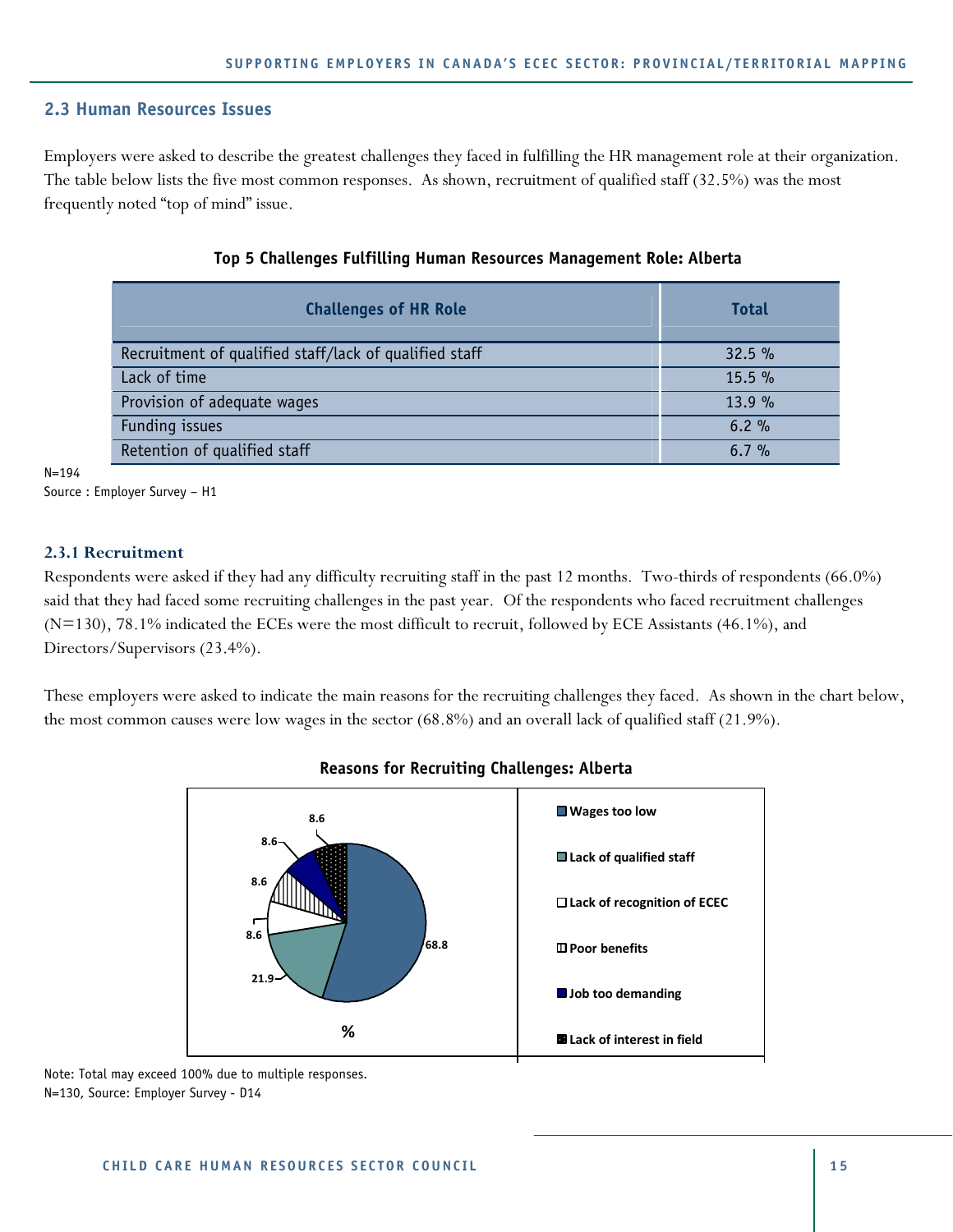#### **2.3.2 Retention**

Employer survey respondents were asked to what extent staff turnover was in issue during the last two years. Three-quarters of respondents (76.3%) indicated that turnover/retention was an issue (42.3% a major issue, 34.0% a modest issue). Over half (53.4%) of employers surveyed had at least one ECE leave in the past 12 months, while one-quarter (24.2%) had at least one director or supervisor leave in the same period. The chart below indicates the most common reasons staff left their position.



#### **Reasons Staff Left Organization: Alberta**

Note: Total may exceed 100% due to multiple responses. N(Directors/Supervisors)=47, N(ECEs/ECE Assistants)=104

#### **2.3.3 HR Training and Professional Development**

ECEC employers in Alberta were asked if they had participated in any HR, management or leadership training/professional development related to their current position within the past year. Almost three-quarters (71.6%) of employers indicated that they had. The most commonly noted topics/types of training/professional development were:

- Management/supervisory skills (64.0%)
- Leadership skills (12.9%)
- Various other workshops (10.8%)

When asked what barriers they faced to participating in training/professional development, employers in Alberta noted the following as the most common barriers or challenges:

- Lack of time/ability to get away (62.9%)
- Funding/cost of training (18.0%)
- Location/not offered locally (11.3%)

All respondents in Alberta were asked if they thought they or their management team would benefit from any training/professional development related to HR management in the next two to three years. Over three-quarters (78.9%) indicated that they would.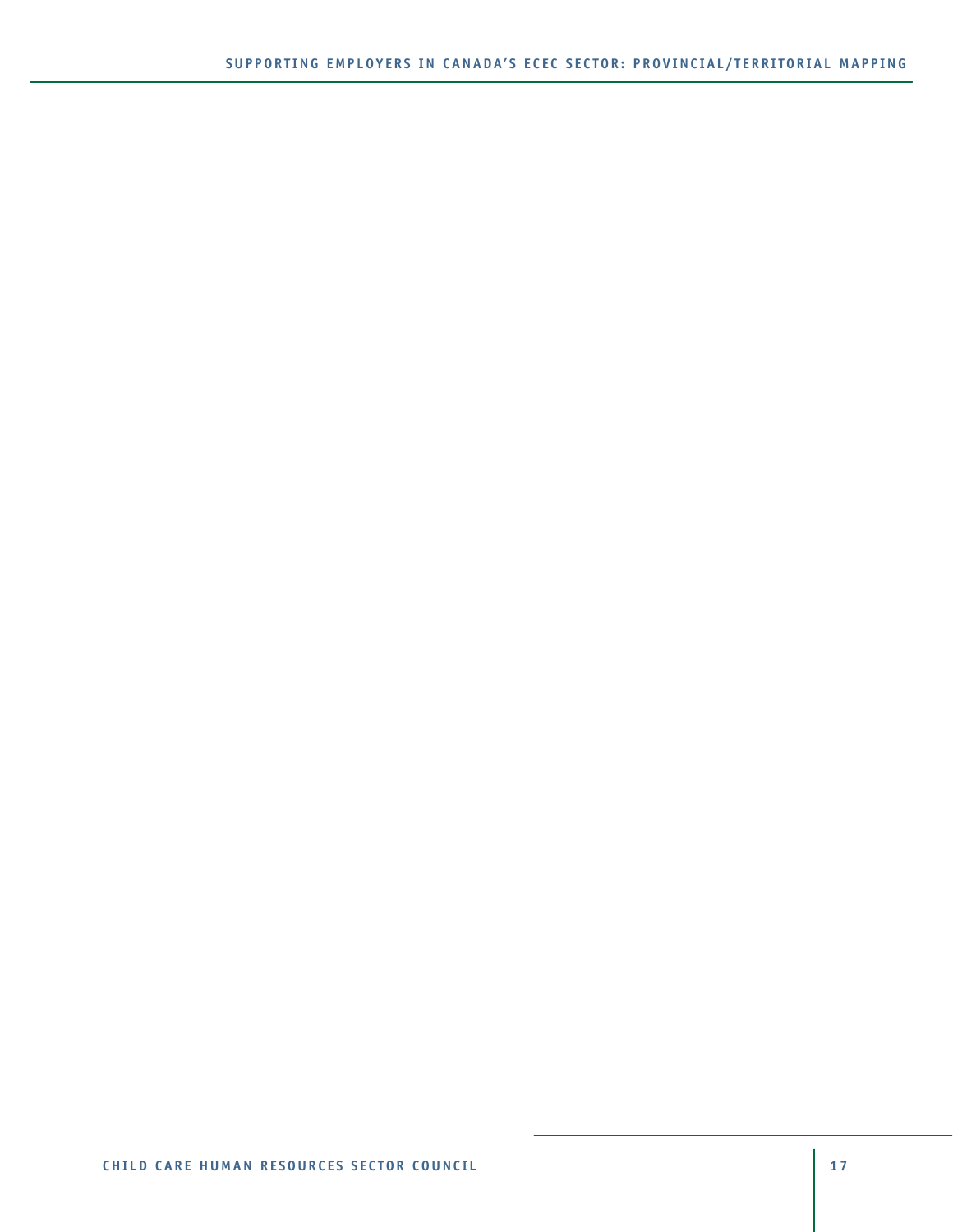## **SECTION 3 : EMPLOYER SURVEY RESULTS : BRITISH COLUMBIA**

## **3.1 Governance Models**

In British Columbia, 144 ECEC Employers completed the Employer Survey<sup>3</sup>.

About half of respondents indicated that their organization was non-profit (52.1%), while 47.9% identified as for-profit.



#### **Distribution of For-Profit and Non-Profit Organizations: British Columbia**

N=144 Source: Employer Survey - B5

Of those employers who indicated that their organization was for-profit, the majority (73.9%) identified as a sole proprietorship. See the chart on page 19 for details.

 $\overline{a}$ 

<sup>&</sup>lt;sup>3</sup> 432 employers were included in the sample for surveying. See page 8 for further details.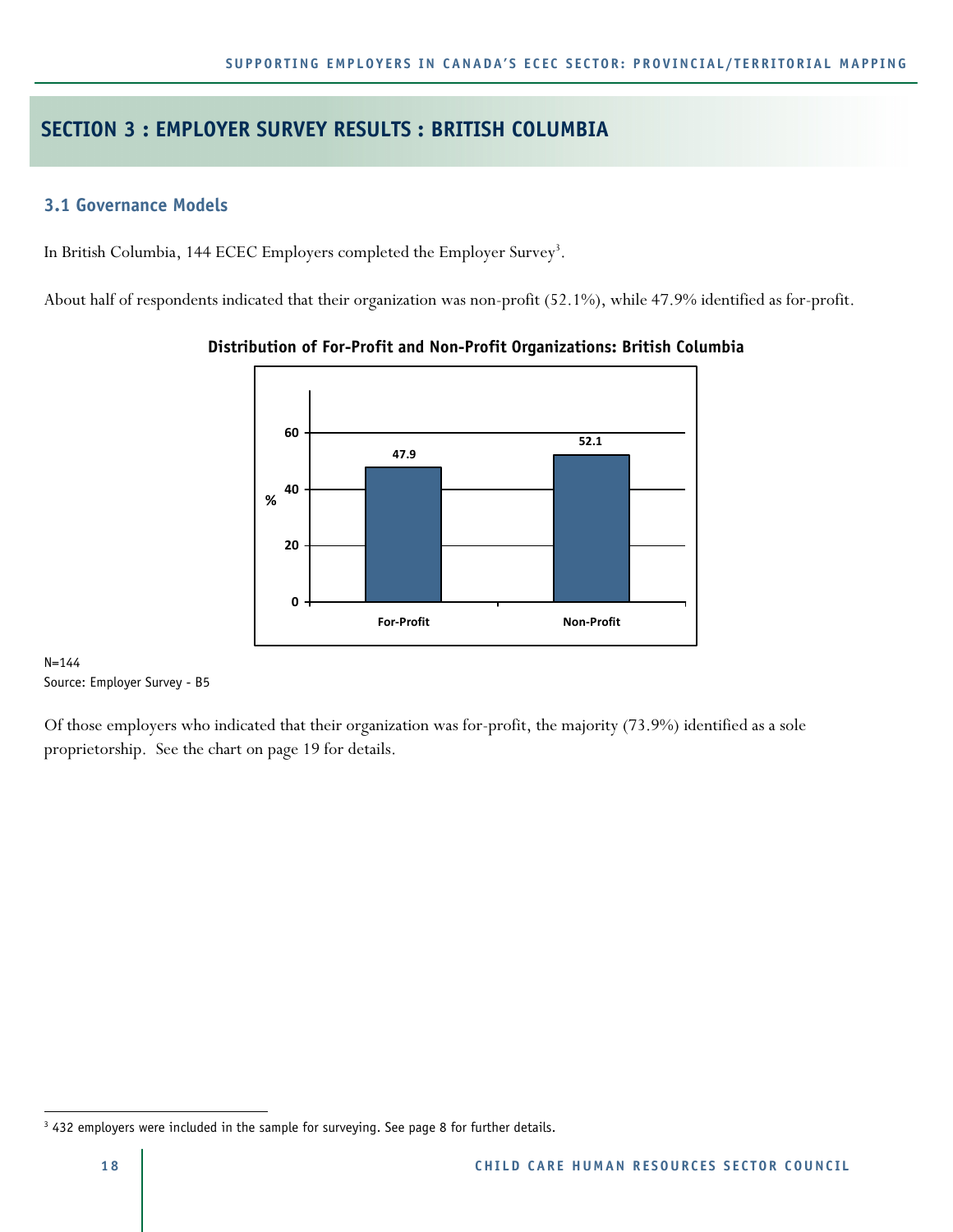#### **For-Profit Governance Models: British Columbia**



#### N=69

Note: Total may exceed 100% due to multiple responses. Source: Employer Survey – B6

The majority of employers who self-identified as non-profit indicated that their organization was at least partly governed by a community board (37.3%) or parent board (36.0%). Respondents had the option of choosing as many categories as necessary, thus the categories presented below are not mutually exclusive.



#### **Non-Profit Governance Models : British Columbia**

Note: AHRDA – Aboriginal Human Resources Development Agreement  $N=75$ Note: Total may exceed 100% due to multiple responses.

Source: Employer Survey – B7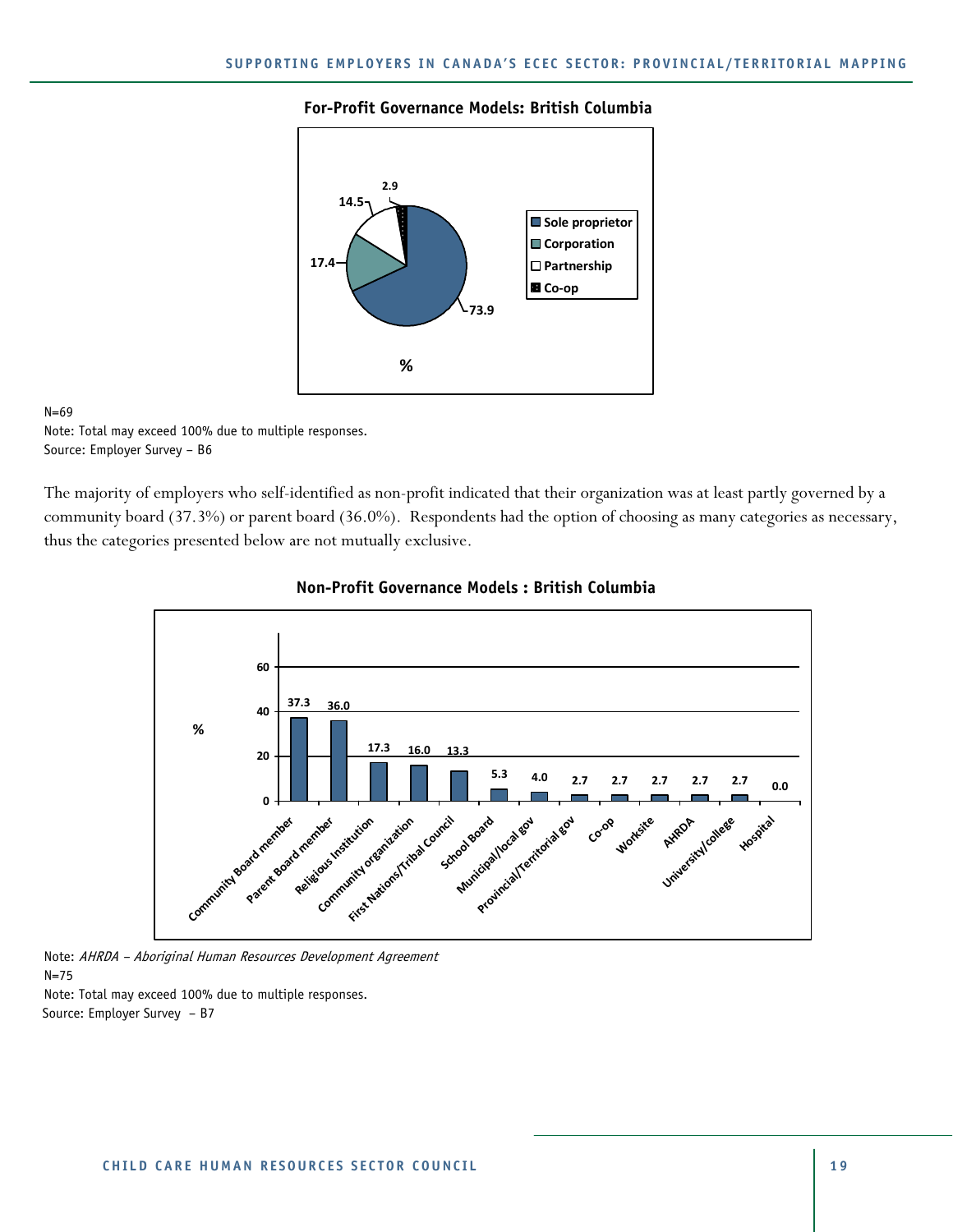The chart below details the distribution of the governance model groups within British Columbia, as indicated by Employer Survey respondents. See Section 1.3.1 for a description of each group.



## **Distribution of Governance Models : British Columbia**

N=144

## **3.2 Employer Size**

#### **3.2.1 Number of Locations**

The majority (76.4%) of employers surveyed in BC were responsible for one ECEC location.





N=144 Source: Employer Survey - B1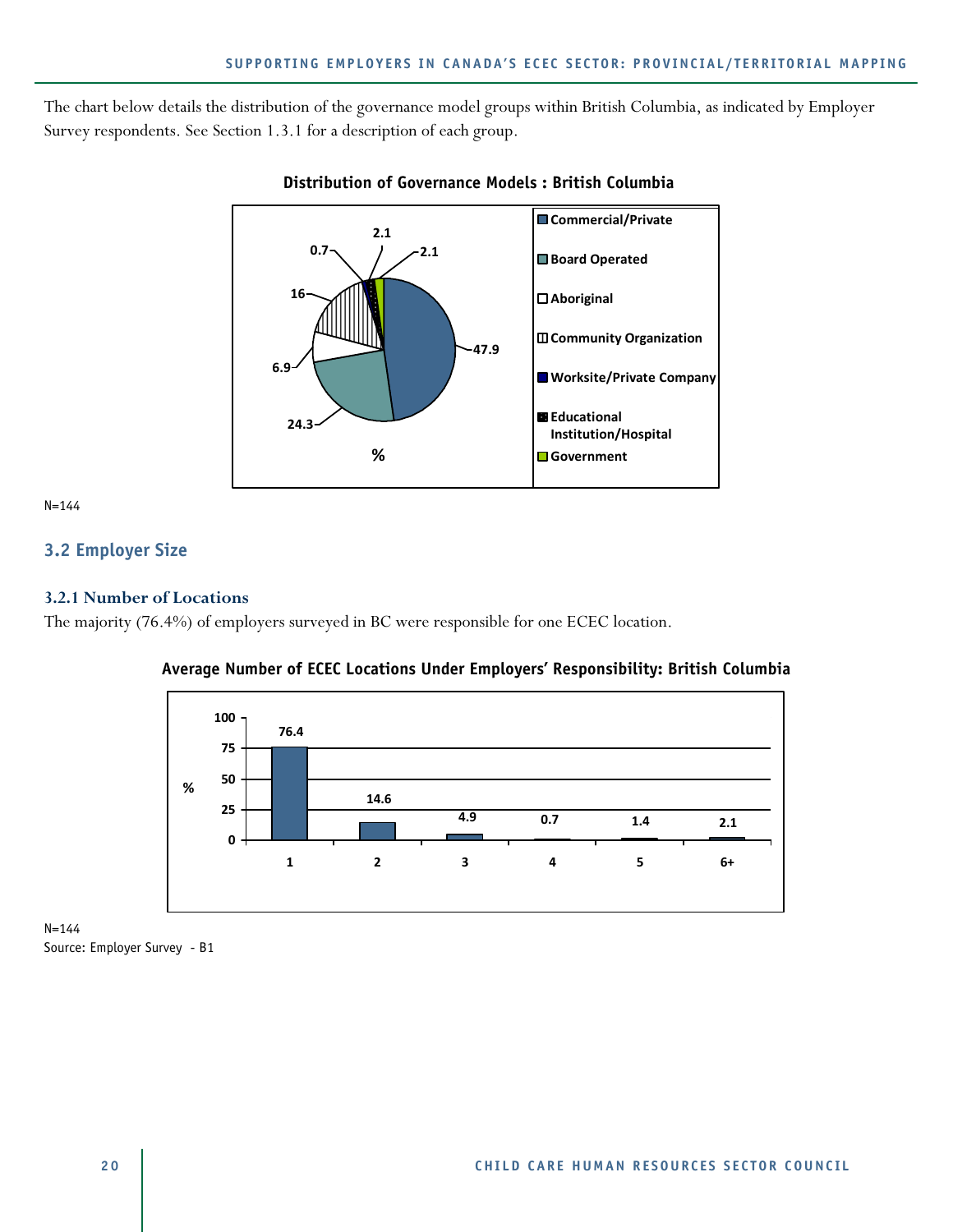#### **3.2.2 Number of Licensed Spaces**

Respondents were asked how many licensed spaces they maintained across all locations under their responsibility. This includes all full-time, part-time and extended care spaces.



## **Number of Licensed Spaces Under Employers' Responsibility Across All Locations: British Columbia**

 $N=144$ Source: Employer Survey - B2

## **3.2.3 Number of Employees**

Respondents were asked to describe the size of their staff, including:

- how many early childhood educators (ECEs) or ECE Assistants (ECE-As) they employed;
- how many supervisory staff they employed; and
- how many other staff related to the delivery of early childhood education and care (e.g. support staff) they employed.

See the chart on page 22 for details.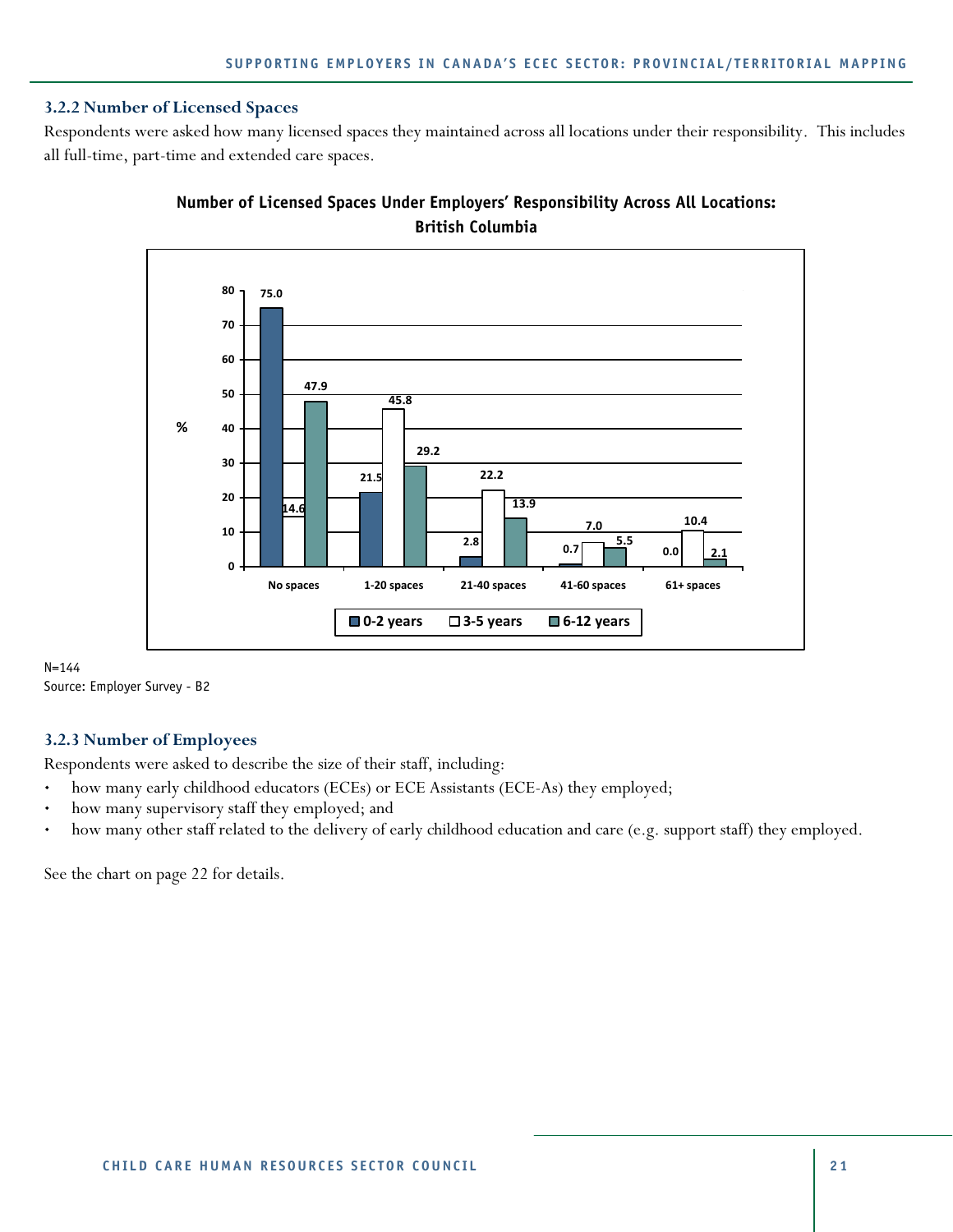

## **Number of Employees : British Columbia**

#### N=144

Source: Employer Survey - B3.

#### **3.2.4 Operating Budget**

Respondents were asked to indicate their annual operating budget. Almost two-thirds (61.1%) of employers surveyed in British Columbia indicated that their annual operating budget was less than \$250,000. About 15.3% of respondents did not wish to respond to this question.



#### **Annual Operating Budget : British Columbia**

N=144 Source: Employer Survey – B4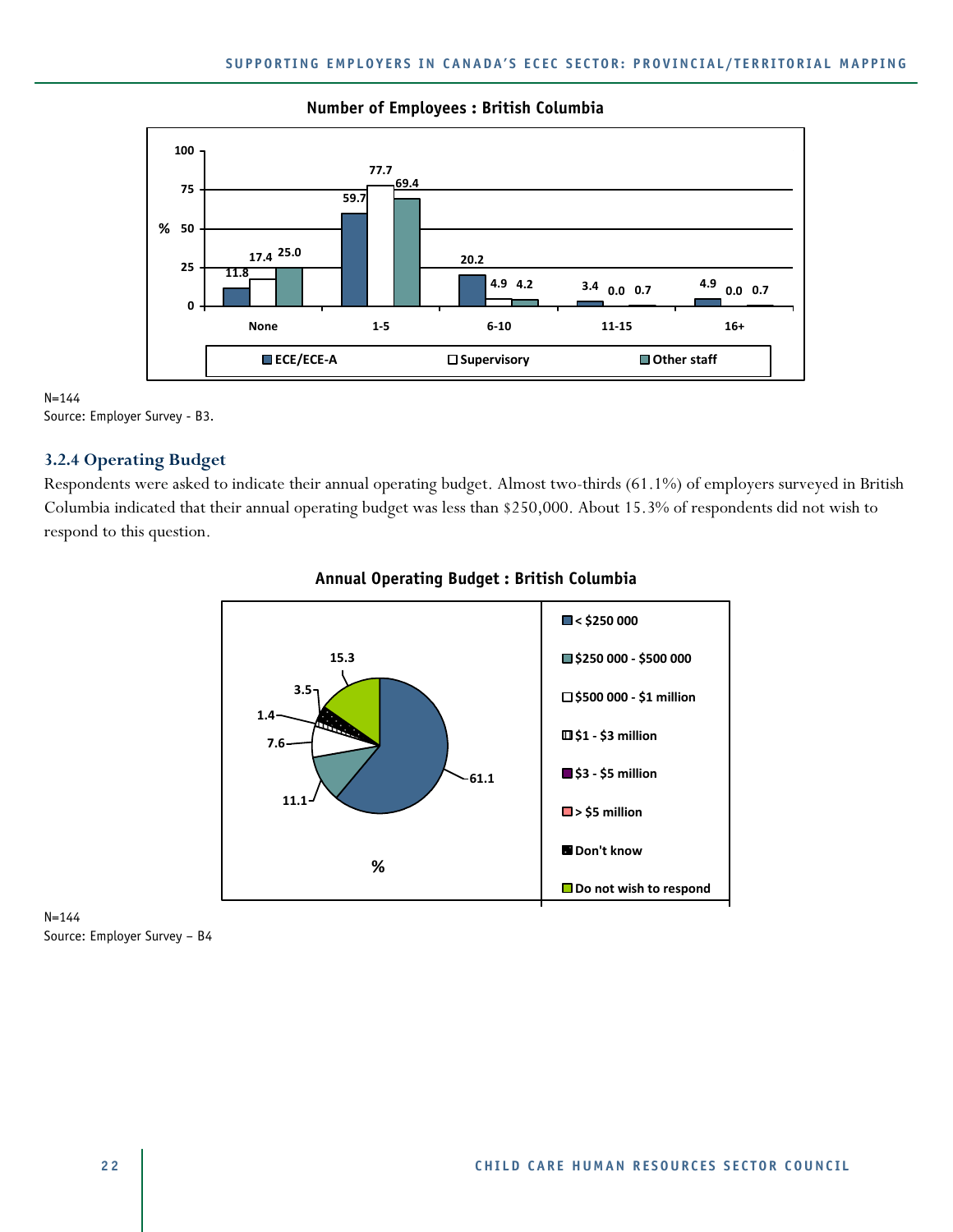#### **3.3 Human Resources Issues**

Employers were asked to describe the greatest challenges they faced in fulfilling the HR management role at their organization. The table below lists the five most common responses. As shown, recruitment of qualified staff (30.6%) was the most frequently noted "top of mind" issue.

## **Top 5 Challenges Employers Face in Fulfilling Human Resources Management Role: British Columbia**

| <b>Challenges of HR Role</b>                                 | <b>Total</b> |
|--------------------------------------------------------------|--------------|
| Recruitment of qualified staff/lack of qualified staff       | $30.6 \%$    |
| Lack of time                                                 | 13.9%        |
| Provision of adequate wages                                  | 6.9%         |
| Provision of adequate benefits                               | 6.9%         |
| Retention of qualified staff/Funding issues (same frequency) | $6.3\%$      |

N=144

Source : Employer Survey – H1

#### **3.3.1 Recruitment**

Respondents were asked if they had any difficulty recruiting staff in the past 12 months. Almost two-thirds of respondents (63.2%) said that they had faced some recruiting challenges in the past year. Of the respondents who faced recruitment challenges (N=91), 61.55% indicated that ECEs were the most difficult to recruit, followed by ECE Assistants (42.9%) and supply/substitute staff (14.3%).

These employers were asked to indicate the main reasons for the recruiting challenges they faced. As shown in the chart below, the most common causes were low wages in the sector (58.2%) and an overall lack of qualified staff (35.2%).



## **Reasons for Recruiting Challenges : British Columbia**

Note: Total may exceed 100% due to multiple responses. N=91, Source: Employer Survey - D14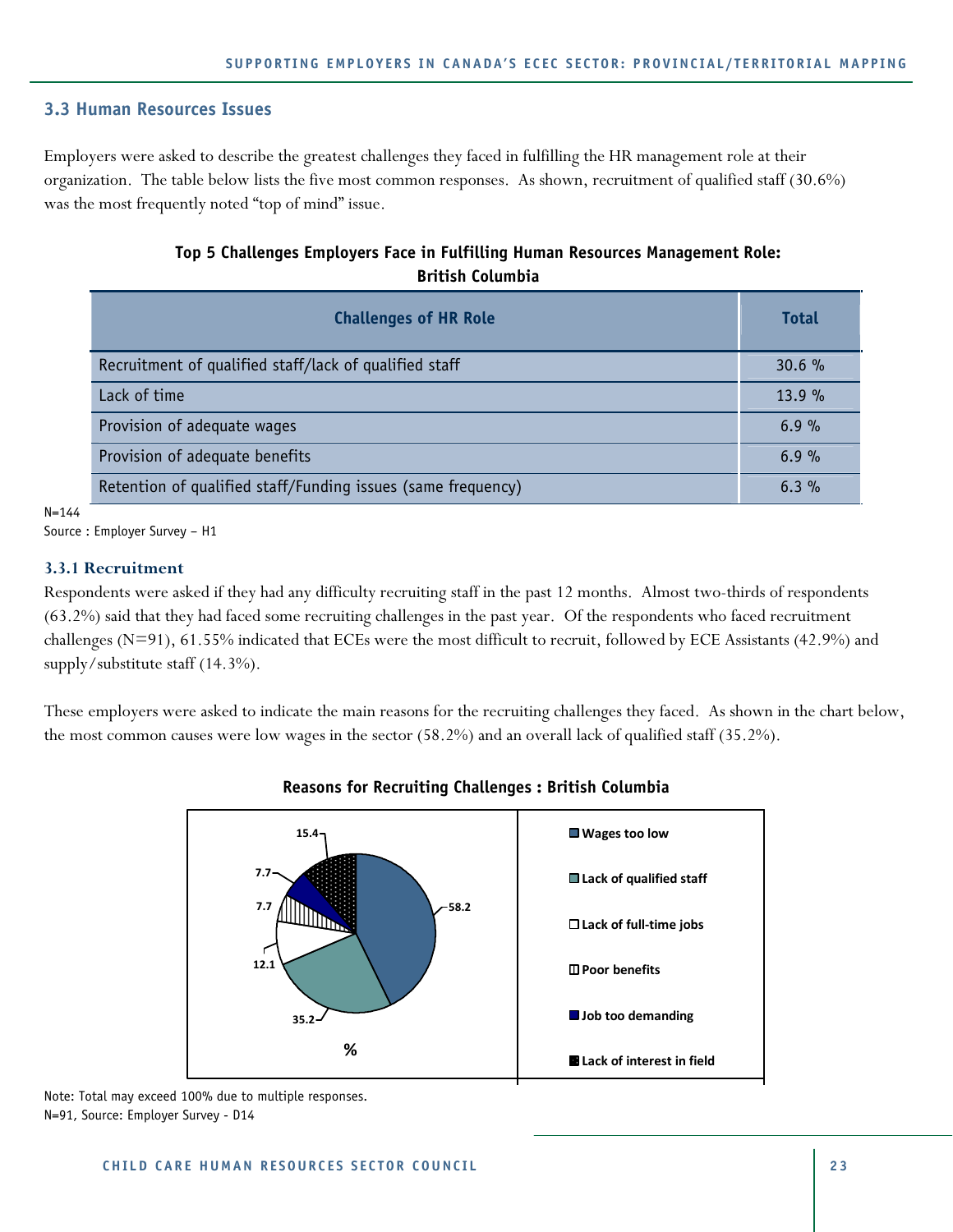#### **3.3.2 Retention**

Employer survey respondents were also asked to what extent staff turnover was in issue during the last two years. Close to two-thirds of respondents (61.8%) said that turnover/retention was an issue (29.9% a major issue, 31.9% a modest issue). Almost half (48.9%) had at least one ECE leave in the past 12 months, while 16.7% had at least one director or supervisor leave within the same period. The chart below indicates the most common reasons staff left their position.



**Reasons Staff Left Organization: British Columbia** 

Note: Total may exceed 100% due to multiple responses. N(Directors/Supervisors)=24, N(ECEs/ECE Assistants)=7

#### **3.3.3 HR Training and Professional Development**

ECEC employers in British Columbia were asked if they had participated in any HR, management or leadership training/professional development related to their current position within the past year. Almost 70% of employers (69.4%) indicated that they had. The most commonly noted topics/types of training/professional development were:

- Management/supervisory skills (70.0%)
- Leadership skills (17.0%)
- Various other workshops (17.0%)

When asked what barriers they faced to participating in training/professional development, employers in British Columbia noted the following as the most common barriers or challenges:

- Lack of time/ability to get away (52.8%)
- Funding/cost of training (22.9%)
- Cannot be out of centre for a full day (22.2%)

All respondents in British Columbia were asked if they thought they or their management team would benefit from any training/professional development related to HR management in the next two to three years. Almost three-quarters (72.2%) of employers indicated that they would.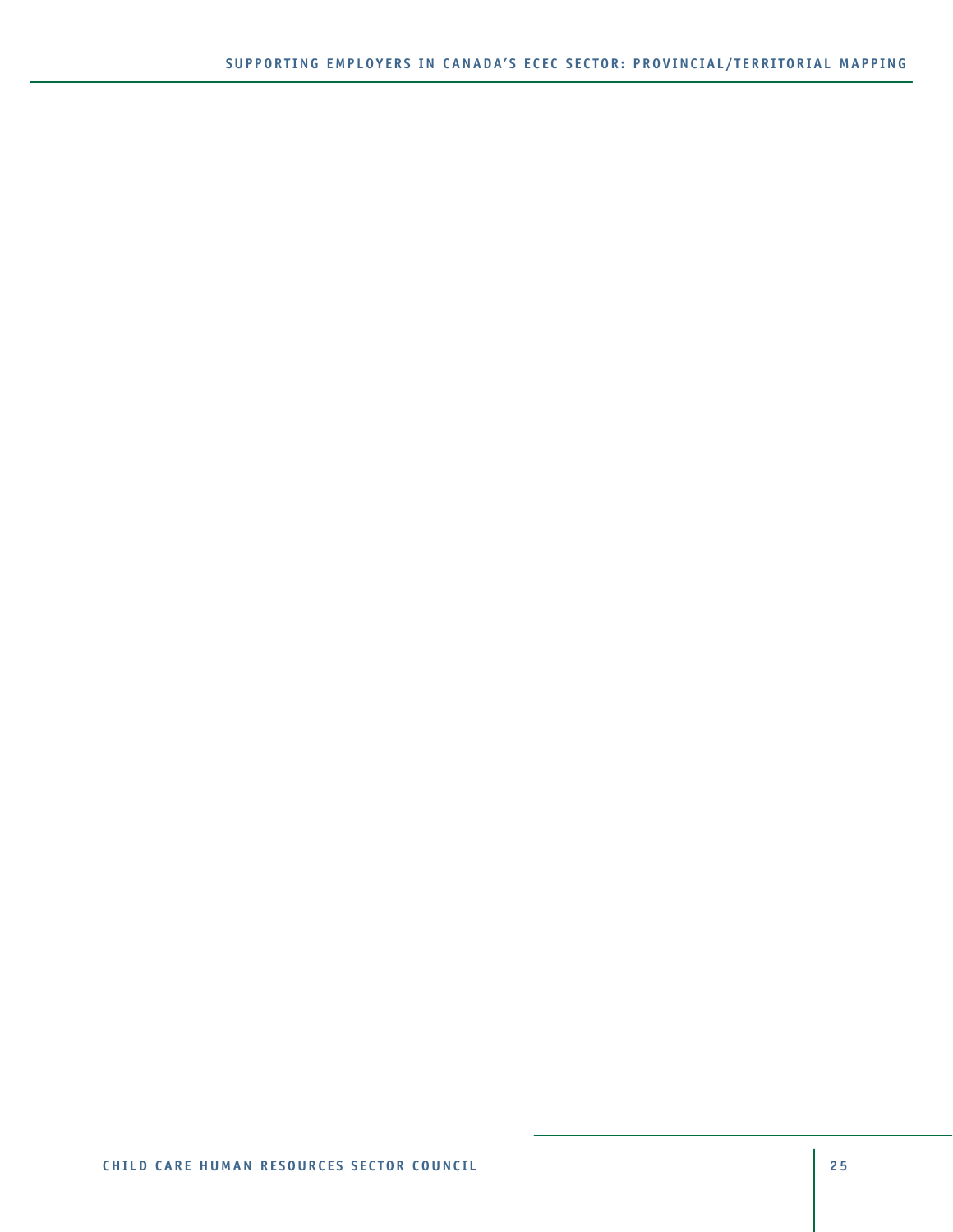## **SECTION 4 : EMPLOYER SURVEY RESULTS : MANITOBA**

## **4.1 Governance Models**

In Manitoba 72 ECEC employers completed the Employer Survey<sup>4</sup>.

Almost all employers (95.8%) indicated their organization was non-profit.



#### **Distribution of For-Profit and Non-Profit Organizations : Manitoba**

#### N=72 Source: Employer Survey - B5

Of those employers who indicated that their organization was for-profit, an equivalent amount identified as a sole proprietorship, partnership and corporation (33.3%). See the chart on page 27 for details.

 $\overline{a}$ 

<sup>4</sup> 198 employers were included in the sample for surveying. See page 8 for further details.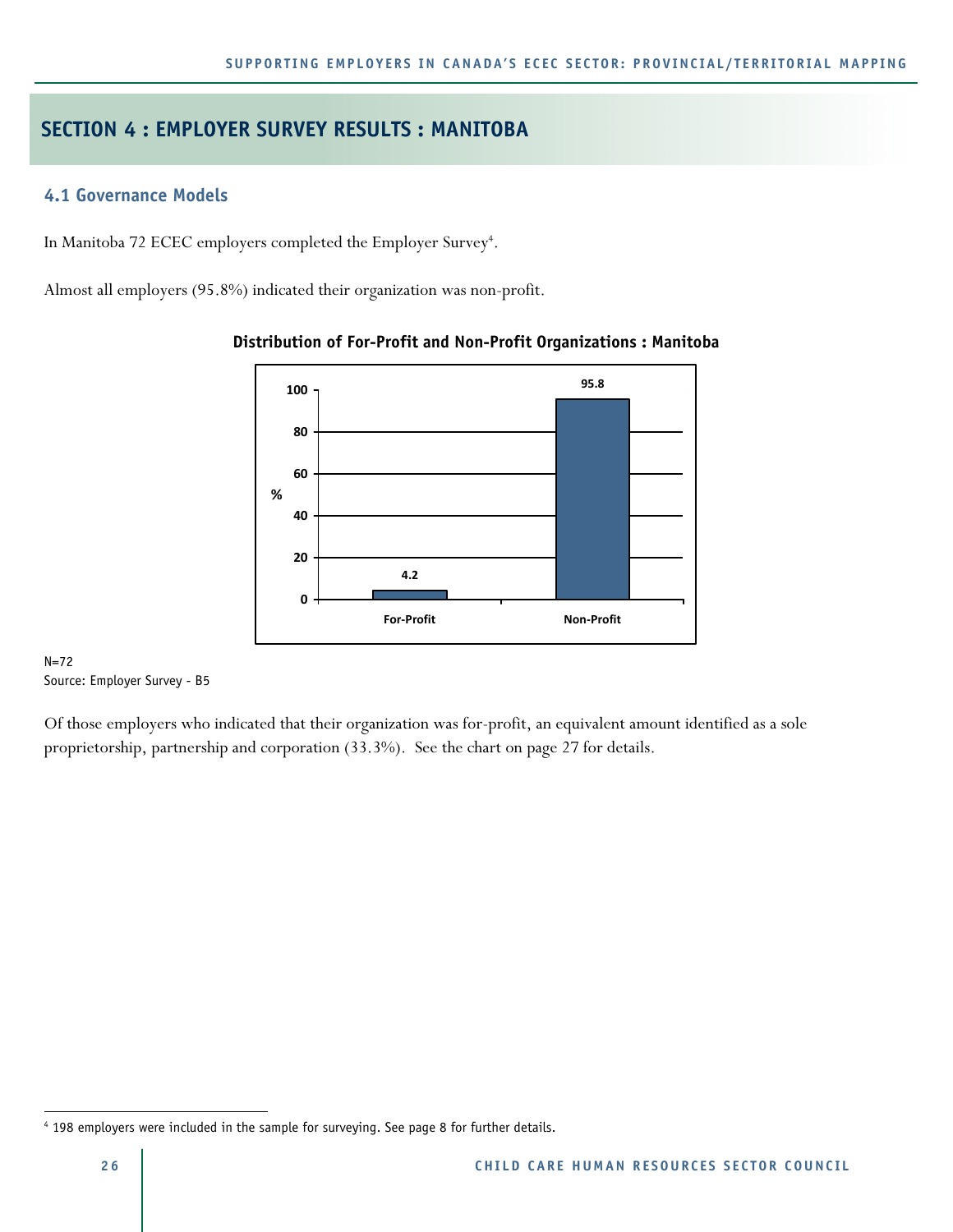#### **For-Profit Governance Models: Manitoba**



#### $N=3$

Note: Total may exceed 100% due to multiple responses. Source: Employer Survey – B6

The majority of the employers who self-identified as non-profit indicated their organization was at least partly governed by a parent board (91.3%). Almost half (44.9%) of all respondents also indicated they were governed by a community board. Respondents had the option of choosing as many categories as necessary, thus the categories presented below are not mutually exclusive.





Note: AHRDA – Aboriginal Human Resources Development Agreement N=69 Note: Total may exceed 100% due to multiple responses. Source: Employer Survey – B7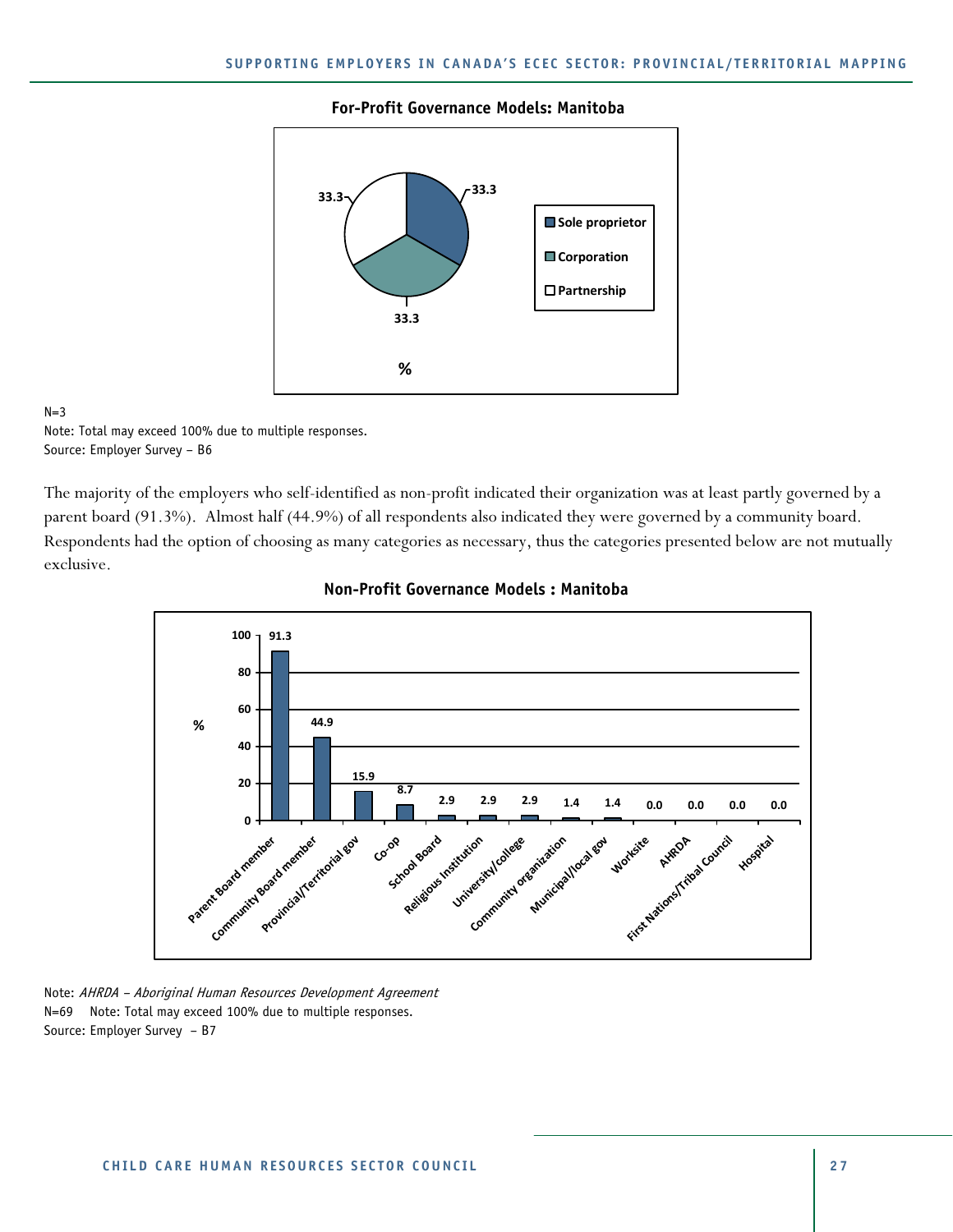The chart below details the distribution of the governance model groups within Manitoba, as indicated by Employer Survey respondents. See Section 1.3.1 for a description of each group.



#### **Distribution of Governance Models : Manitoba**

 $N=72$ 

## **4.2 Employer Size**

#### **4.2.1 Number of Locations**

The majority (80.6%) of employers surveyed in Manitoba were responsible for one ECEC location.





N=72 Source: Employer Survey - B1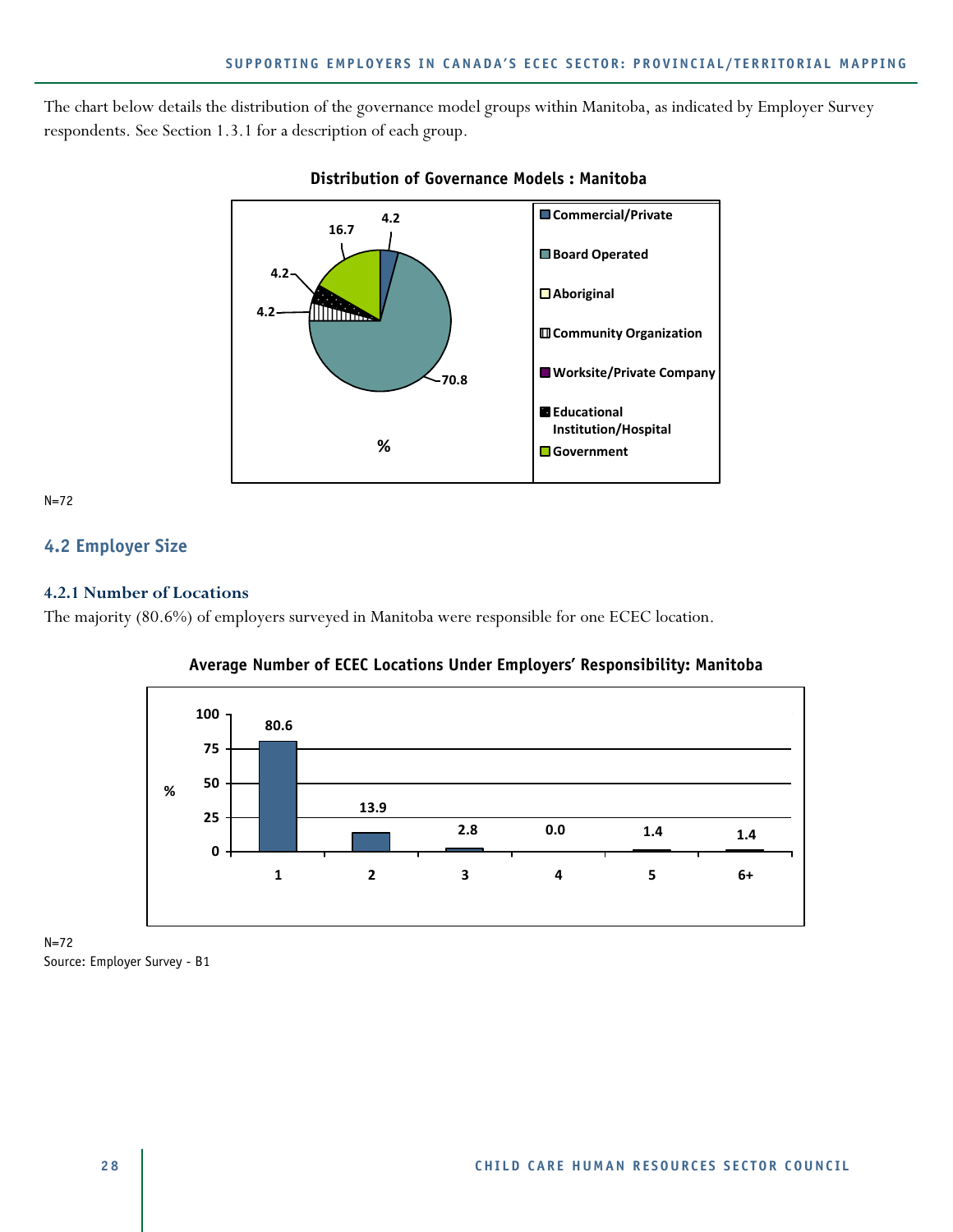#### **4.2.2 Number of Licensed Spaces**

Respondents were asked how many licensed spaces they maintained across all locations under their responsibility. This includes all full-time, part-time and extended care spaces.



## **Number of Licensed Spaces Under Employers' Responsibility Across All Locations: Manitoba**

N=72 Source: Employer Survey - B2

## **4.2.3 Number of Employees**

Respondents were asked to describe the size of their staff, by detailing:

- how many early childhood educators (ECEs) or ECE Assistants (ECE-As) they employed;
- how many supervisory staff they employed; and
- how many other staff related to the delivery of early childhood education and care (e.g. support staff) they employed.

See the chart on page 30 for details.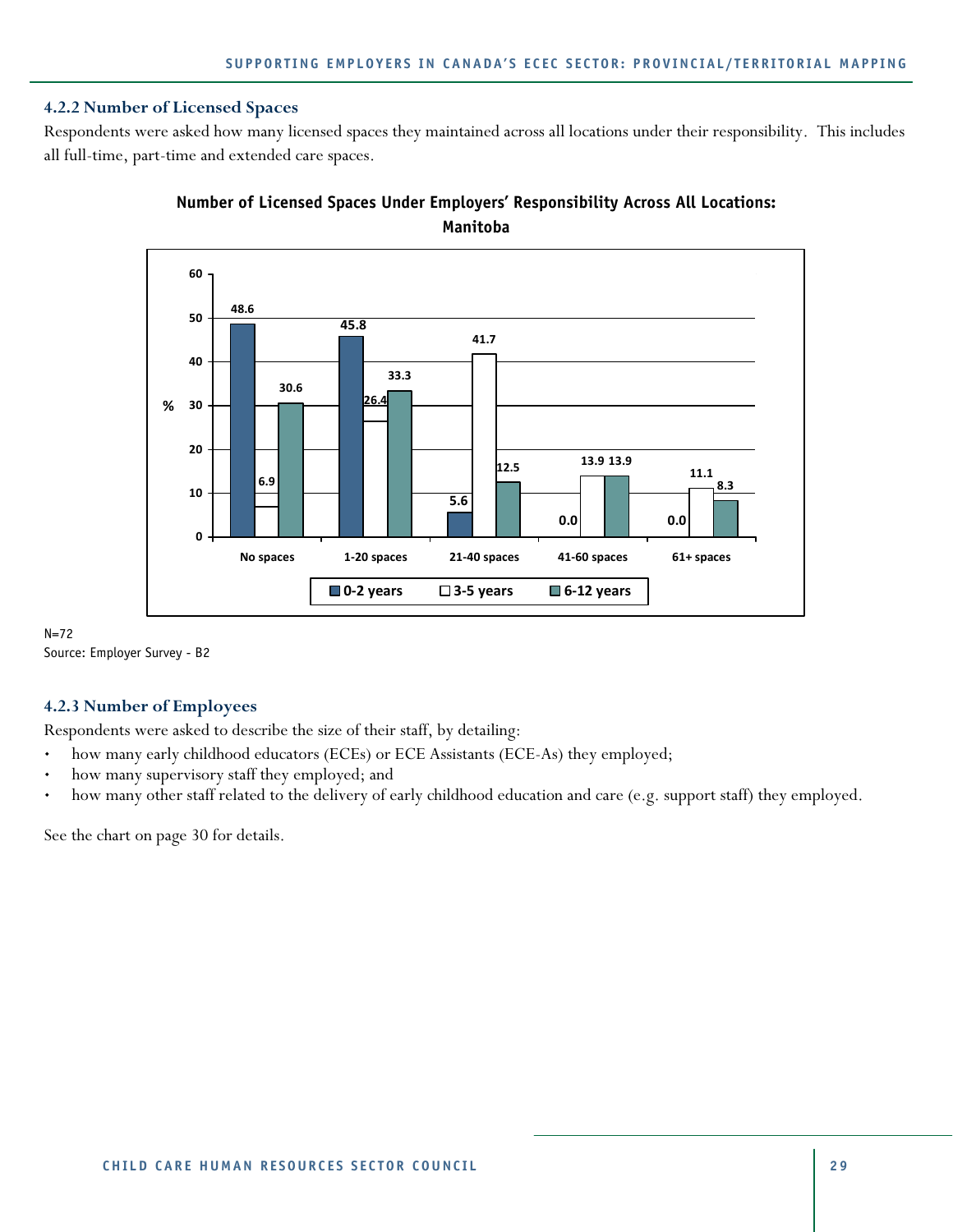

#### **Number of Employees : Manitoba**

 $N=72$ 

Source: Employer Survey - B3.

## **4.2.4 Operating Budget**

Respondents were asked to indicate their annual operating budget. About one-third (38.9%) indicated that their budget was less than \$250,000. About 9.7% of respondents did not wish to respond to this question.



## **Annual Operating Budget : Manitoba**

N=72 Source: Employer Survey – B4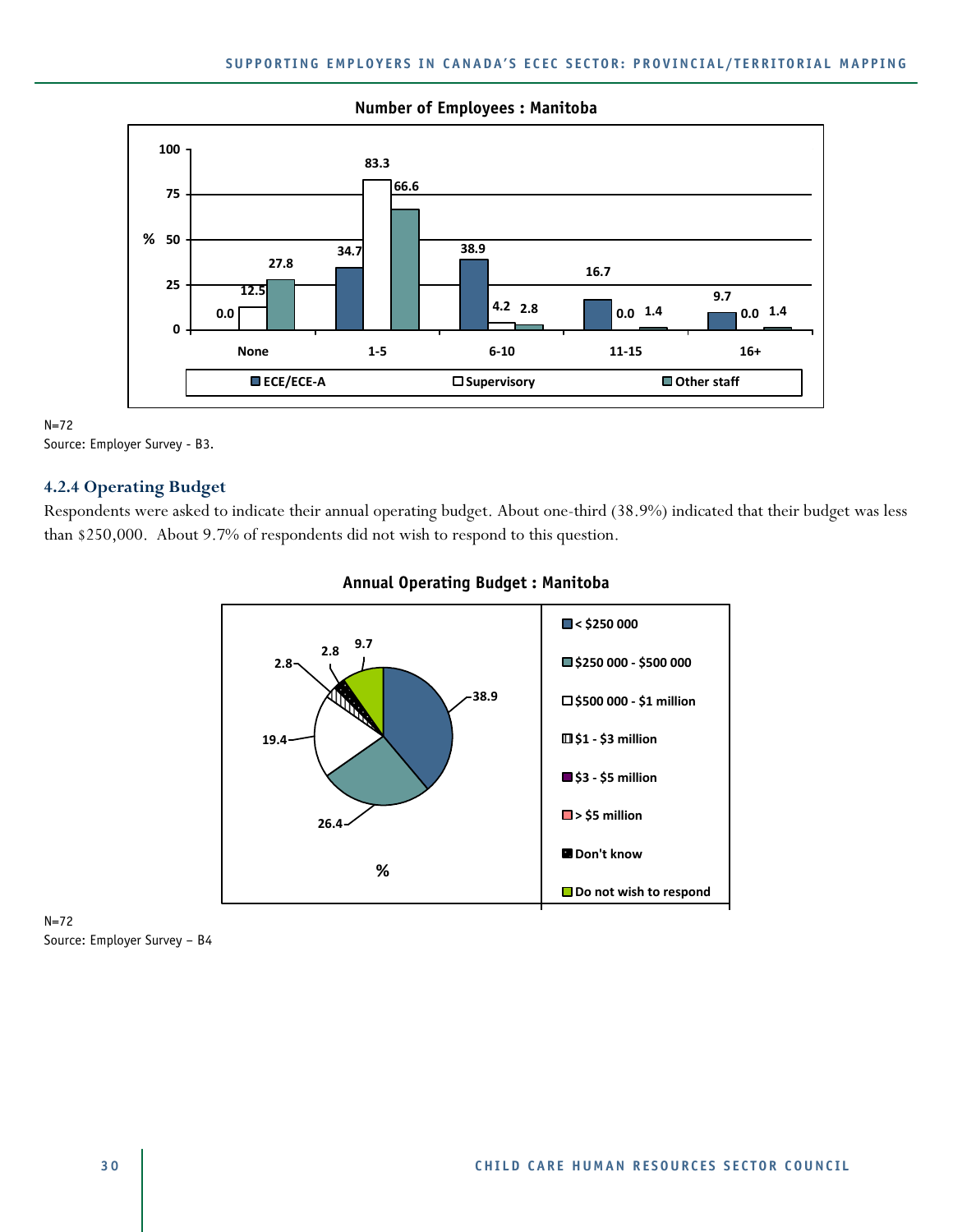## **4.3 Human Resources Issues**

Employers were asked to describe the greatest challenges they faced in fulfilling the HR management role at their organization. The table below lists the five most common responses. As shown, recruitment of qualified (45.8%) staff was the most frequently noted "top of mind" issue.

| <b>Challenges of HR Role</b>                                               | <b>Total</b> |
|----------------------------------------------------------------------------|--------------|
| Recruitment of qualified staff/lack of qualified staff                     | 45.8%        |
| Lack of time                                                               | 20.8%        |
| Provision of adequate wages                                                | $12.5\%$     |
| Funding issues                                                             | $9.7\%$      |
| Retention of qualified staff/Finding supply staff/Lack of committed staff/ | 6.9%         |
| (same frequency)                                                           |              |

## **Top 5 Challenges Employers Face in Fulfilling Human Resources Management Role: Manitoba**

N=72

Source : Employer Survey – H1

## **4.3.1 Recruitment**

Respondents were asked if they had any difficulty recruiting staff in the past 12 months. Almost two-thirds of respondents (62.5%) said that they had faced recruiting challenges in the past year. Of the respondents who faced recruitment challenges (N=45), 88.9% indicated that ECEs were the most difficult to recruit, followed by ECE Assistants (57.8%) and Directors/Supervisors(15.6%).

These employers were asked to indicate the main reasons for the recruiting challenges they faced. As shown in the chart below, the most common causes were low wages in the sector (57.8%) and an overall lack of qualified staff (42.2%).



## **Reasons for Recruiting Challenges : Manitoba**

Note: Total may exceed 100% due to multiple responses. N=45, Source: Employer Survey - D14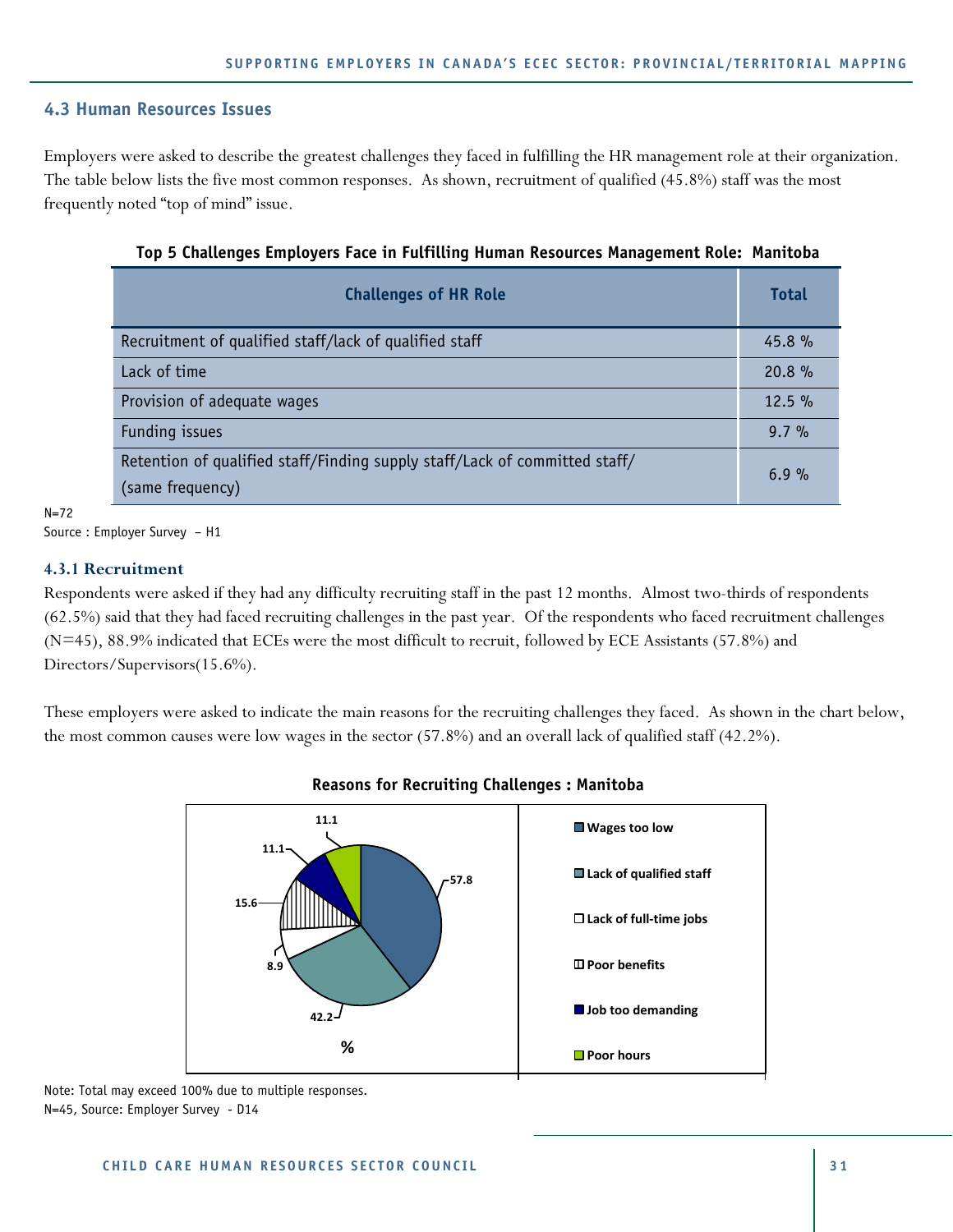#### **4.3.2 Retention**

Employer survey respondents were also asked to what extent staff turnover (including maternity/paternal leave) was in issue during the last two years. Over two-thirds of respondents (68.1%) said that turnover/retention was an issue (38.9% a major issue, 29.2% a modest issue). Almost one-quarter of employers (23.6%) had at least one director or supervisor leave within the past year and 42.7% had at least one ECE leave. The chart below indicates the most common reasons staff left their positions.



**Reasons Staff Left Organization: Manitoba** 

Note: Total may exceed 100% due to multiple responses. N(Directors/Supervisors)=17, N(ECEs/ECE Assistants)=31

#### **4.3.3 HR Training and Professional Development**

ECEC employers in Manitoba were asked if they had participated in any HR, management or leadership training/professional development related to their current position within the past year. The majority of employers (84.7%) indicated that they had. The most commonly noted topics/types of training/professional development were:

- Management/supervisory skills (82.0%)
- Leadership skills (24.6%)
- Non-specific HR training (9.8%)

When asked what barriers they faced to participating in training/professional development, employers in Manitoba noted the following as the most common barriers or challenges:

- Lack of time/ability to get away (50.0%)
- Funding/cost of training (31.9%)
- Cannot be out of centre for a full day (20.8%)

All respondents in Manitoba were asked if they thought they or their management team would benefit from any training/professional development related to HR management in the next two to three years. The majority of employers in (87.5%) indicated that they would.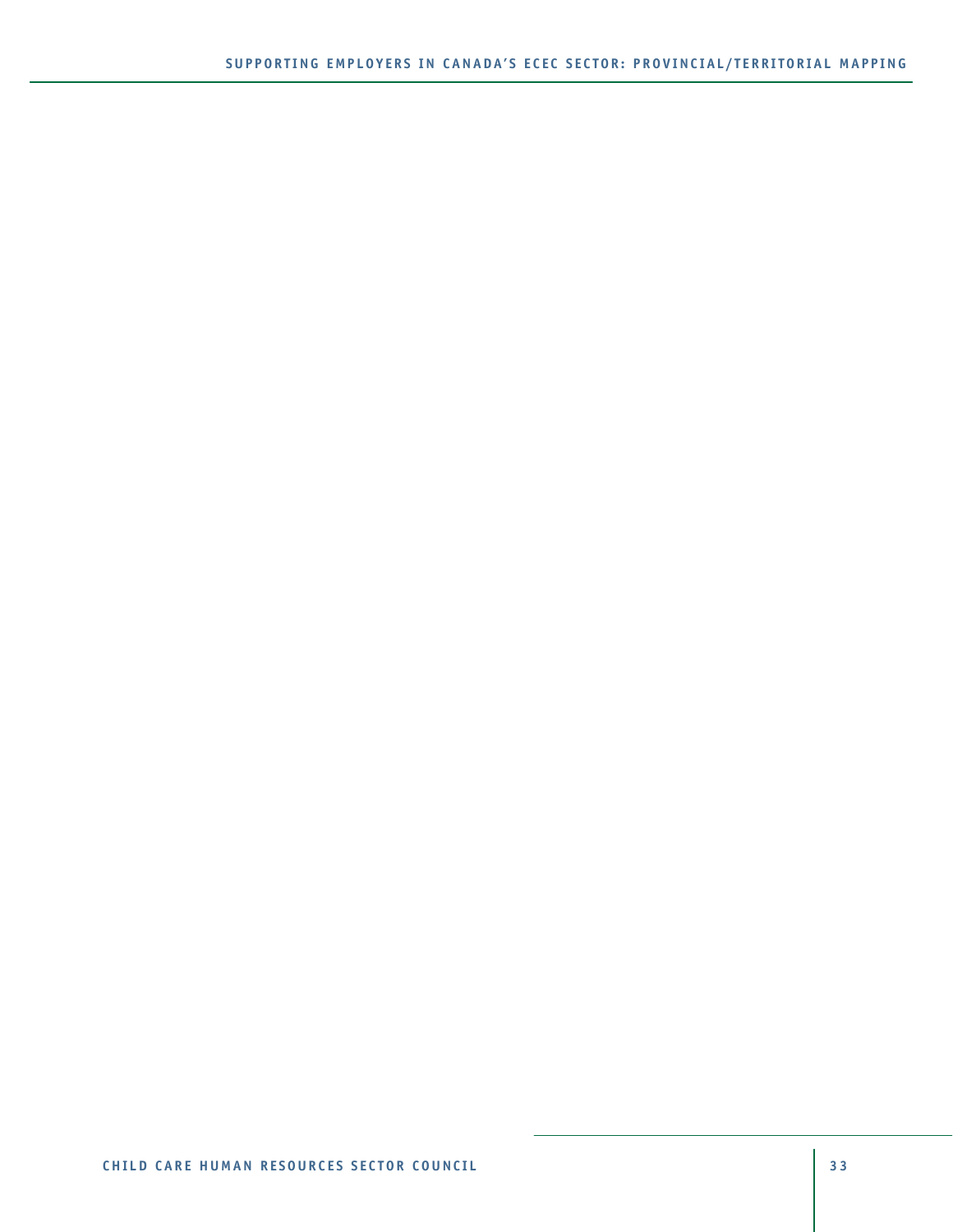## **SECTION 5 : EMPLOYER SURVEY RESULTS : NEW BRUNSWICK**

## **5.1 Governance Models**

In New Brunswick, 25 ECEC employers completed the Employer Survey<sup>5</sup>.

Almost three-quarters of respondents (72.0%) indicated that their organization was for-profit.



## **Distribution of For-Profit and Non-Profit Organizations : New Brunswick**

N=25 Source: Employer Survey - B5

Of those employers who indicated that their organization was for-profit, the greatest proportion (77.8%) identified as a sole proprietorship. See the chart on page 35 for details.

 $\overline{a}$ 

<sup>&</sup>lt;sup>5</sup> 140 employers were included in the sample for surveying. See page 8 for further details.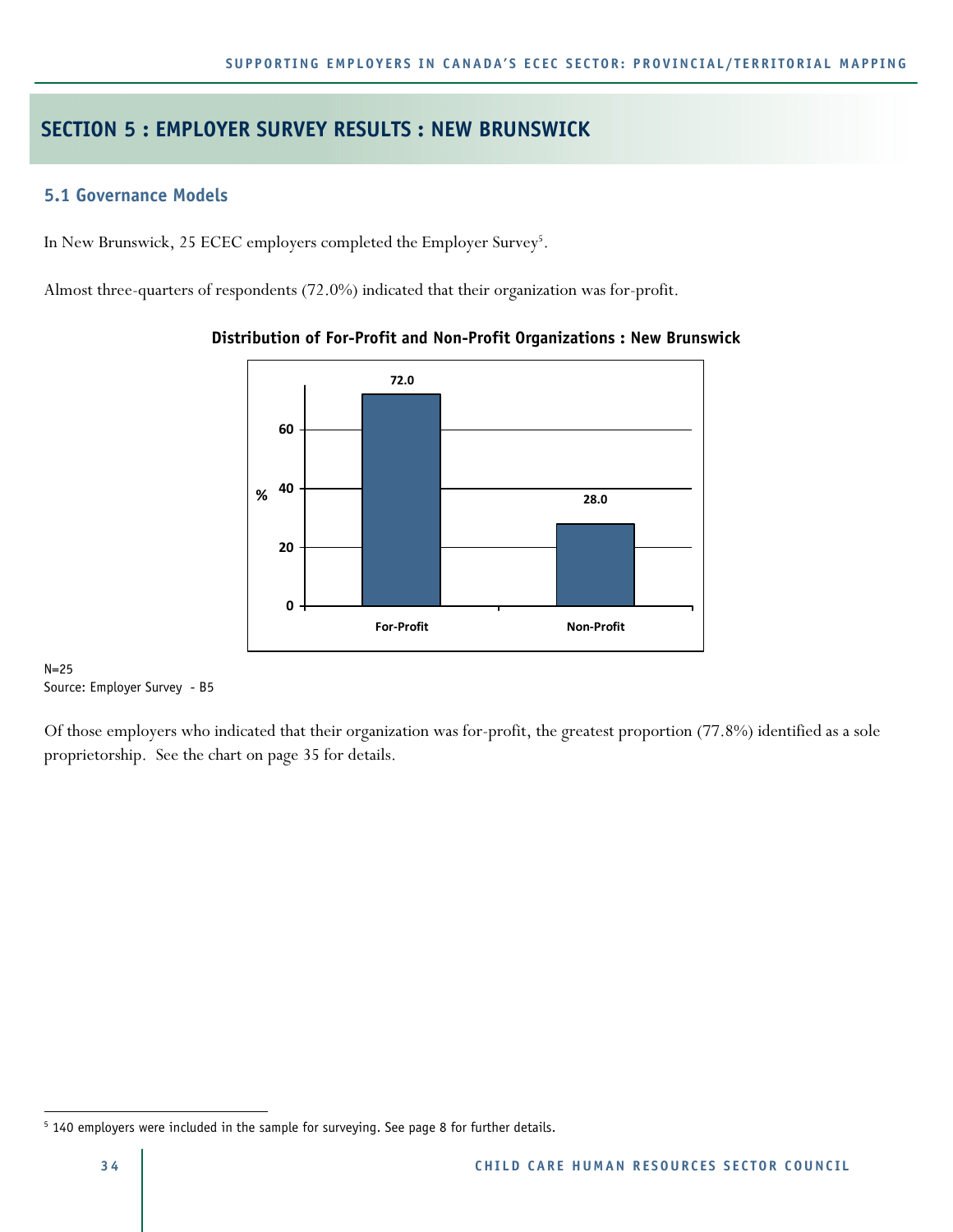#### **For-Profit Governance Models: New Brunswick**



#### $N=18$

Note: Total may exceed 100% due to multiple responses. Source: Employer Survey – B6

The majority of employers who self-identified as non-profit indicated that their organization was at least partly governed by a parent board (71.4%) or community board (57.1%). Respondents had the option of choosing as many categories as necessary, thus the categories presented below are not mutually exclusive.



#### **Non-Profit Governance Models : New Brunswick**

Note: AHRDA – Aboriginal Human Resources Development Agreement N=7 Note: Total may exceed 100% due to multiple responses. Source: Employer Survey – B7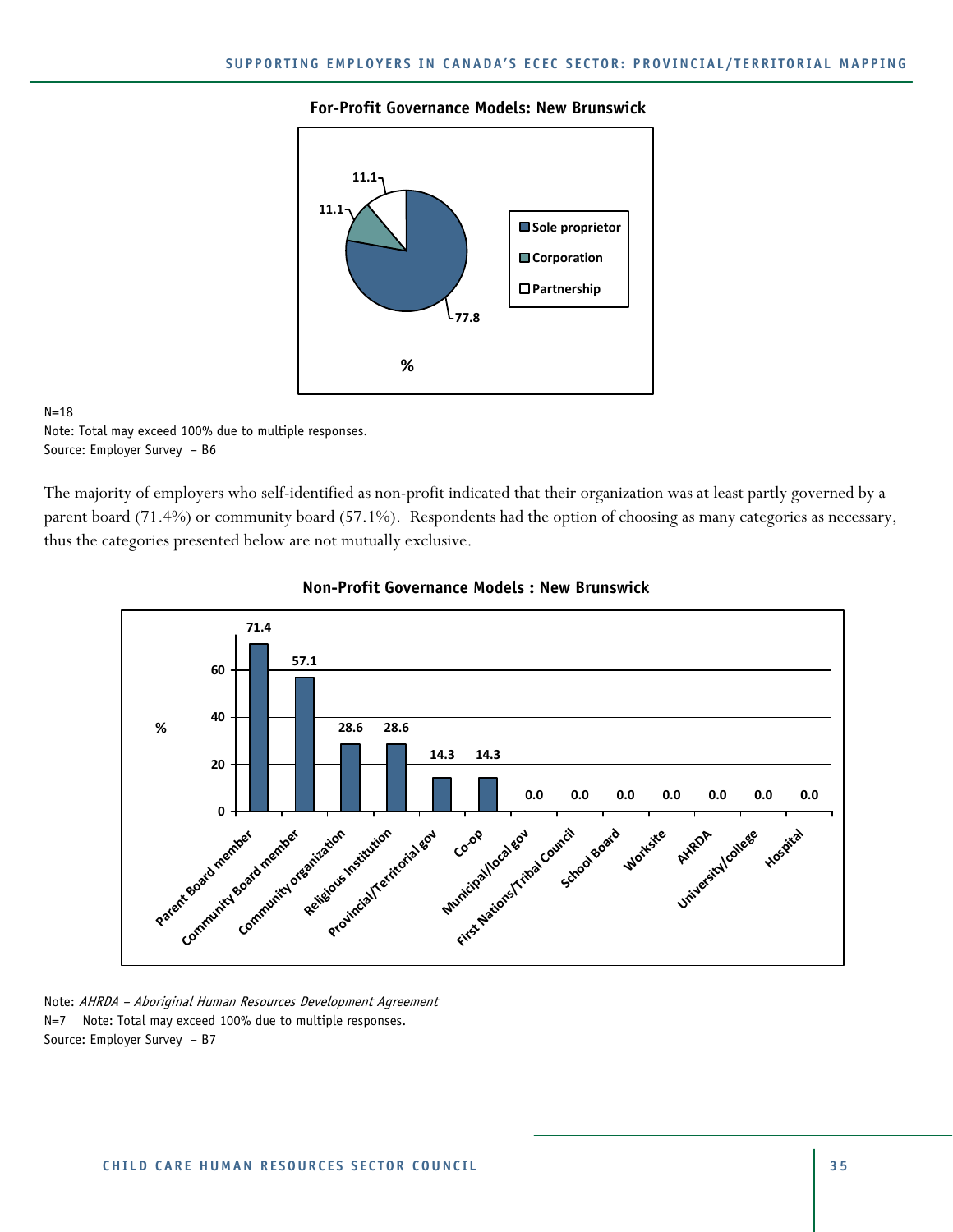The chart below details the distribution of the governance model groups within New Brunswick, as indicated by Employer Survey respondents. See Section 1.3.1 for a description of each group.



## **Distribution of Governance Models : New Brunswick**

 $N=25$ 

## **5.2 Employer Size**

#### **5.2.1 Number of Locations**

The vast majority (84.0%) of employers surveyed in New Brunswick were responsible for one ECEC location.



**Average Number of ECEC Locations Under Employers' Responsibility: New Brunswick** 

N=25 Source: Employer Survey - B1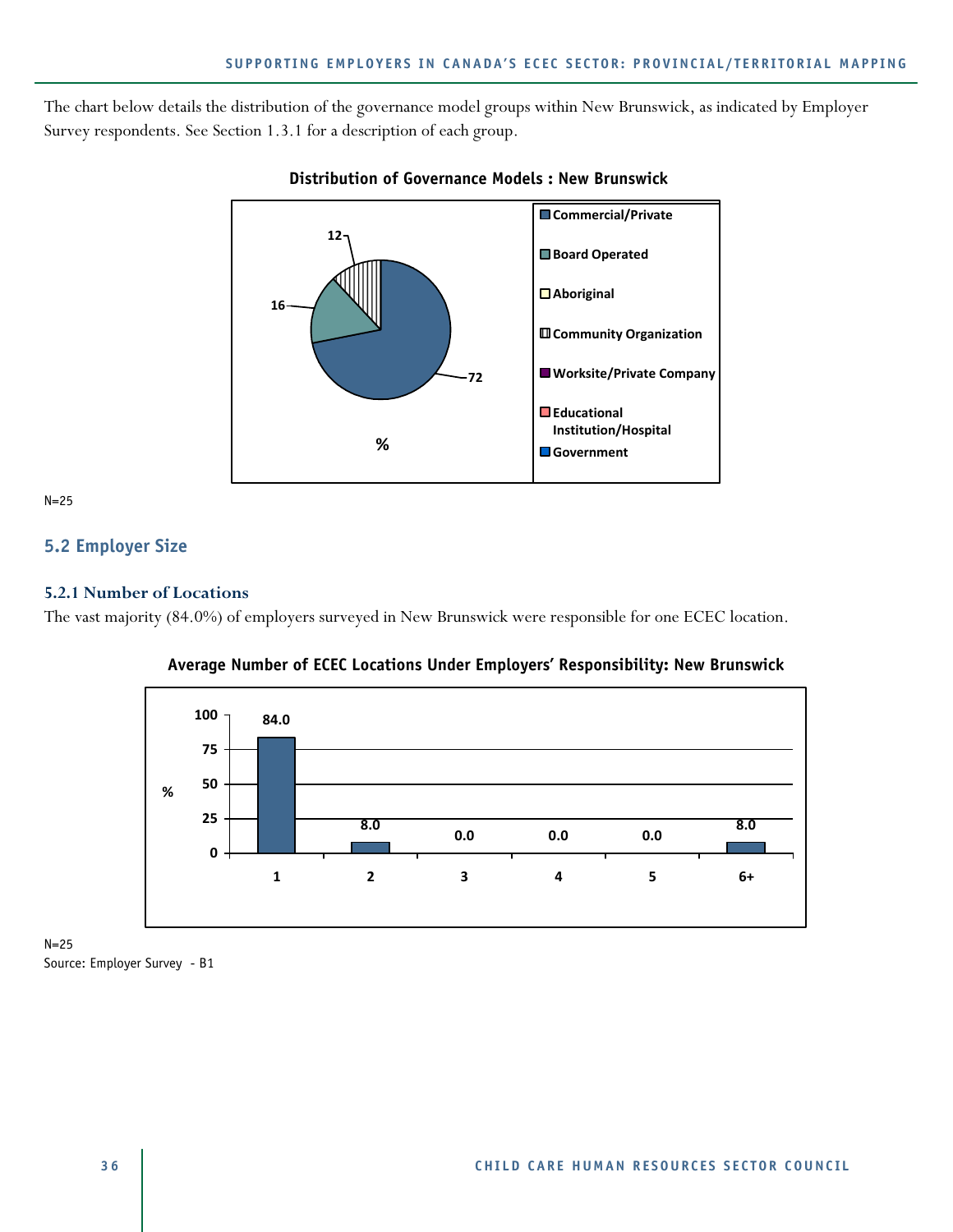#### **5.2.2 Number of Licensed Spaces**

Respondents were asked how many licensed spaces they maintained across all locations under their responsibility. This includes all full-time, part-time and extended care spaces.



# **Number of Licensed Spaces Under Employers' Responsibility Across All Locations: New Brunswick**

 $N=25$ Source: Employer Survey - B2

## **5.2.3 Number of Employees**

Respondents were asked to describe the size of their staff, by detailing:

- how many early childhood educators (ECEs) or ECE Assistants (ECE-As) they employed;
- how many supervisory staff they employed; and
- how many other staff related to the delivery of early childhood education and care (e.g. support staff) they employed.

See the chart on page 38 for details.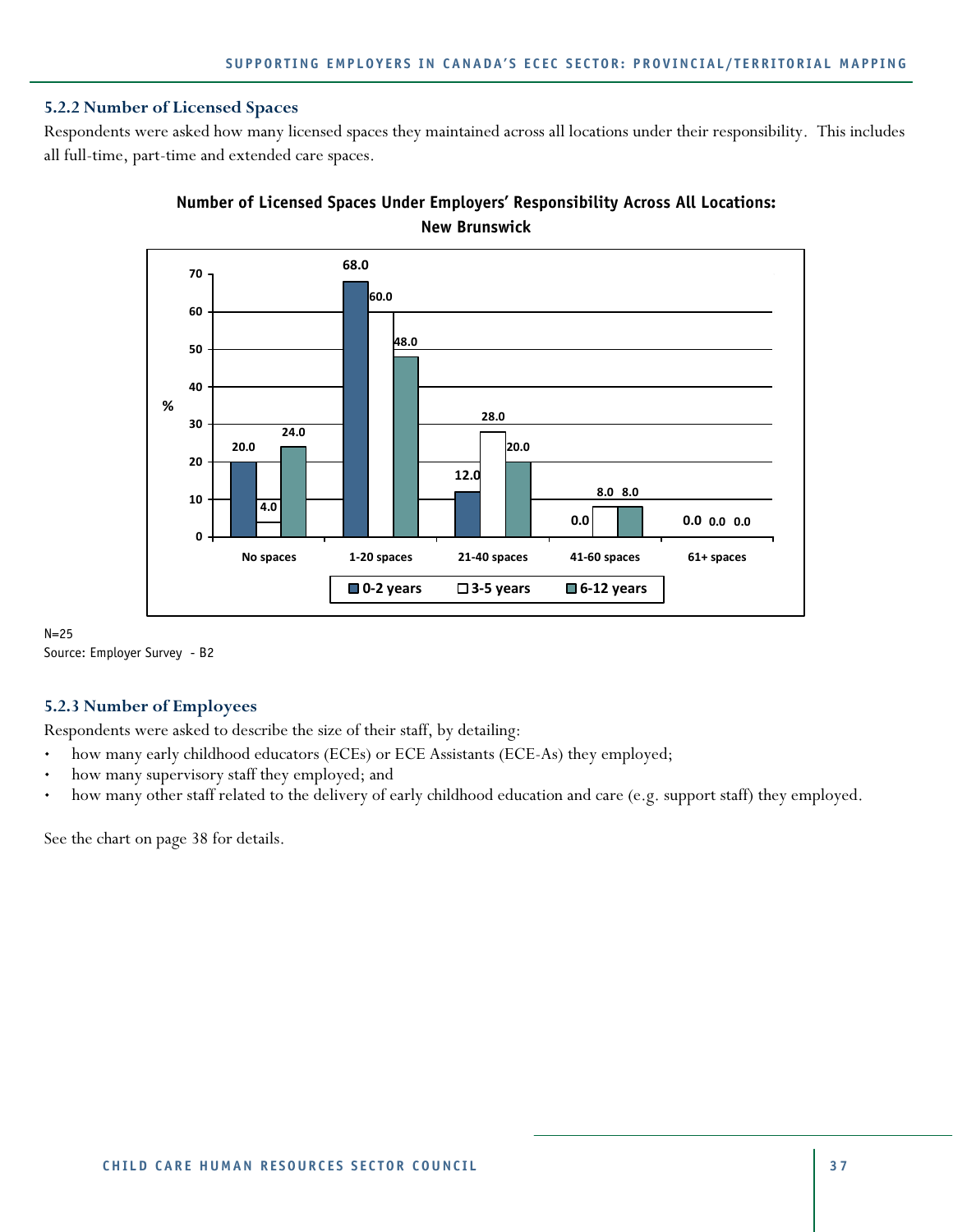

### **Number of Employees : New Brunswick**

N=25

Source: Employer Survey - B3.

## **5.2.4 Operating Budget**

Respondents were asked to indicate their annual operating budget. Most employers surveyed (60.0%) indicated that their annual operating budget was less than \$250,000. 12% of respondents did not wish to respond to this question.



# **Annual Operating Budget : New Brunswick**

N=25 Source: Employer Survey – B4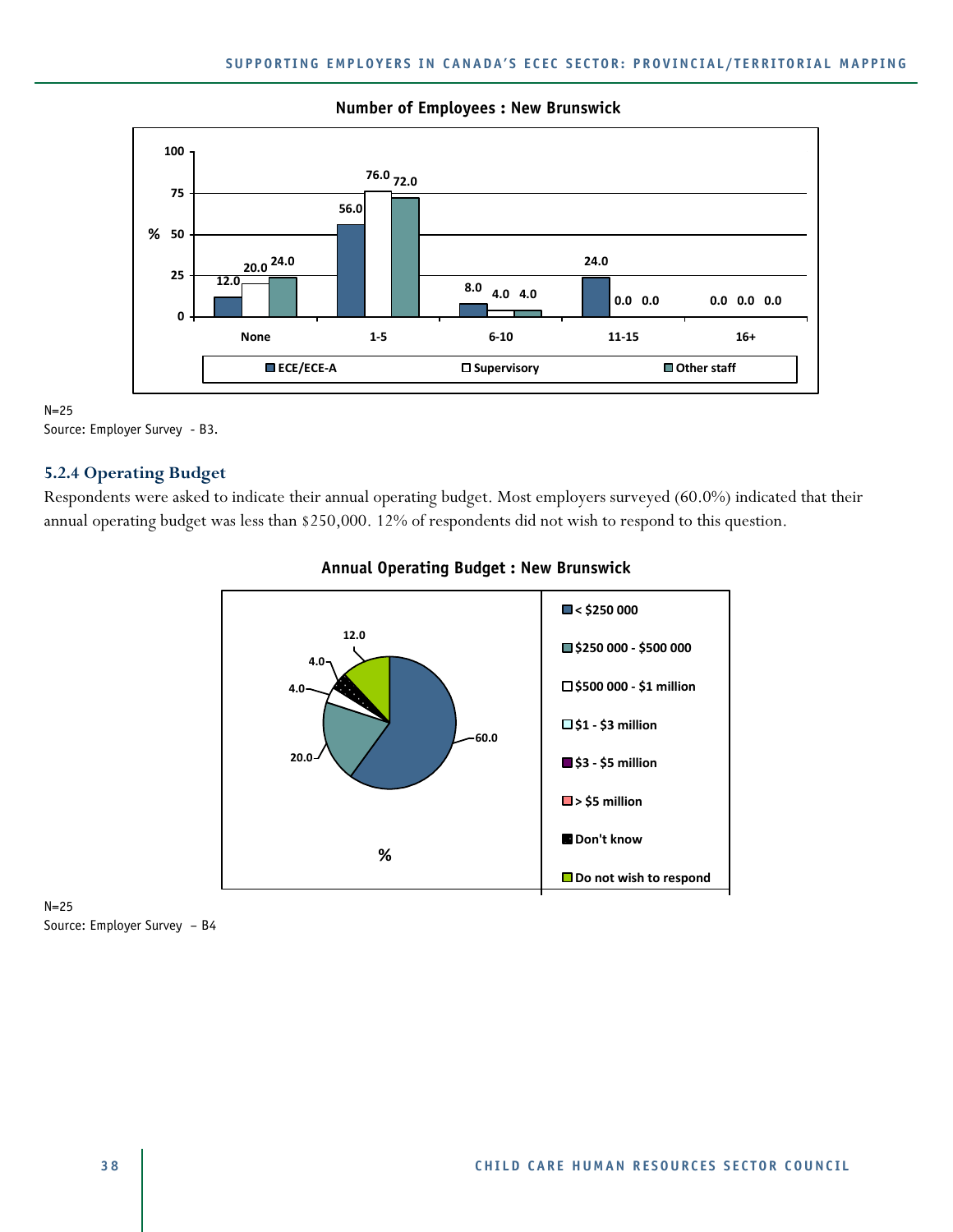# **5.3 Human Resources Issues**

Employers were asked to identify the greatest challenges they faced in fulfilling the HR management role at their organization. The table below lists the five most common responses. As shown, recruitment of qualified staff (32.0%) was the most frequently noted "top of mind" issue.

# **Top 5 Challenges Employers Face in Fulfilling Human Resources Management Role: New Brunswick**

| <b>Challenges of HR Role</b>                           | <b>Total</b> |
|--------------------------------------------------------|--------------|
| Recruitment of qualified staff/lack of qualified staff | 32.0%        |
| Retention of qualified staff                           | 12.0 %       |
| Provision of adequate wages                            | 12.0 %       |
| Lack of time                                           | 8.0%         |
| Funding issues                                         | 8.0%         |

 $N=25$ 

## **5.3.1 Recruitment**

Respondents were specifically asked if they had any difficulty recruiting staff in the past 12 months. About 28.0% said that they had faced some recruiting challenges over the past year. Of the respondents who faced recruitment challenges ( $N=7$ ), 100% indicated that ECEs were the most difficult to recruit.

These employers were asked what they felt were the main reasons for the recruiting challenges they faced. As shown in the chart below, the most common causes were low wages in the sector (57.1%) and an overall lack of qualified staff (42.9%).



## **Reasons for Recruiting Challenges : New Brunswick**

Source : Employer Survey – H1

Note: Total may exceed 100% due to multiple responses. N=7, Source: Employer Survey - D14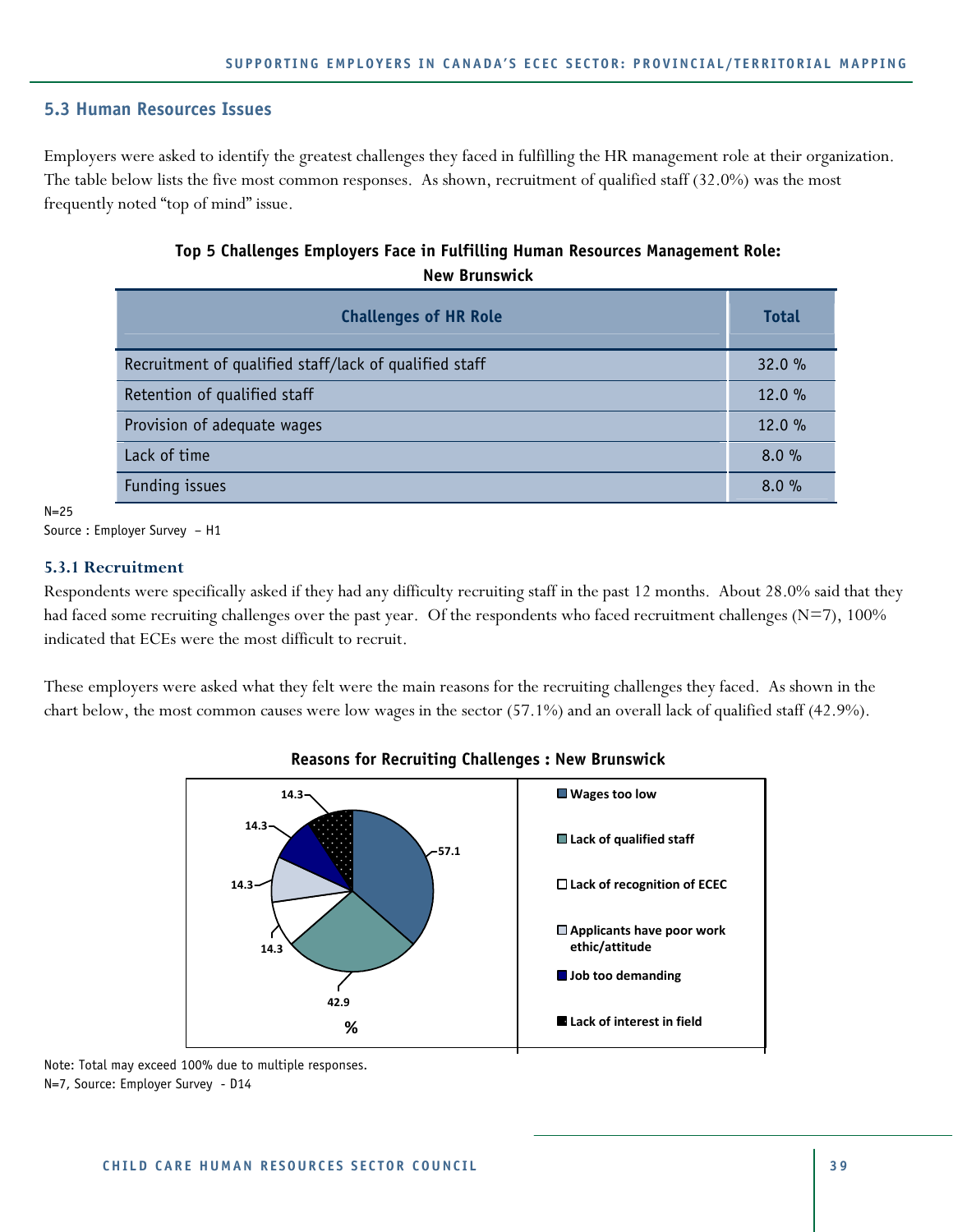#### **5.3.2 Retention**

Employer survey respondents in New Brunswick were also asked to what extent staff turnover was in issue during the last two years. Less than half of the respondents (44.0%) said that turnover/retention was an issue (8.0% a major issue, 36.0% a modest issue). About one-third of employers surveyed (32.2)% had at least one ECE leave in the past 12 months, while 0.0% had a director or supervisor leave within the same period. The chart below details the most common reasons staff left their position.



**Reasons Staff Left Organization: New Brunswick** 

Note: Total may exceed 100% due to multiple responses.  $N=8$ 

#### **5.3.3 HR Training and Professional Development**

ECEC employers in New Brunswick were asked if they had participated in any HR, management or leadership training/professional development related to their current position within the past year. About three-quarters (76.0%) indicated that they had. The most commonly noted topics/types of training/professional development were:

- Management/supervisory skills (73.7%)
- Leadership skills (15.8%)
- Non-specified HR training (10.5%)
- ECE training (10.5%)

All employers (N=25) in New Brunswick were asked what barriers they faced to participating in training/professional development. The most common barriers or challenges included:

- Lack of time/ability to get away (52.0%)
- Funding/cost of training (20.0%)
- Location/training not offered locally (20.0%)

All respondents in New Brunswick were asked if they thought they or their management team would benefit from any training/professional related to HR management in the next two to three years. Three-quarters (76.0%) of employers inidicated that they would.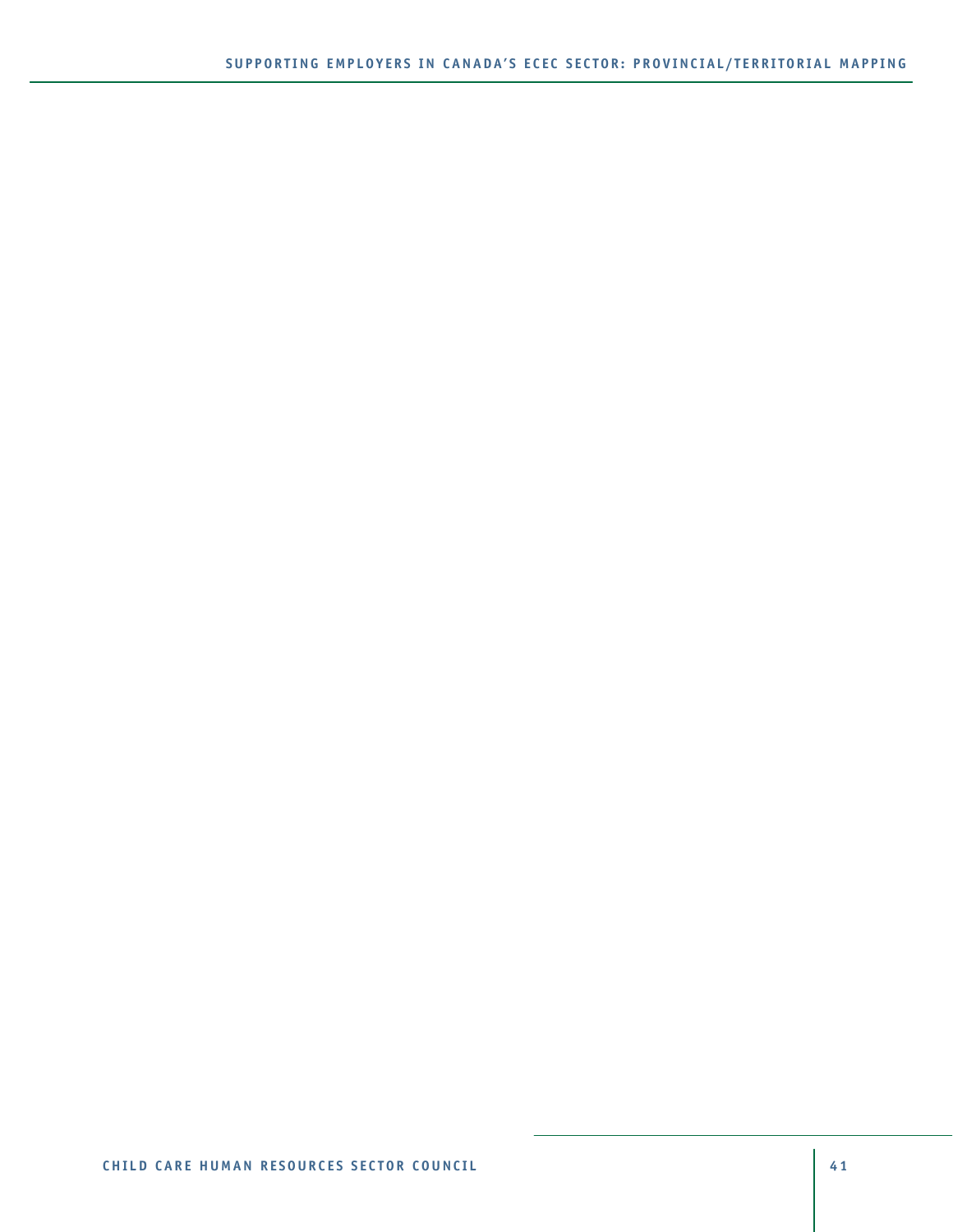# **SECTION 6 : EMPLOYER SURVEY RESULTS : NEWFOUNDLAND AND LABRADOR**

## **6.1 Governance Models**

In Newfoundland & Labrador, 12 ECEC employers completed the Employer Survey<sup>6</sup>.

Two-thirds of employers surveyed (66.7%) indicated their organization was for-profit.



## **Distribution of For-Profit and Non-Profit Organizations : Newfoundland and Labrador**

#### $N=12$ Source: Employer Survey - B5

Of those employers who indicated that their organization was for-profit, an equivalent amount identified themselves as a sole proprietorship and corporation (37.5%), with the remaining 25.0% self-identifying as a partnership. See the chart on page 43 for details.

 $\overline{a}$ 

<sup>&</sup>lt;sup>6</sup> 43 employers were included in the sample for surveying. See page 8 for further details.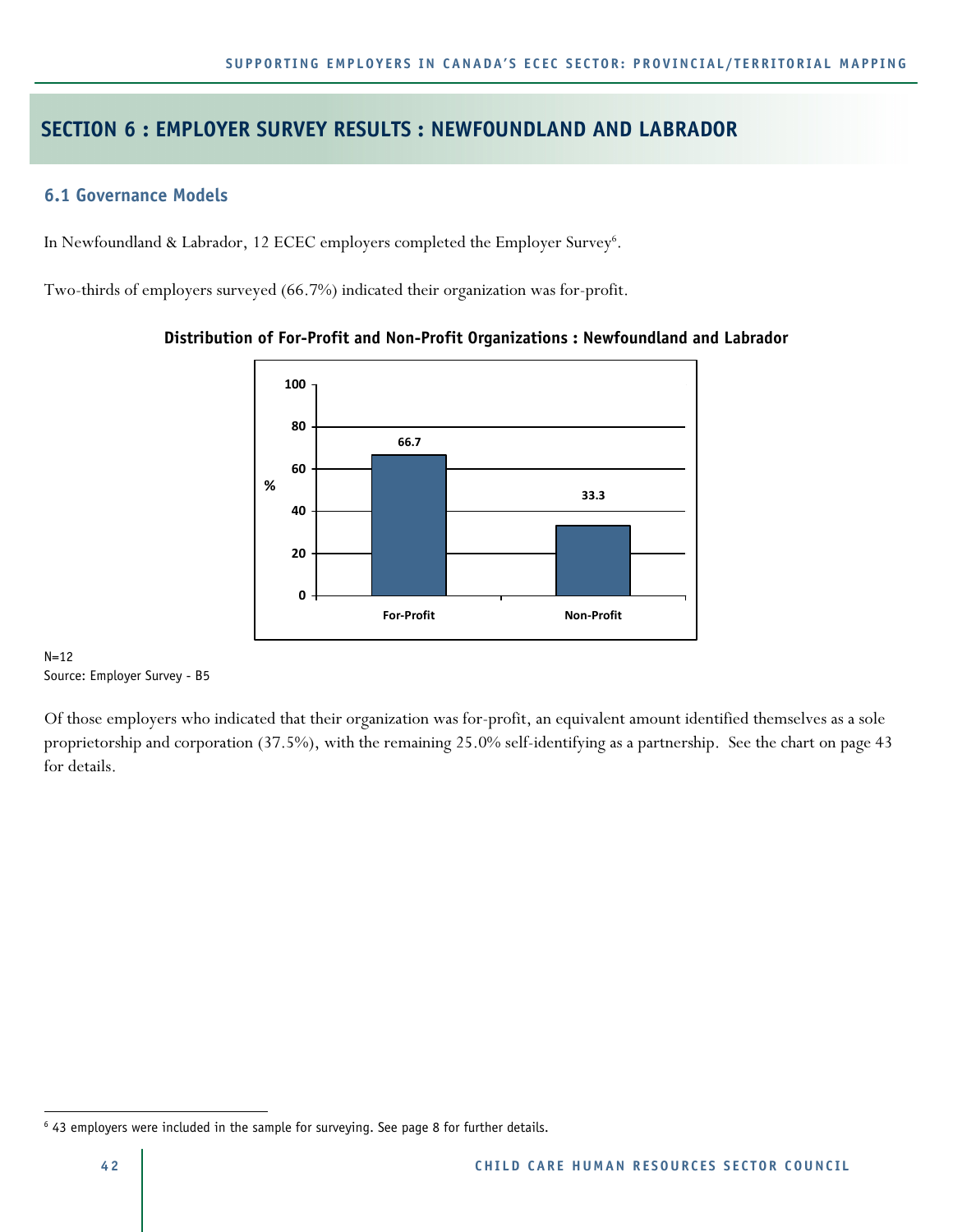#### **For-Profit Governance Models: Newfoundland and Labrador**



#### $N=8$

Note: Total may exceed 100% due to multiple responses. Source: Employer Survey – B6

Half of all of the employers who self-identified as non-profit indicated that their organization was at least partly governed by a parent board (50.0%). One quarter (25.0%) of all respondents also indicated they were governed by a community board. Respondents had the option of choosing as many categories as necessary, thus the categories presented below are not mutually exclusive.



## **Non-Profit Governance Models : Newfoundland and Labrador**

Note: AHRDA – Aboriginal Human Resources Development Agreement N=4 Note: Total may exceed 100% due to multiple responses. Source: Employer Survey – B7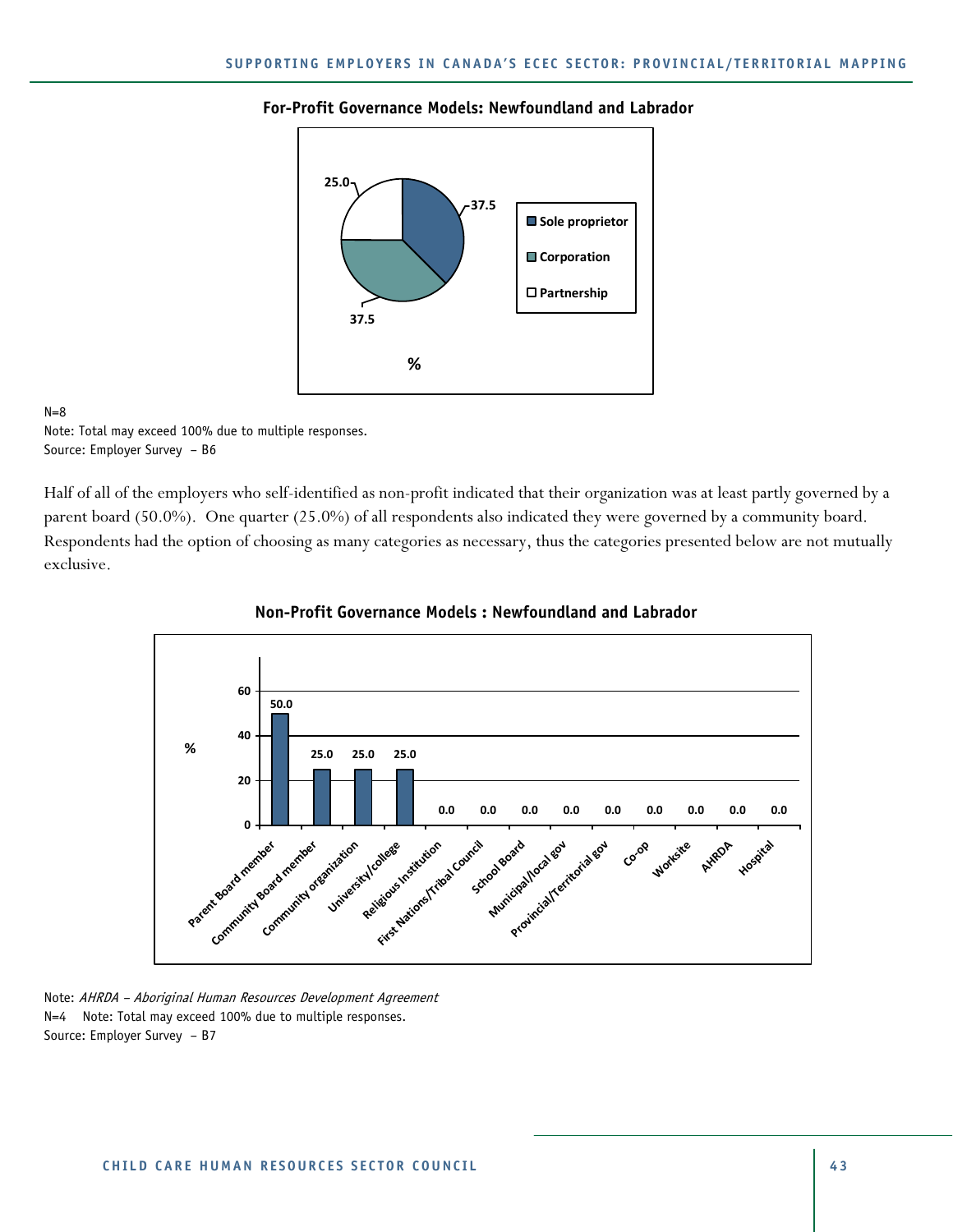The chart below details the distribution of the governance model groups within Newfoundland and Labrador, as indicated by Employer Survey respondents. See Section 1.3.1 for a description of each group.



# **Distribution of Governance Models : Newfoundland and Labrador**

N=12

# **6.2 Employer Size**

#### **6.2.1 Number of Locations**

Half (50.0%) of employers surveyed in Newfoundland and Labrador were responsible for one ECEC location. Most of the remaining respondents (41.7%) were responsible for two locations.



**Average Number of ECEC Locations Under Employers' Responsibility: Newfoundland and Labrador** 

N=12 Source: Employer Survey - B1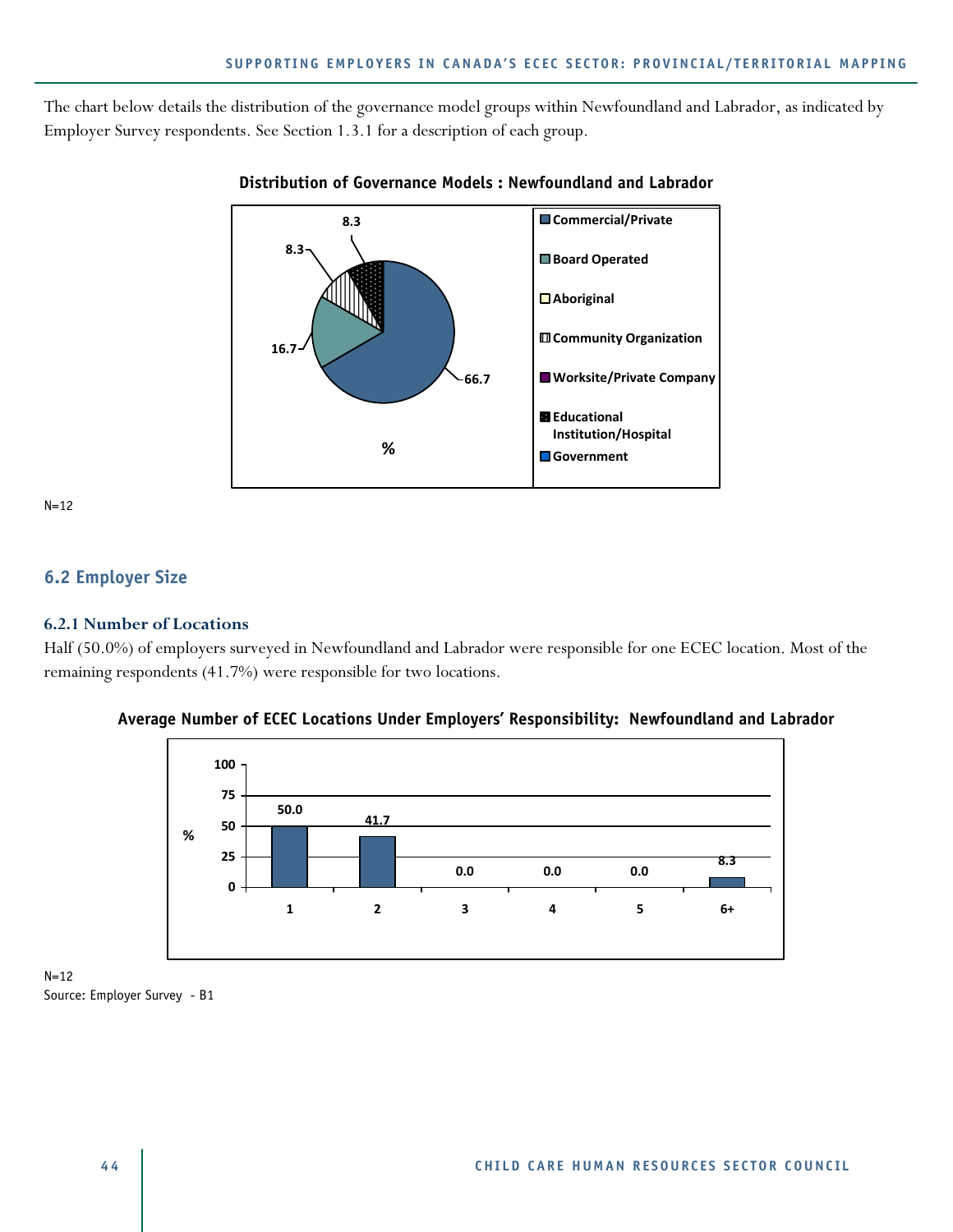#### **6.2.2 Number of Licensed Spaces**

Respondents were asked how many licensed spaces they maintained across all locations under their responsibility. This includes all full-time, part-time and extended care spaces.



# **Number of Licensed Spaces Under Employers' Responsibility Across All Locations: Newfoundland and Labrador**

 $N=12$ Source: Employer Survey - B2

## **6.2.3 Number of Employees**

Respondents were asked to describe the size of their staff, by detailing:

- how many early childhood educators (ECEs) or ECE Assistants (ECE-As) they employed;
- how many supervisory staff they employed; and
- how many other staff related to the delivery of early childhood education and care (e.g. support staff) they employed.

See the chart on page 46 for details.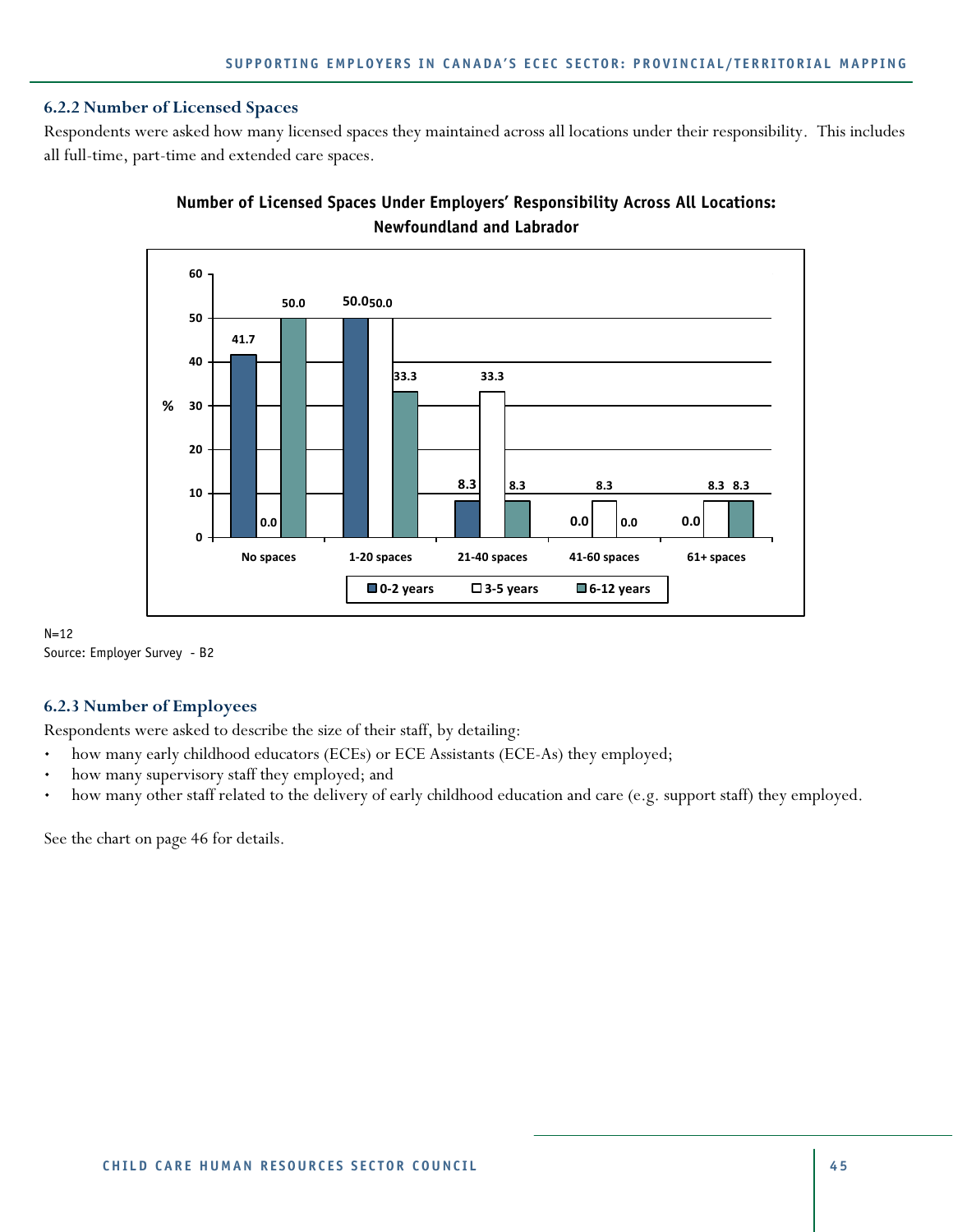

### **Number of Employees : Newfoundland and Labrador**

 $N=12$ Source: Employer Survey - B3.

# **6.2.4 Operating Budget**

Respondents were asked to indicate their annual operating budget. Half of the employers surveyed in Newfoundland and Labrador (50.0%) indicated that their annual operating budget was less than \$250,000. A significant proportion (33.3%) of respondents did not want to respond to this question.



# **Annual Operating Budget : Newfoundland and Labrador**

N=12 Source: Employer Survey – B4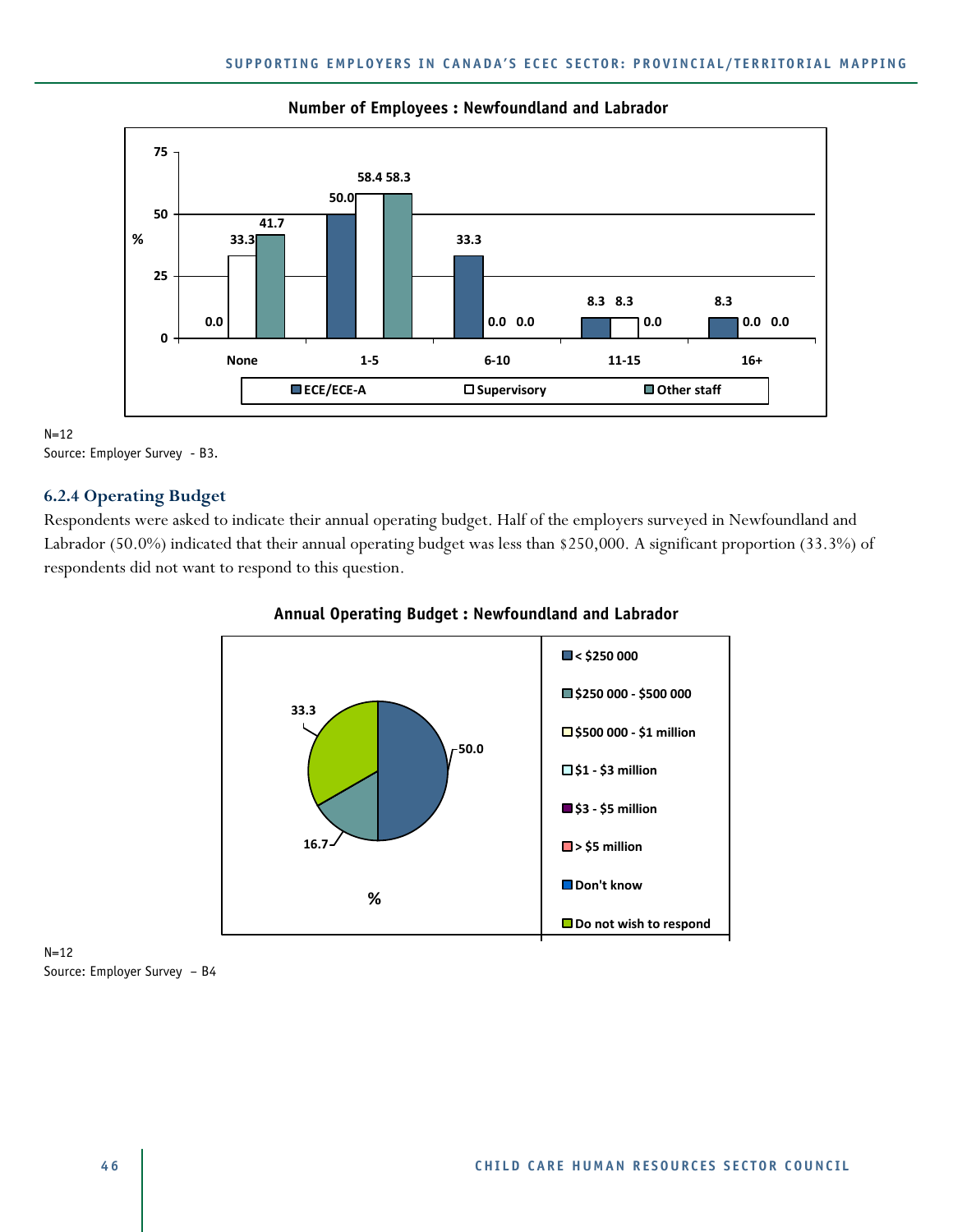## **6.3 Human Resources Issues**

Employers were asked to indicate the greatest challenges they faced in fulfilling the HR management role at their organization. The table below lists the five most common responses. As shown, recruitment of qualified staff (50.0%) was the most frequently noted "top of mind" issue.

# **Top 5 Challenges Employers Face in Fulfilling Human Resources Management Role: Newfoundland and Labrador**

| <b>Challenges of HR Role</b>                           | <b>Total</b> |
|--------------------------------------------------------|--------------|
| Recruitment of qualified staff/lack of qualified staff | 50.0%        |
| Finding on-call/substitution staff                     | 16.7%        |
| Maintaining relationships/teamwork                     | 8.3%         |
| Funding issues                                         | 8.3%         |
| Retention of qualified staff                           | 8.3%         |

 $N=12$ 

Source : Employer Survey – H1

#### **6.3.1 Recruitment**

Respondents were asked if they had any difficulty recruiting staff in the past 12 months. Almost 60% of respondents (58.3%) said that they had faced some recruiting challenges in the past year. Of the respondents who faced recruitment challenges, 85.7% indicated that ECEs were the most difficult to recruit, followed by Directors/Supervisors (57.1%) and ECE Assistants  $(28.6\%)$ .

These employers were asked what they felt were the main reasons for the recruiting challenges they faced. All employers (100.0%) felt low wages in the sector were the key cause. See the chart on page 48 for details.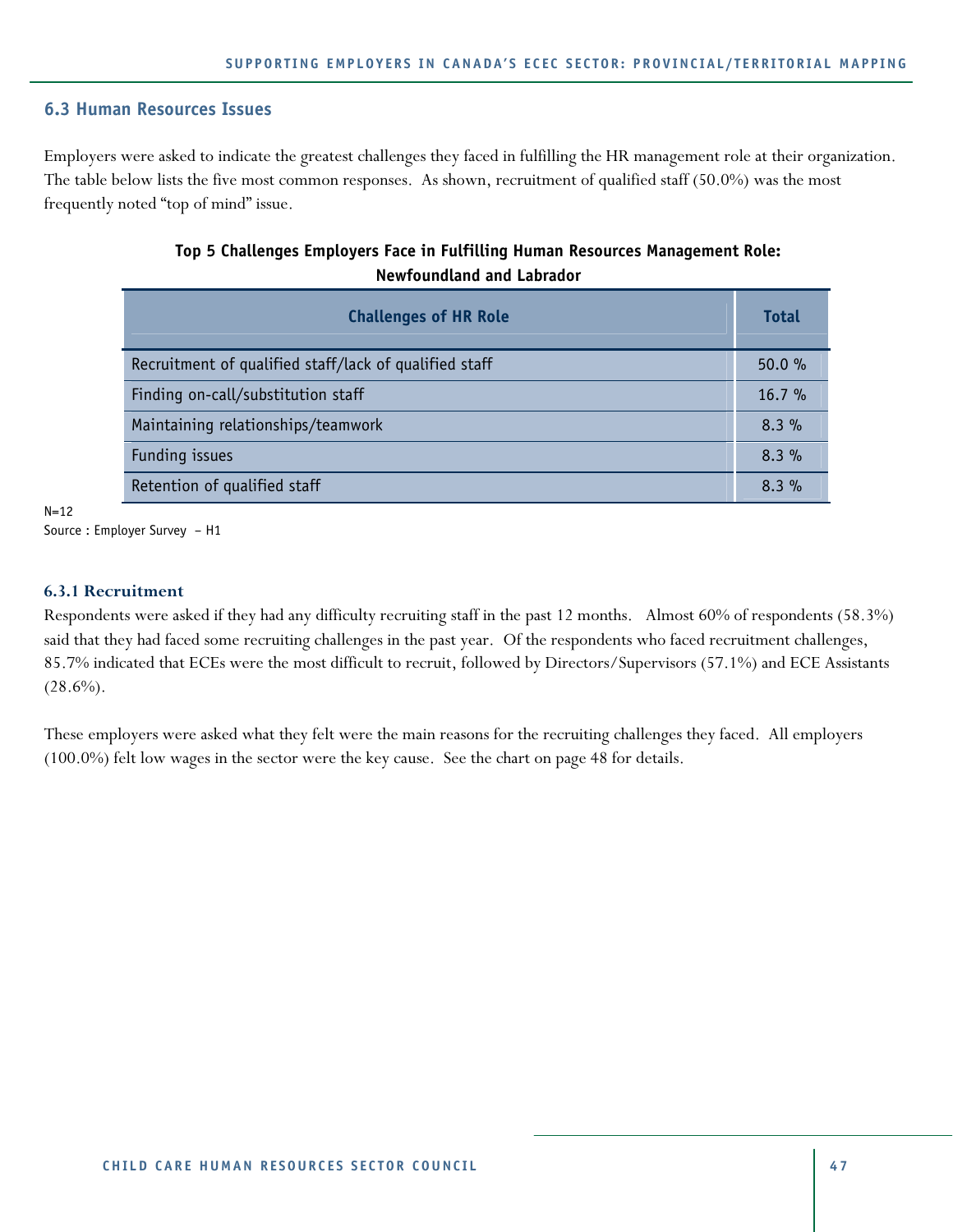

#### **Reasons for Recruiting Challenges : Newfoundland and Labrador**

Note: Total may exceed 100% due to multiple responses. N=7, Source: Employer Survey - D14

#### **6.3.2 Retention**

Employer survey respondents were also asked to what extent staff turnover was an issue during the last two years. Just under 60% of respondents (58.3%) said that turnover/retention was an issue (33.3% a major issue, 25.0% a modest issue). 58.3% of employers had had at least one ECE leave, while 41.7% had at least one director or supervisor leave during the same period. The chart below indicates the most common reasons staff left their position.





Note: Total may exceed 100% due to multiple responses. N(Directors/Supervisors)=5 N(ECEs/ECE Assistants)=7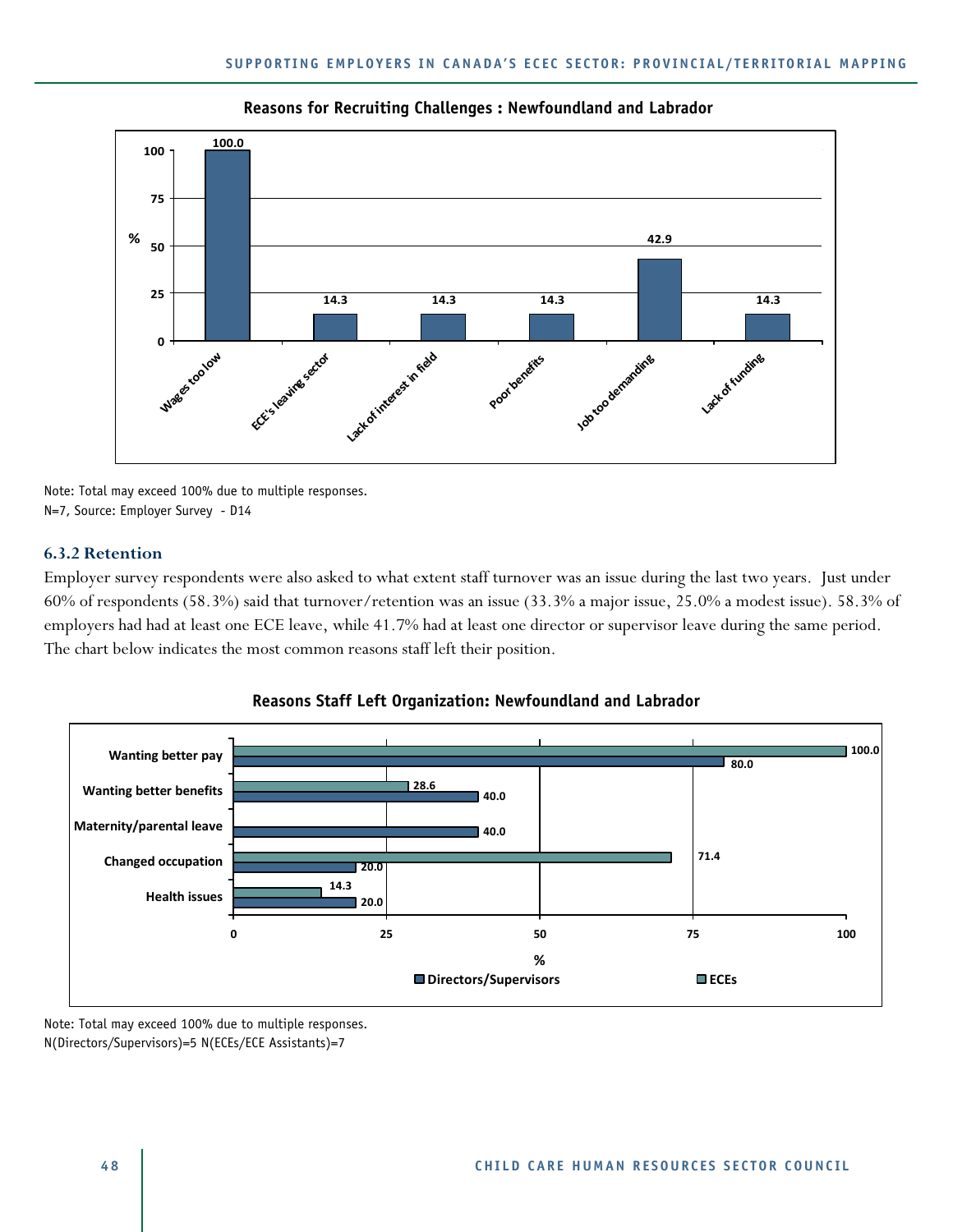#### **6.3.3 HR Training and Professional Development**

ECEC employers in Newfoundland and Labrador were asked if they had participated in any HR, management or leadership training/professional development related to their current position within the past year. Three-quarters of employers (75.0%) indicated that they had. The most commonly noted types of training/PD were:

Management/supervisory skills (33.3%)

All employer respondents  $(N=12)$  were asked what barriers they faced to participating in training/professional development. The most common barriers or challenges included:

- Lack of time/ability to get away (41.7%)
- Funding/cost of training (33.3%)
- Cannot be out of centre for a full day (25.0%)

All employers in Newfoundland and Labrador were asked if they thought they or their management team would benefit from any training/professional development related to HR management in the next two to three years. The majority of employers (75.0%) indicated that they would.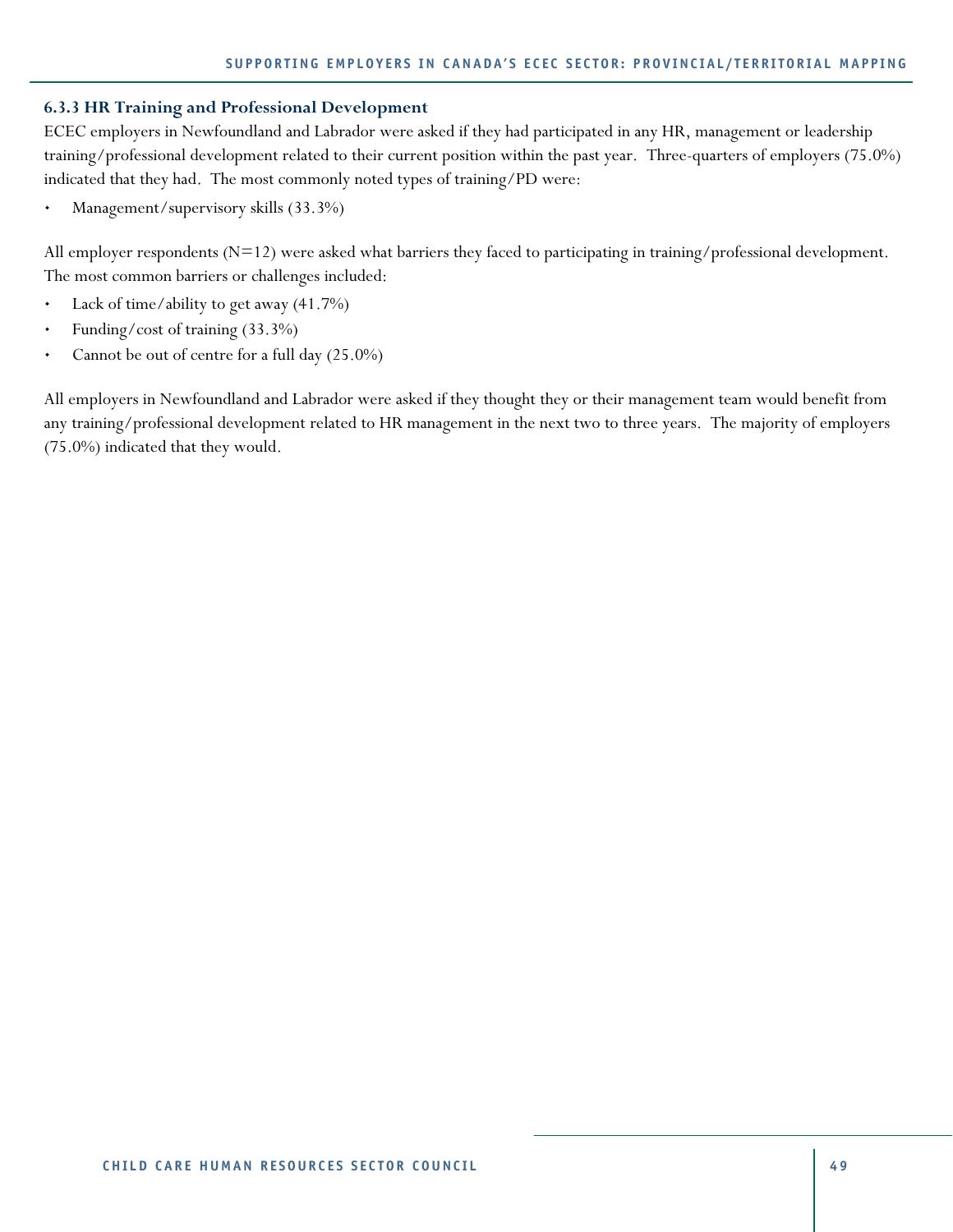# **SECTION 7 : EMPLOYER SURVEY RESULTS : NOVA SCOTIA**

# **7.1 Governance Models**

In Nova Scotia, 47 ECEC Employers completed the Employer Survey<sup>7</sup> .

About half of employers surveyed indicated their organization was non-profit (51.1%), while 48.9% indicated that their organization was for-profit.



## **Distribution of For-Profit and Non-Profit Organizations : Nova Scotia**

 $N=47$ Source: Employer Survey - B5

Of those employers who indicated that their organization was for-profit, almost all self-identified as a sole proprietorship (91.3%). See the chart on page 51 for details.

 $\overline{a}$ 

 $7$  137 employers were included in the sample for surveying. See page 8 for further details.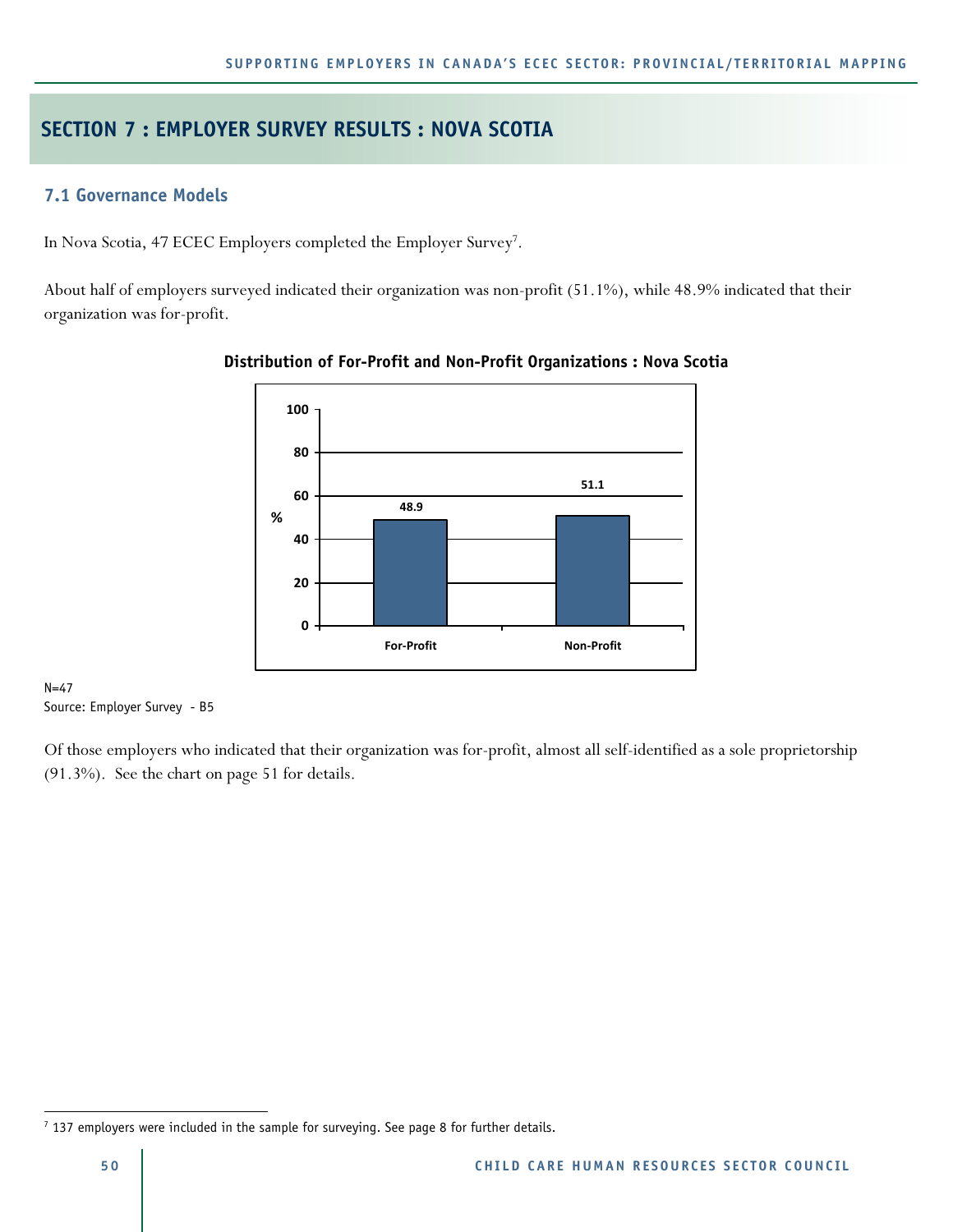#### **For-Profit Governance Models: Nova Scotia**



#### $N=23$

Note: Total may exceed 100% due to multiple responses. Source: Employer Survey – B6

The majority of employers who self-identified as non-profit indicated their organization was at least partly governed by a community board (75.0%) or parent board (50.0%). Respondents had the option of choosing as many categories as necessary, thus the categories presented below are not mutually exclusive.



#### **Non-Profit Governance Models : Nova Scotia**

Note: AHRDA – Aboriginal Human Resources Development Agreement N=24 Note: Total may exceed 100% due to multiple responses. Source: Employer Survey – B7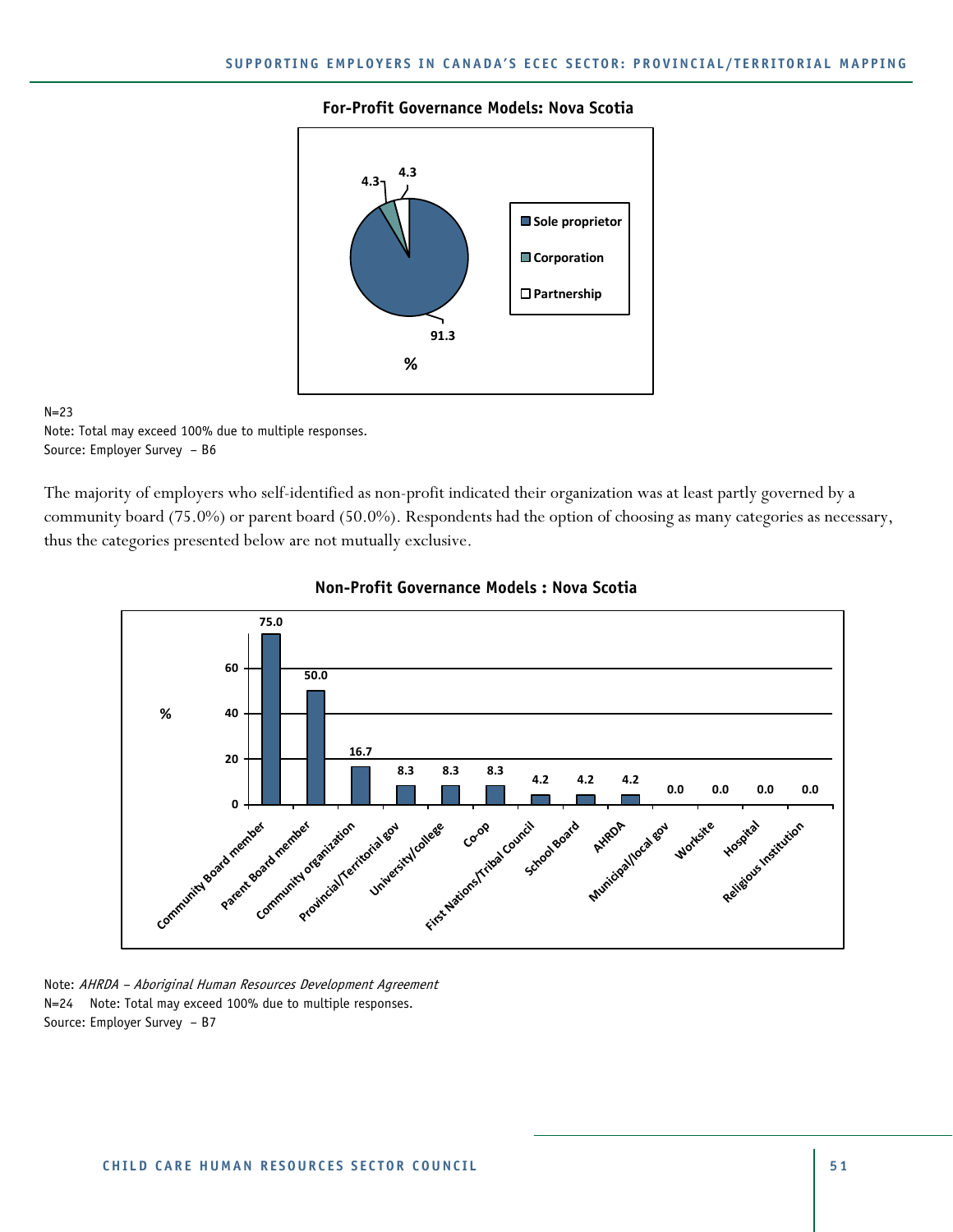The chart below details the distribution of the governance model groups within Nova Scotia. See Section 1.3.1 for a description of each group.



# **Distribution of Governance Models : Nova Scotia**

N=47

# **7.2 Employer Size**

# **7.2.1 Number of Locations**

Three-quarters (76.6%) of employers surveyed in Nova Scotia were responsible for one ECEC location.





N=47 Source: Employer Survey - B1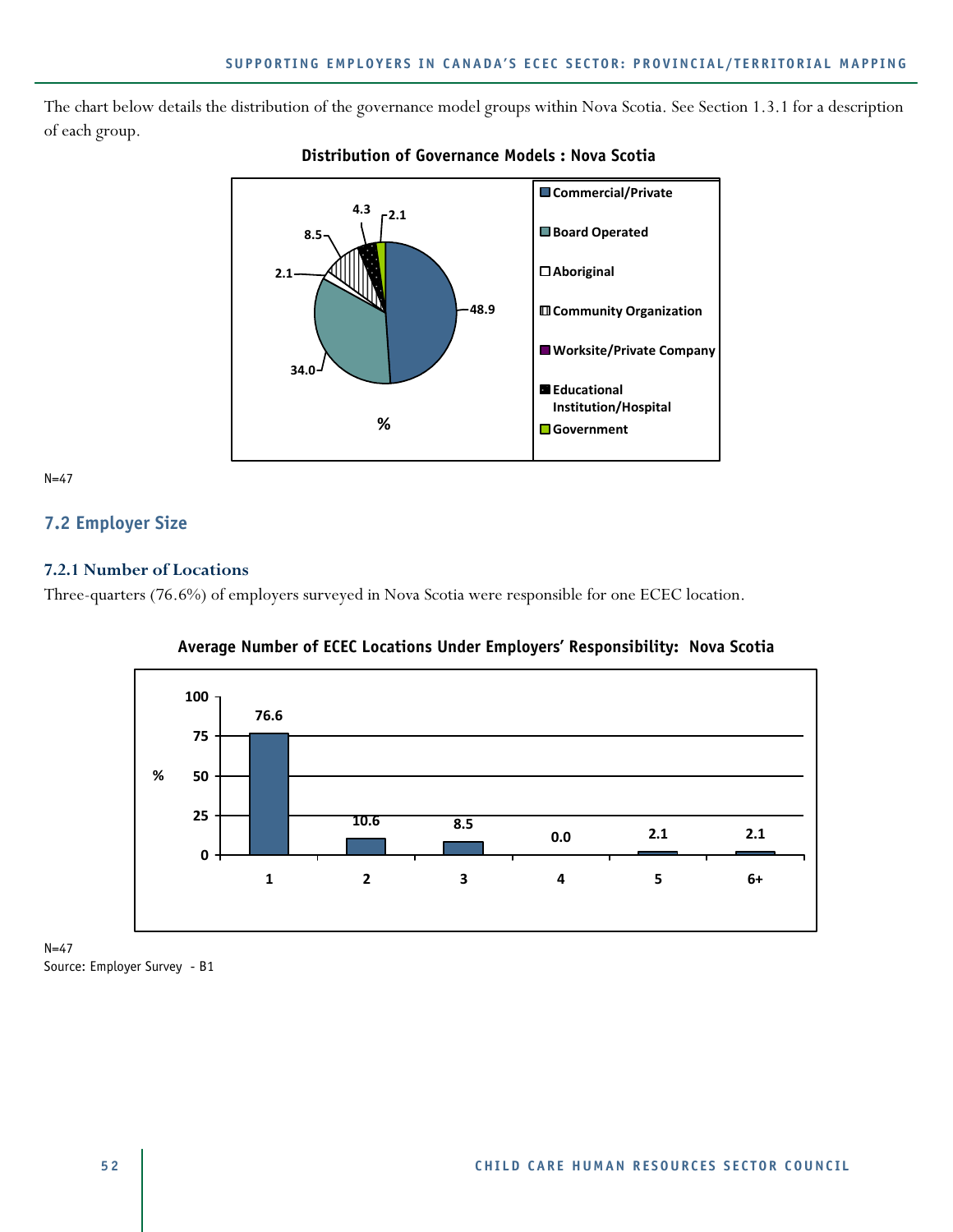### **7.2.2 Number of Licensed Spaces**

Respondents were asked how many licensed spaces they maintained across all locations under their responsibility. This includes all full-time, part-time and extended care spaces.



# **Number of Licensed Spaces Under Employers' Responsibility Across All Locations: Nova Scotia**

N=47 Source: Employer Survey - B2

## **7.2.3 Number of Employees**

Respondents were asked to describe the size of their staff, by detailing:

- how many early childhood educators (ECEs) or ECE Assistants (ECE-As) they employed;
- how many supervisory staff they employed; and
- how many other staff related to the delivery of early childhood education and care (e.g. support staff) they employed.

See the chart on page 54 for details.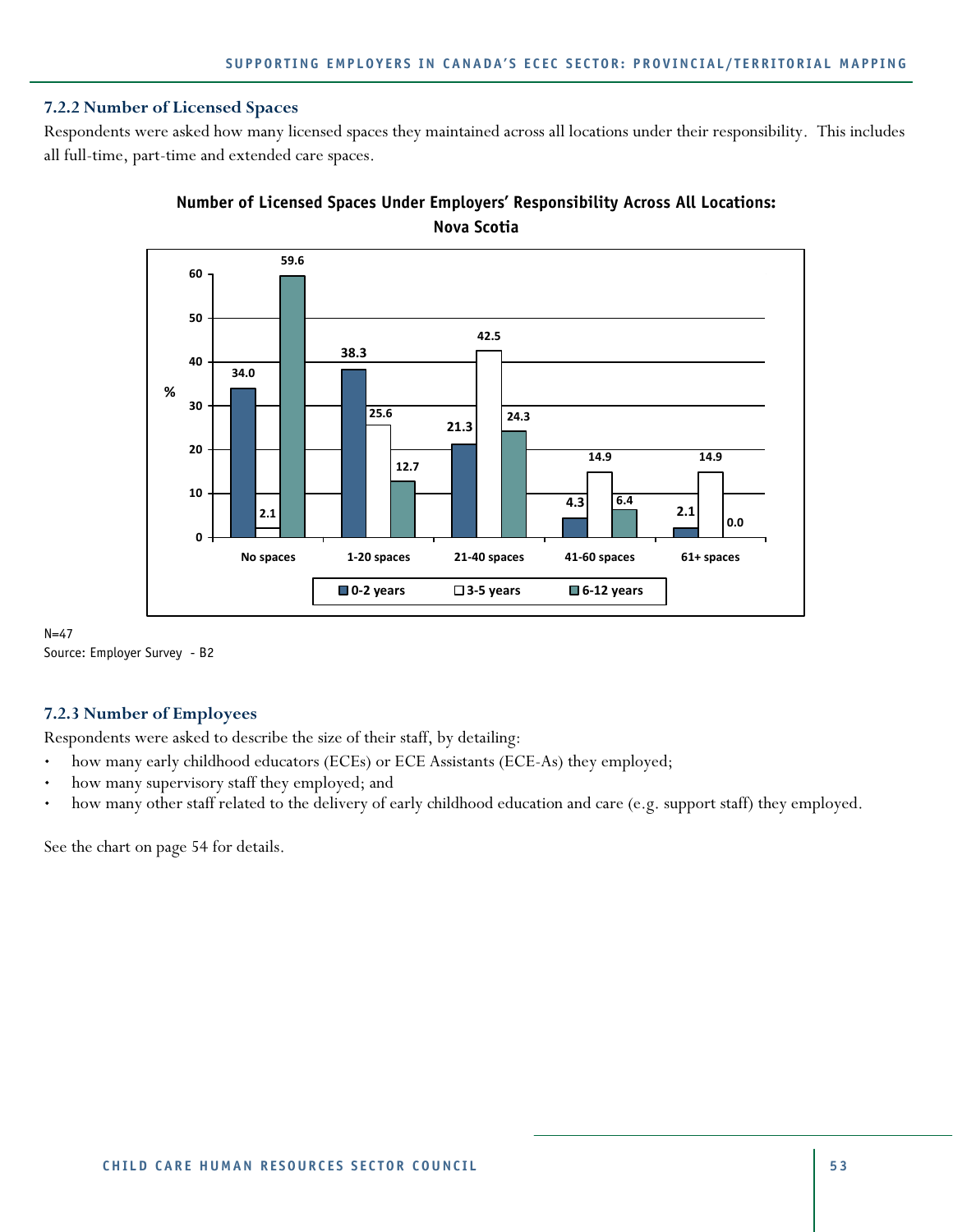

#### **Number of Employees : Nova Scotia**

N=47

# **7.2.4 Operating Budget**

Respondents were asked to indicate their annual operating budget. Over half of the employers surveyed (57.4%) indicated that their annual operating budget was less than \$250,000. A small proportion (6.4%) of respondents did not wish to respond to this question.



# **Annual Operating Budget : Nova Scotia**

 $N = 47$ Source: Employer Survey – B4

Source: Employer Survey - B3.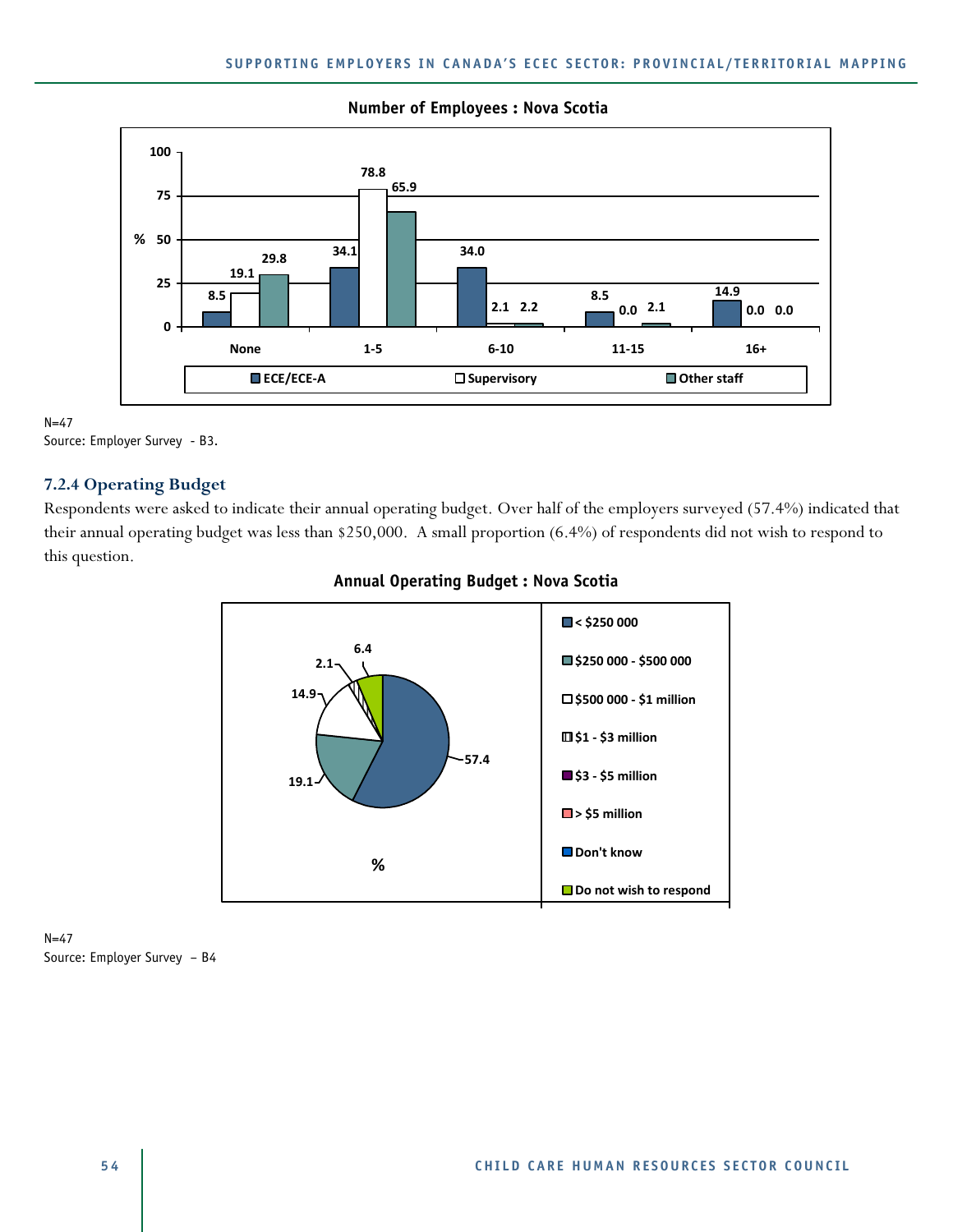# **7.3 Human Resources Issues**

Employers were asked to describe the greatest challenges they face in fulfilling the HR management role at their organization. The table below lists the five most common responses. As shown, recruitment of qualified staff (40.4%) was the most frequently noted "top of mind" issue.

# **Top 5 Challenges Employers Face in Fulfilling Human Resources Management Role: Nova Scotia**

| <b>Challenges of HR Role</b>                                                                               | <b>Total</b> |
|------------------------------------------------------------------------------------------------------------|--------------|
| Recruitment of qualified staff/lack of qualified staff                                                     | $40.4\%$     |
| Lack of time                                                                                               | 19.1%        |
| Provision of adequate wages                                                                                | 12.8%        |
| Funding issues                                                                                             | $6.4\%$      |
| Retention of qualified staff/Provision of adequate benefits/lack of respect for sector<br>(same frequency) | $4.3\%$      |

 $N = 47$ 

Source : Employer Survey – H1

## **7.3.1 Recruitment**

Respondents were asked if they had any difficulty recruiting staff in the past 12 months. Almost 60% of respondents (59.6%) said that they did face some recruiting challenges over the past year. Of the respondents who faced recruitment challenges (N=28), 89.3% indicated that ECEs were the most difficult to recruit, followed by ECE Assistants (21.4%) and supply/substitute staff (10.7%).

These employers were asked what they felt were the main reasons for the recruiting challenges they faced. The most common reason (42.9%) employers gave was the low wages in the sector. Employers also mentioned an overall lack of qualified staff (28.6%). See the chart on page 56 for details.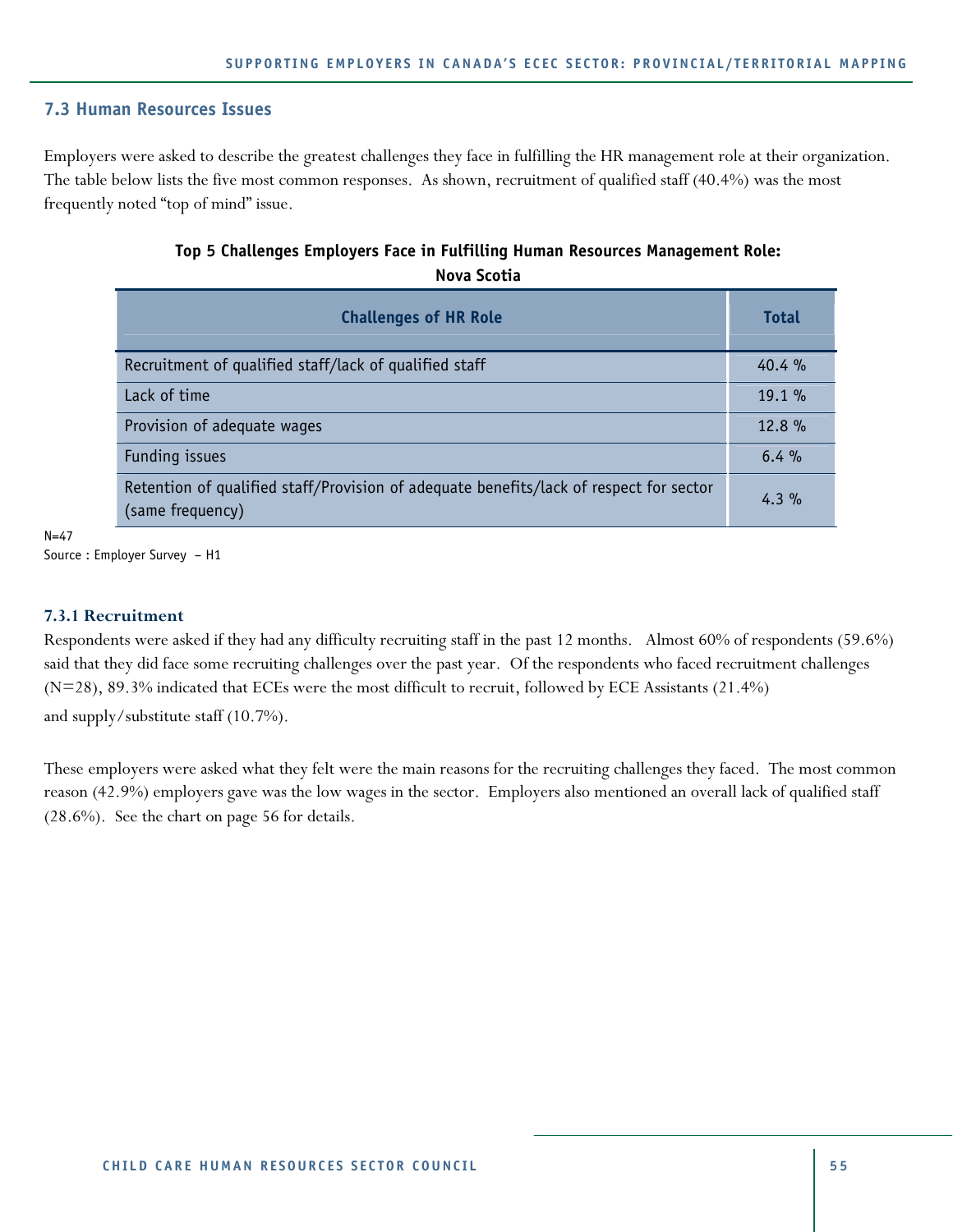#### **Reasons for Recruiting Challenges : Nova Scotia**



Note: Total may exceed 100% due to multiple responses. N=28, Source: Employer Survey - D14

#### **7.3.2 Retention**

Employer survey respondents were also asked to what extent staff turnover was an issue during the last two years. Seventypercent (70.2%) of respondents said that turnover/retention was an issue (23.4% a major issue, 46.8% a modest issue). 57.4% had of respondents had at least one ECE leave within the last year, while 8.5% had at least one director or supervisor leave during the same period. The chart below indicates the most common reasons staff left the organization.



#### **Reasons Staff Left Organization: Nova Scotia**

Note: Total may exceed 100% due to multiple responses. N(Directors/Supervisors)=4 N(ECEs/ECE Assistants)=27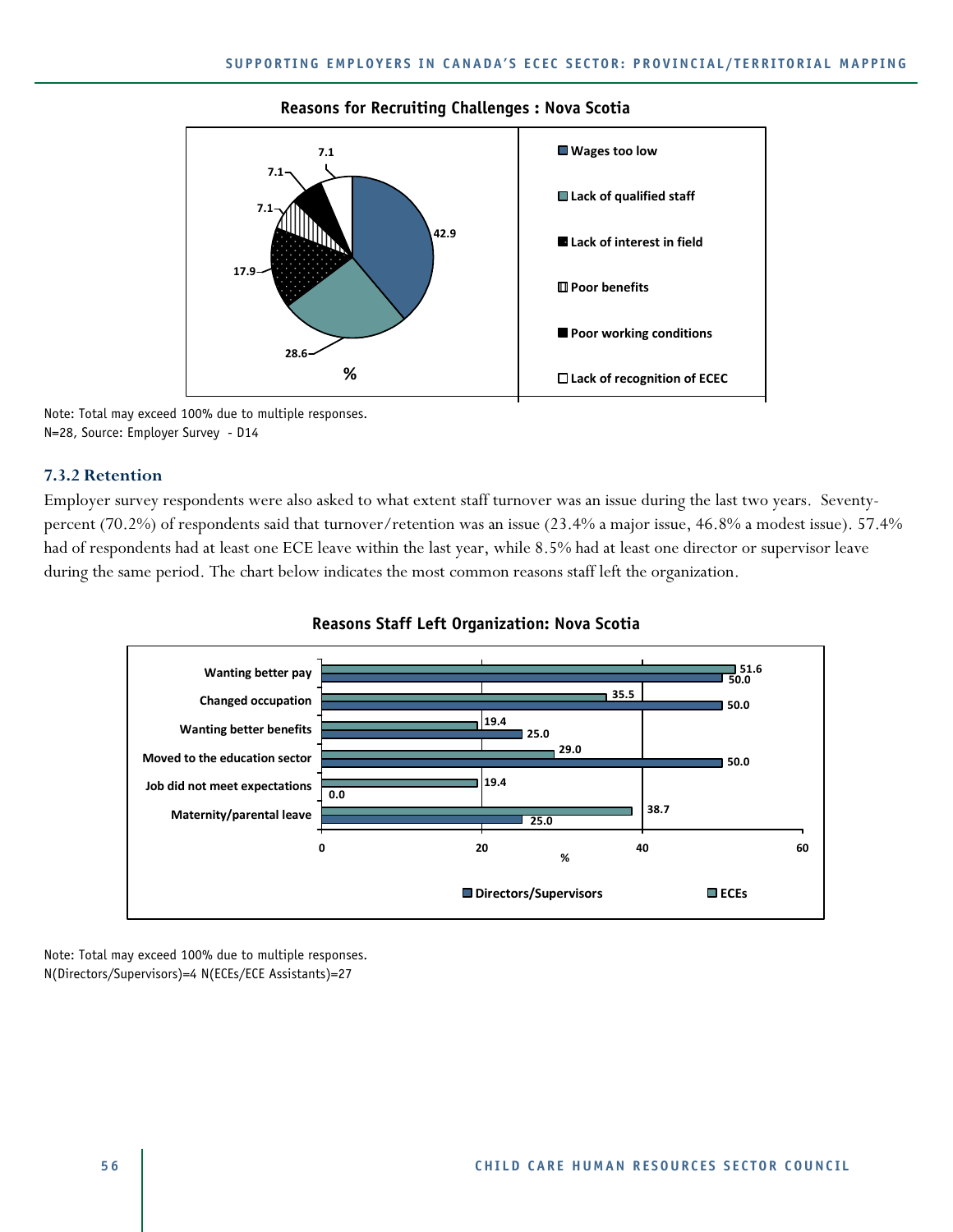## **7.3.3 HR Training and Professional Development**

ECEC employers in Nova Scotia were asked if they had participated in any HR, management or leadership training/professional development related to their current position within the past year. Two-thirds (68.1%) indicated that they had. The most commonly noted topics/types of training/professional development were:

- Management/supervisory skills (68.8%)
- Leadership skills (18.8%)
- Administrative training (15.6%)
- Non-specific HR training (12.5%)

All employer respondents in Nova Scotia ( $N=47$ ) were asked what barriers they faced to participating in training/professional development. The most common barriers or challenges included:

- Lack of time/ability to get away (78.7%)
- Funding/cost of training (25.5%)
- Cannot be away from centre for full day (17.0%)
- Location/training not offered locally (14.9%)

Respondents from Nova Scotia were asked if they thought they or their management team would benefit from any training/professional development related to HR management in the next two to three years. The majority of employers (76.6%) indicated that they would.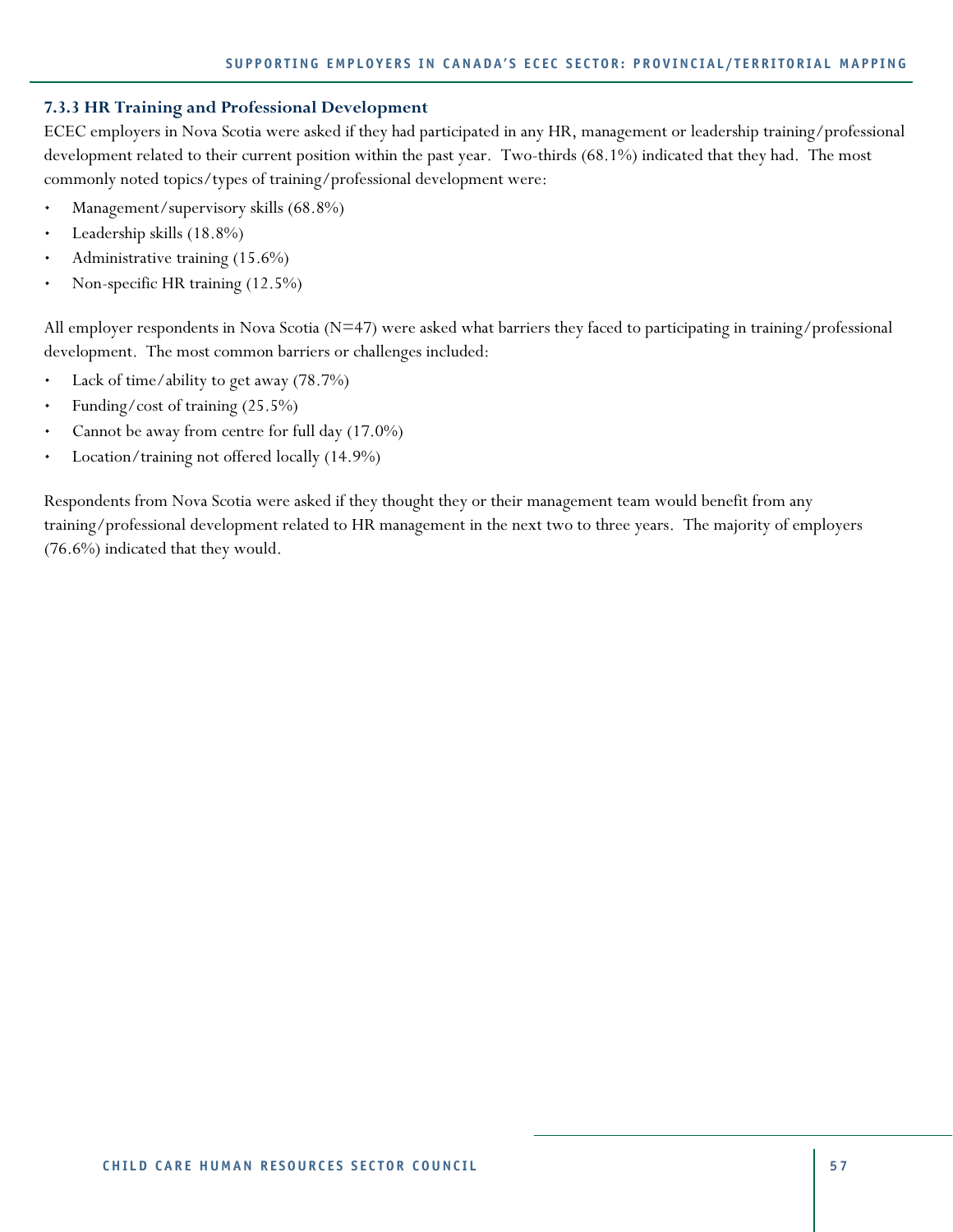# **SECTION 8 : EMPLOYER SURVEY RESULTS : NORTHWEST TERRITORIES**

# **8.1 Governance Models**

In the Northwest Territories, 3 employers completed the Employer Survey<sup>8</sup>. As a result caution should be used when interpreting results.

All employers surveyed (100.0%) indicated their organization was non-profit.



**Distribution of For-Profit and Non-Profit Organizations : Northwest Territories** 

#### $N=3$ Source: Employer Survey - B5

Within the non-profit category, employers indicated their organization was at least partly governed by a parent board (66.7%), a First Nations Band/Tribal Council (33.3%), a community organization (33.3%) or a co-op (33.3%). See the chart on page 59 for details.

 $\overline{a}$ 

<sup>&</sup>lt;sup>8</sup> 20 employers were included in the sample for surveying. See page 8 for further details.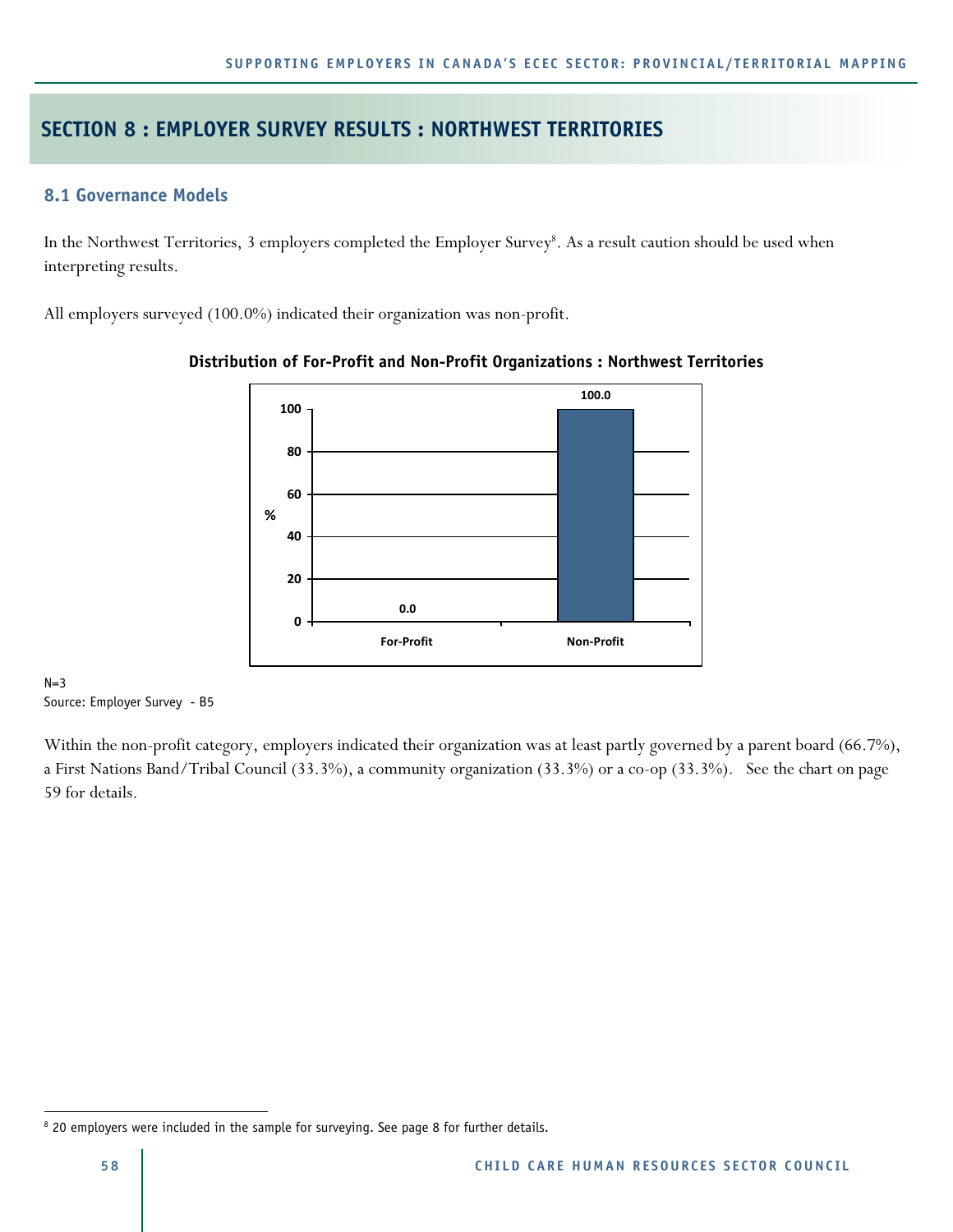

**Non-Profit Governance Models : Northwest Territories** 

Note: AHRDA – Aboriginal Human Resources Development Agreement N=3 Note: Total may exceed 100% due to multiple responses. Source: Employer Survey – B7

The chart below details the distribution of the governance model groups within the Northwest Territories. See Section 1.3.1 for a description of each group.



#### **Distribution of Governance Models : Northwest Territories**

N=47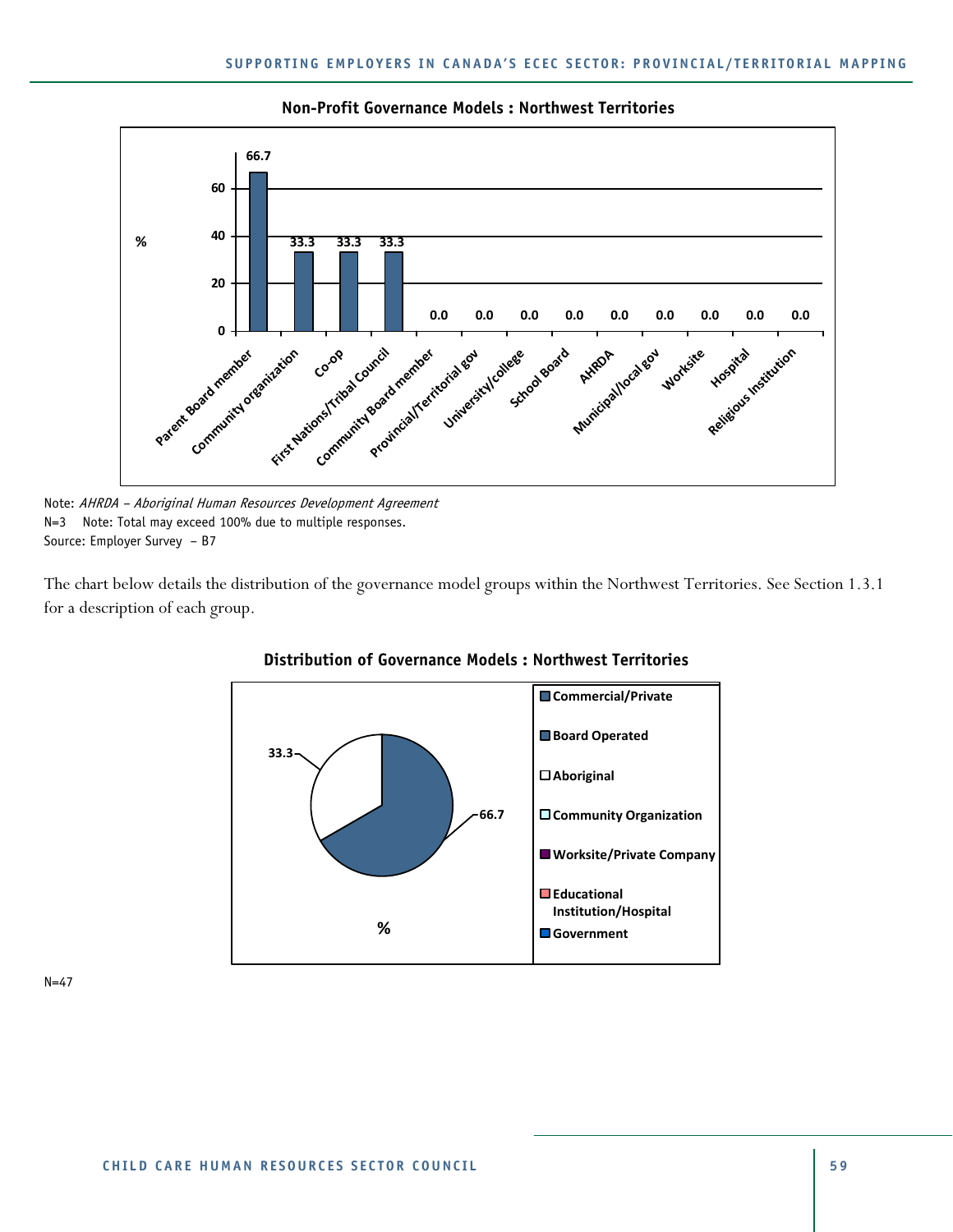# **8.2 Employer Size**

## **8.2.1 Number of Locations**

All (100.0%) of employers surveyed in the Northwest Territories were responsible for one ECEC location.

## **8.2.2 Number of Licensed Spaces**

Respondents were asked how many licensed spaces they maintained across all locations under their responsibility. This includes all full-time, part-time and extended care spaces.



**Number of Licensed Spaces Under Employers' Responsibility Across All Locations: Northwest Territories**

 $N=3$ Source: Employer Survey - B2

# **8.2.3 Number of Employees**

Respondents were asked to describe the size of their staff, by detailing:

- how many early childhood educators (ECEs) or ECE Assistants (ECE-As) they employed;
- how many supervisory staff they employed; and
- how many other staff related to the delivery of early childhood education and care (e.g. support staff) they employed.

See the chart on page 61 for details.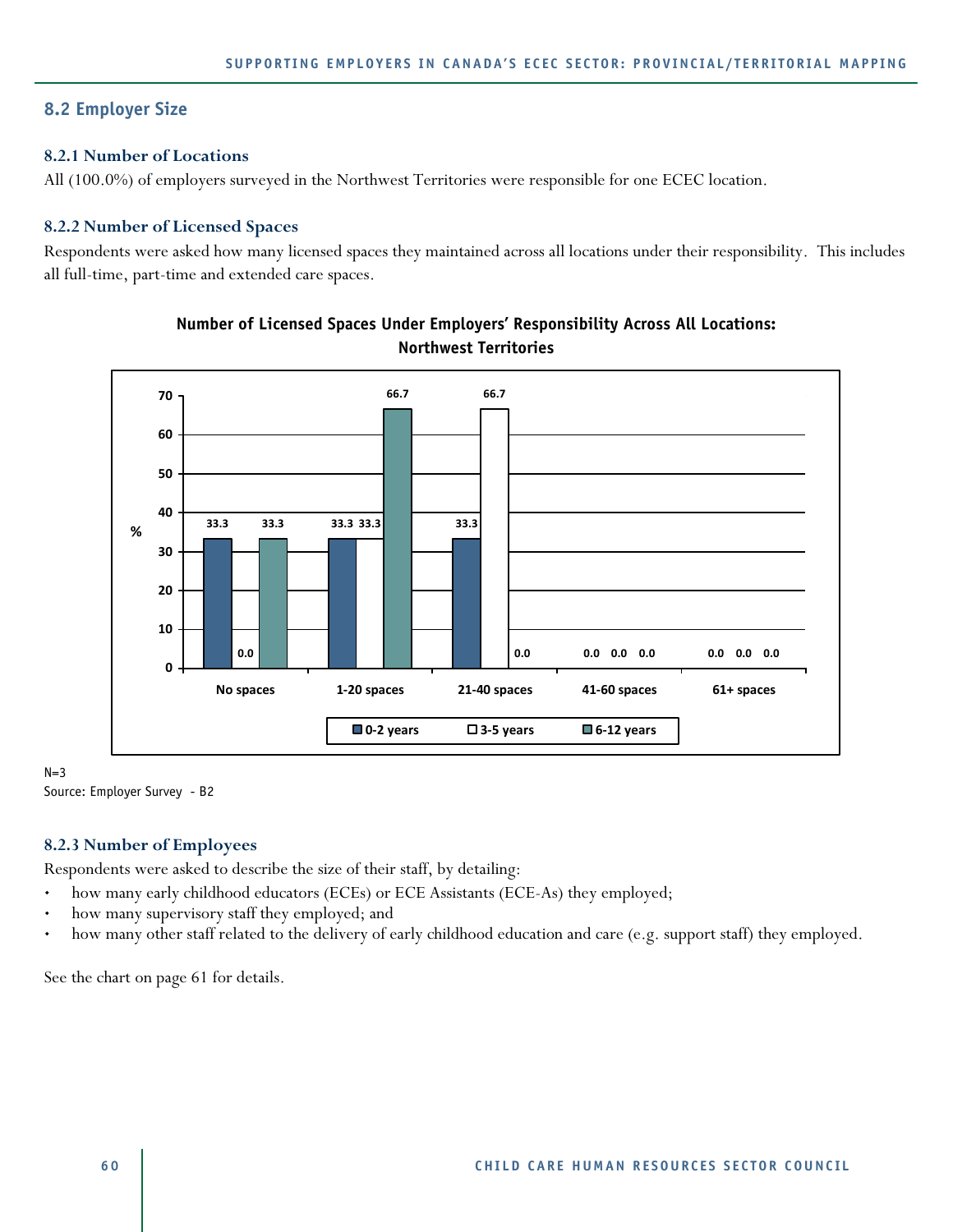

## **Number of Employees : Northwest Territories**

 $N=3$ 

# **8.2.4 Operating Budget**

Respondents were asked to indicate their annual operating budget. One-third (33.3%) of respondents had an operating budget that was less than \$250,000, and the remaining two-thirds (66.7%) indicated that their annual operating budget was between \$500,000 and \$1 million.



## **Annual Operating Budget : Northwest Territories**

 $N=3$ Source: Employer Survey – B4

Source: Employer Survey - B3.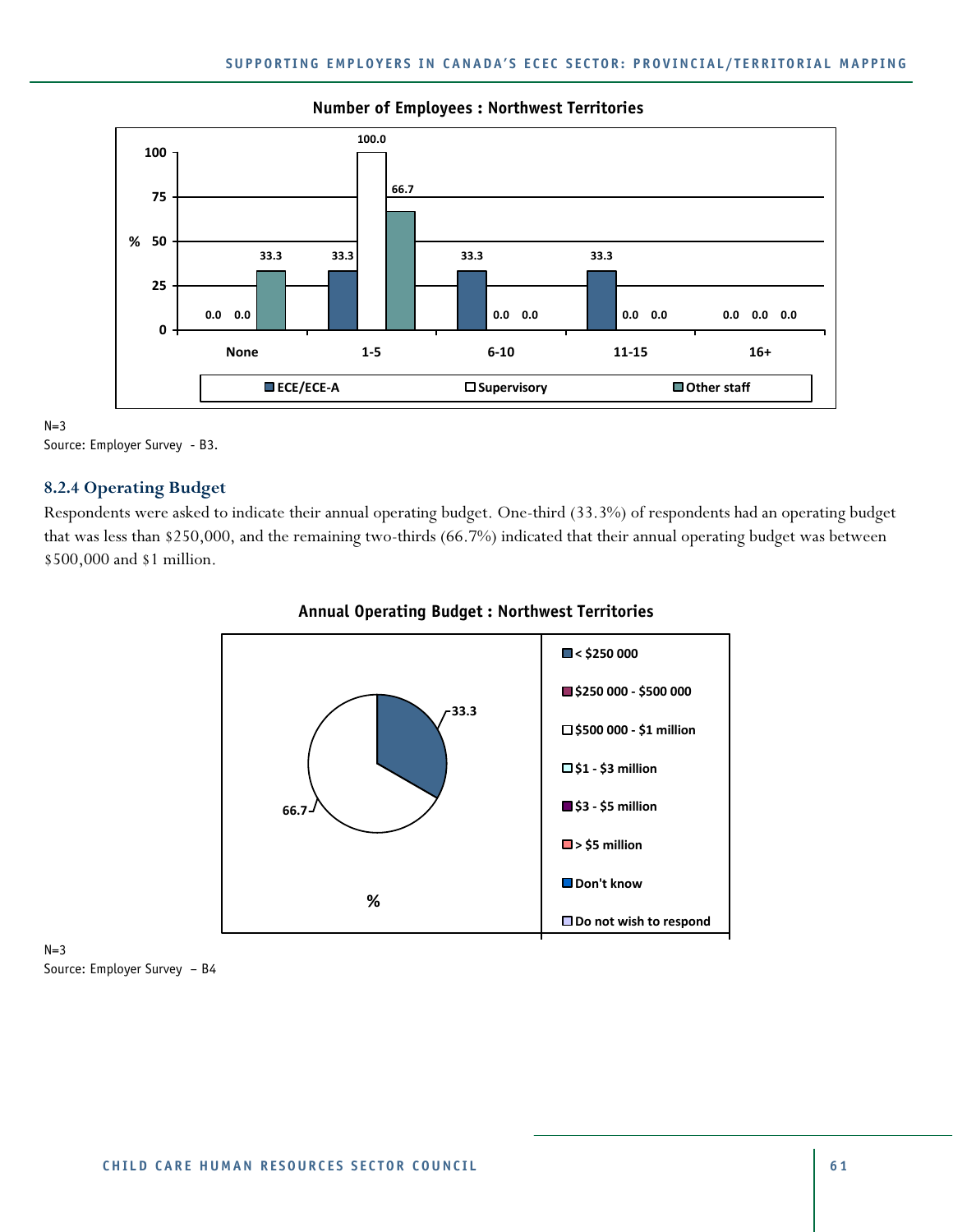## **8.3 Human Resources Issues**

Employers were asked to describe the greatest challenge(s) they faced in fulfilling the HR management role at their organization. The table below lists the five most common responses.

# **Top 5 Challenges Employers Face in Fulfilling Human Resources Management Role: Northwest Territories**

| <b>Challenges of HR Role</b>   | <b>Total</b> |
|--------------------------------|--------------|
| Provision of adequate wages    | 33.3%        |
| Recruitment of qualified staff | 33.3%        |
| Retention of qualified staff   | 33.3%        |
| Lack of interest in the field  | 33.3%        |
| Funding issues                 | 33.3%        |

 $N=3$ 

Source : Employer Survey – H1

#### **8.3.1 Recruitment**

Respondents were specifically asked if they had any difficulty recruiting staff in the past 12 months. Two-thirds of respondents (66.7%) said that they did face some recruiting challenges over the past year. Of the respondents who faced recruitment challenges ( $N=2$ ), 50% indicated that ECEs were most difficult to recruit, while 50% identified ECE Assistants as the most difficult to recruit.

Employers were asked what they felt were the main reasons for the recruiting challenges they faced. As shown, the availability of ECEC positions, the lack of qualified staff, the lack of recognition for ECEC and an inconvenient location were equally cited as causes.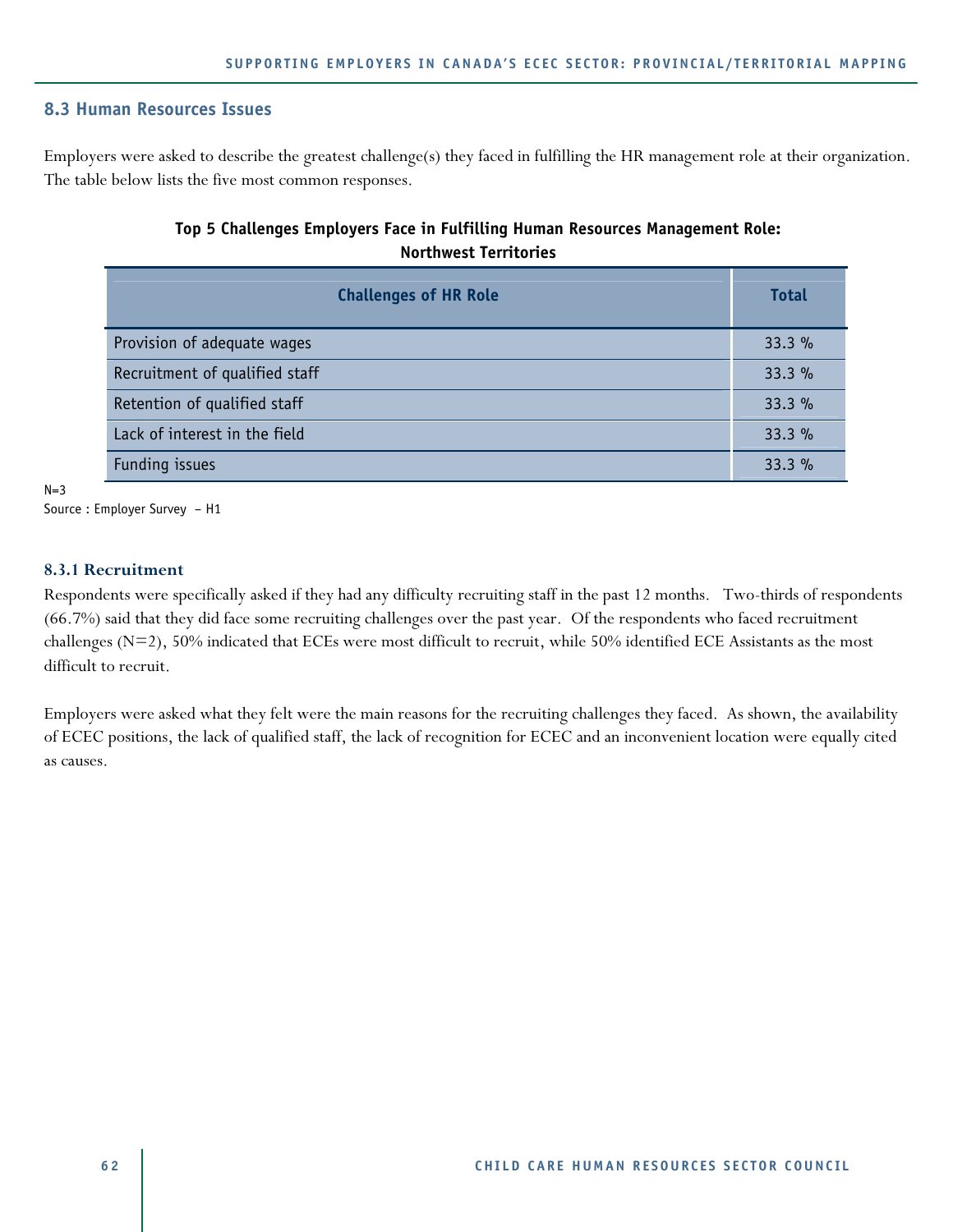

#### **Reasons for Recruiting Challenges : Northwest Territories**

Note: Total may exceed 100% due to multiple responses. N=3, Source: Employer Survey - D14

#### **8.3.2 Retention**

Employer survey respondents were also asked to what extent staff turnover was an issue during the last two years. Two-thirds (66.7%) of respondents said that turnover/retention was an issue (66.7% a major issue). The majority (66.7%) of employers had at least one ECE leave within the past year, while no employers (0.0%) had a director or supervisor leave within the same period. As shown in the chart below, the most common reasons staff left an organization were wanting better pay or benefits or maternity/parental leave.





Note: Total may exceed 100% due to multiple responses. N(ECEs/ECE Assistants)=3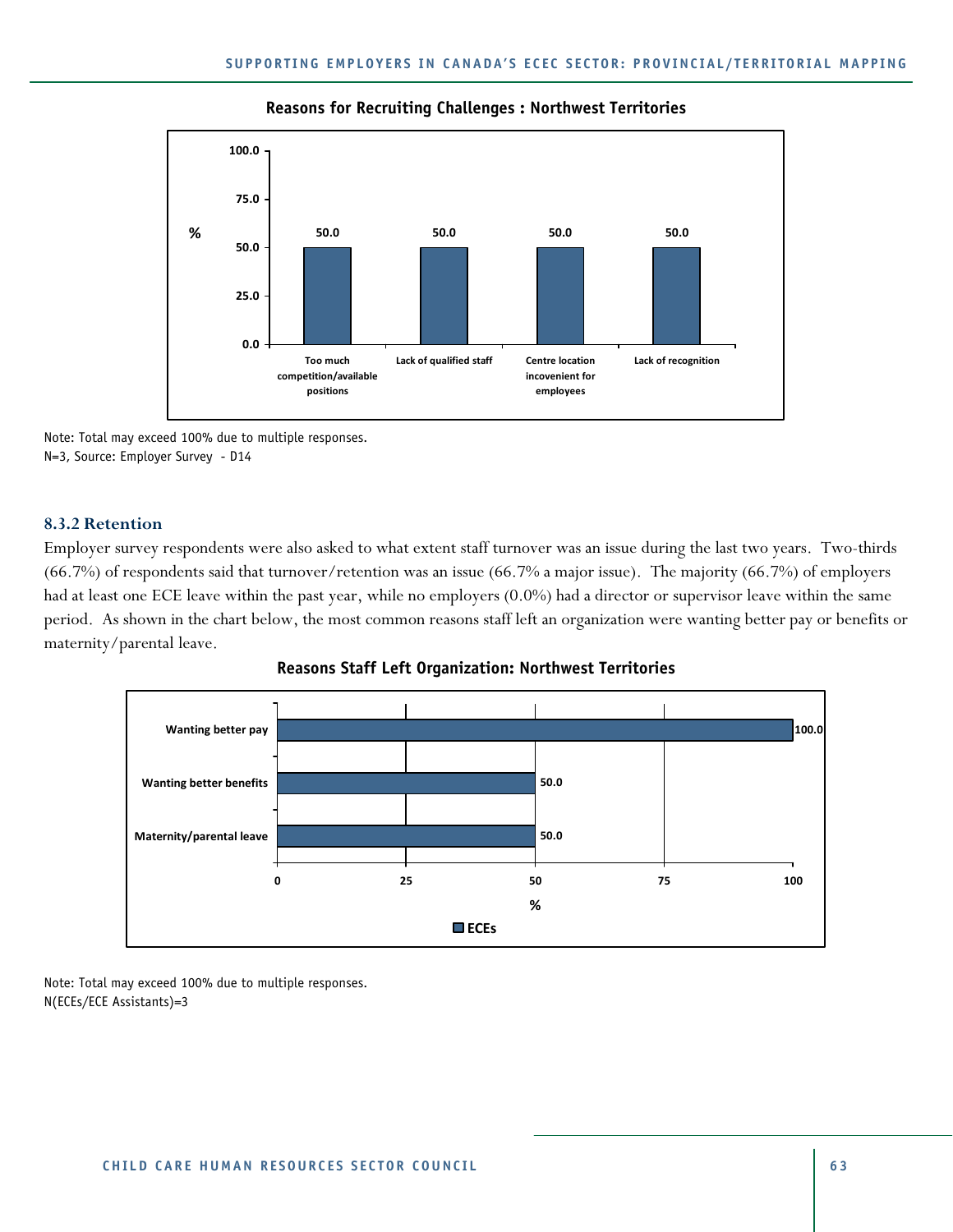#### **8.3.3 HR Training and Professional Development**

ECEC Employers in the Northwest Territories were asked if they had participated in any HR, management or leadership training/professional development related to their current position within the past year. Two-thirds of employers (66.7%) had participated in some form of training/professional development. The most commonly noted types of training/PD were:

- Management/supervisory skills (100.0%)
- Legal training (50.0%)
- Employment standards (50.0%)

All employer respondents (N=3) were asked what barriers they faced to participating in training/professional development. The most common barriers or challenges included:

- Location/training not offered locally (100.0%)
- Funding/cost of training (66.7%)

All respondents were asked if they thought they or their management team would benefit from any training/professional development related to HR management in the next two to three years. All employers (100.0%) were of the opinion that they would.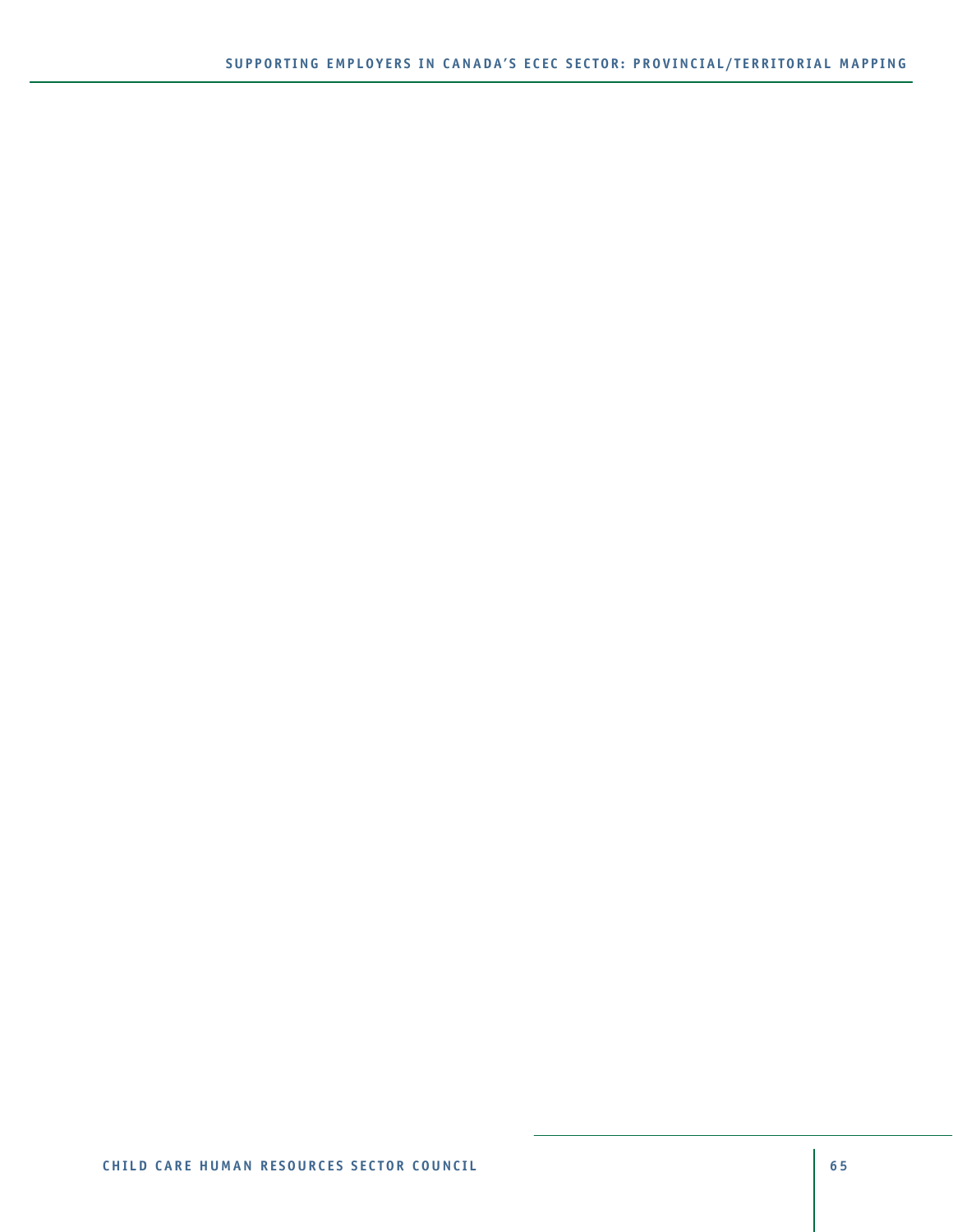# **SECTION 9 : EMPLOYER SURVEY RESULTS : NUNAVUT**

## **9.1 Governance Models**

In Nunavut 4 ECEC Employers completed the Employer Survey<sup>9</sup>. Thus, caution should be used when interpreting results.

All employers surveyed (100.0%) indicated their organization was non-profit.



#### **Distribution of For-Profit and Non-Profit Organizations : Nunavut**

 $N=4$ Source: Employer Survey - B5

Employers indicated their organization was at least partly governed by a parent board (100.0%), a community board (50.0%) or they were a co-op (25.0%) or hospital (25.0%). See the chart on page 67 for details.

 $\overline{a}$ 

<sup>&</sup>lt;sup>9</sup> 16 employers were included in the sample for surveying. See page 8 for further details.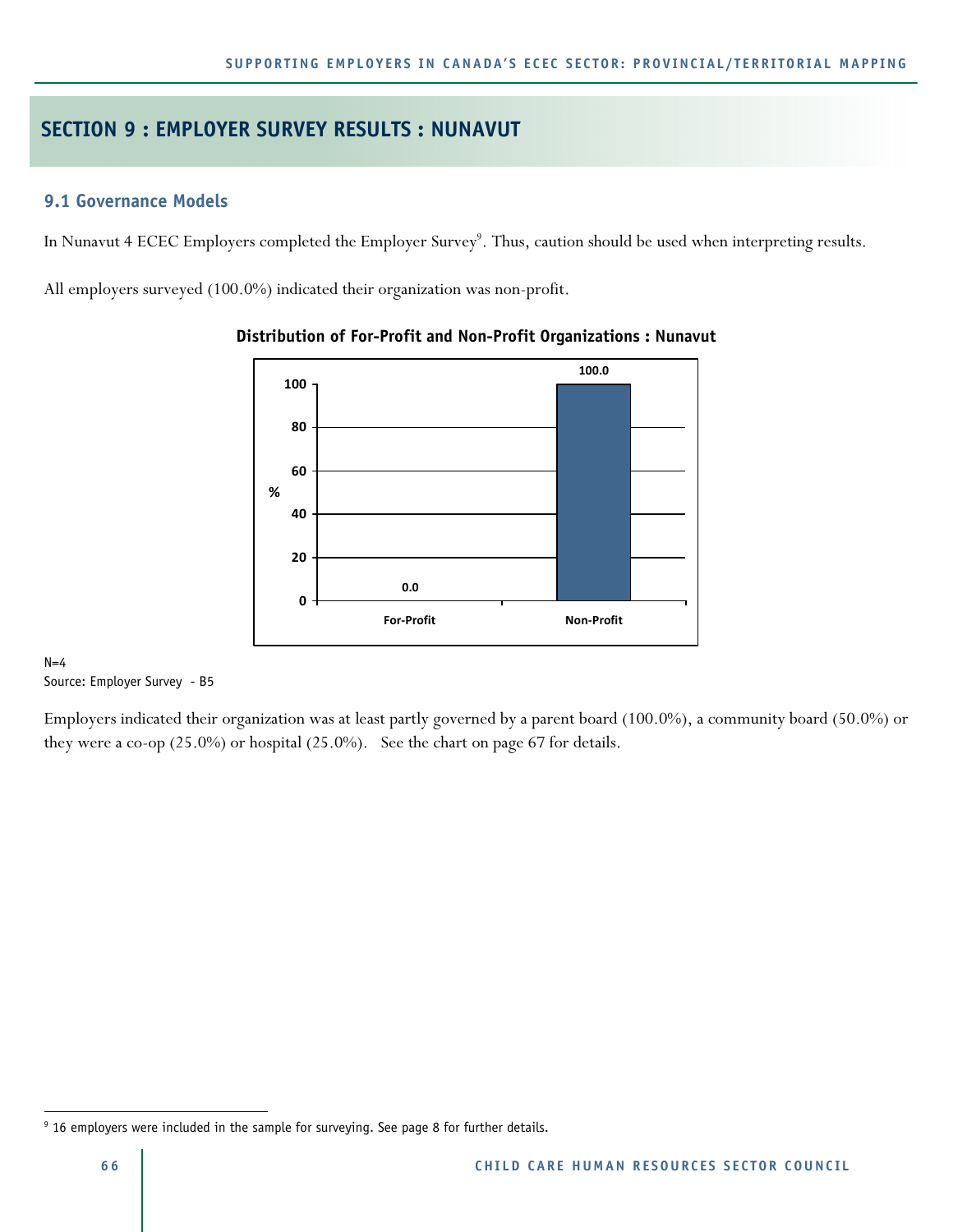

#### **Non-Profit Governance Models : Nunavut**

The chart below details the distribution of the governance model groups within Nunavut. See Section 1.3.1 for a description of each group.



#### **Distribution of Governance Models : Nunavut**

 $N=4$ 

Note: AHRDA – Aboriginal Human Resources Development Agreement N=4 Note: Total may exceed 100% due to multiple responses. Source: Employer Survey – B7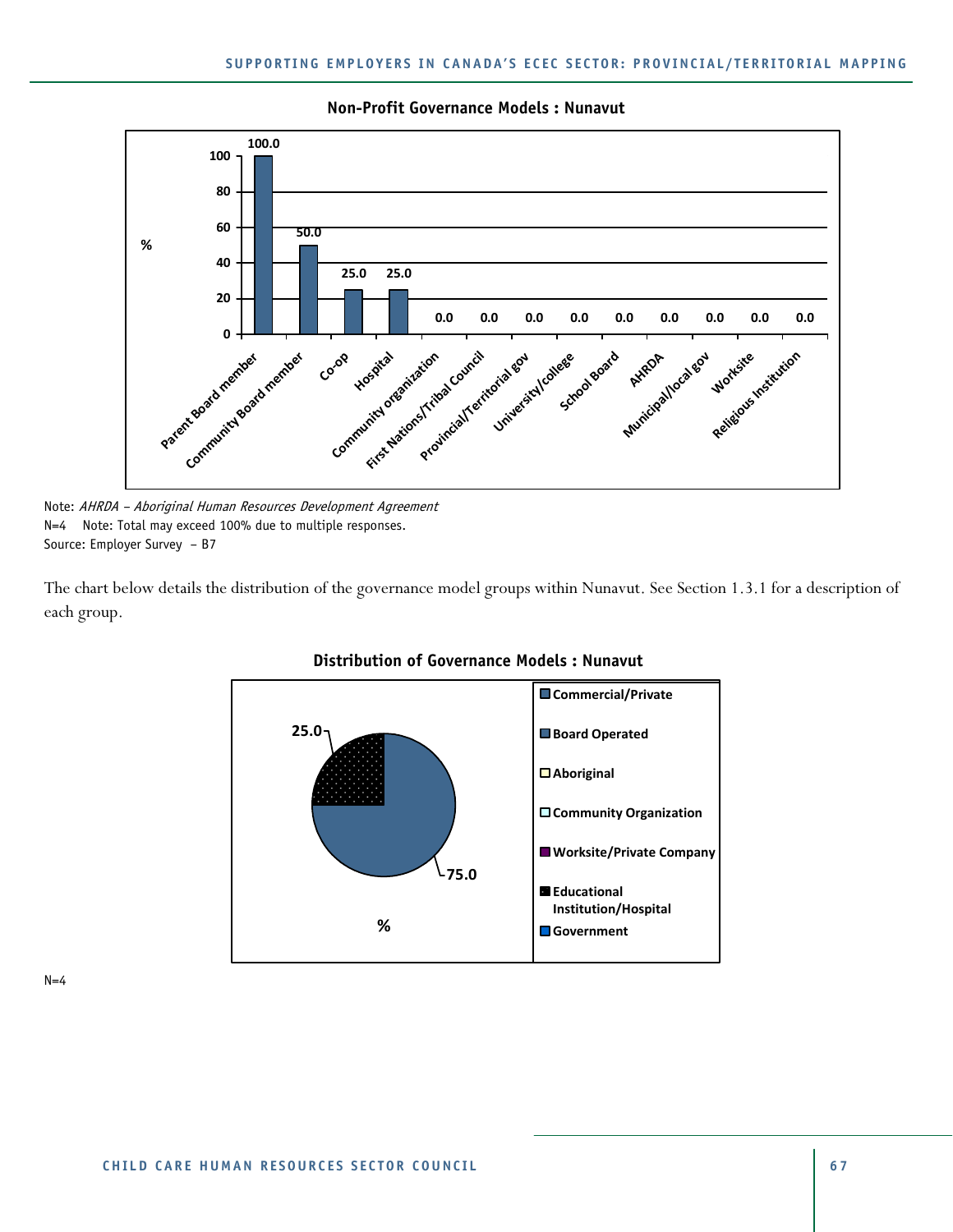## **9.2 Employer Size**

#### **9.2.1 Number of Locations**

Three-quarters (75.0%) of employers surveyed in Nunavut were responsible for one ECEC location with the final 25% responsible for 3 sites.

#### **9.2.2 Number of Licensed Spaces**

Respondents were asked how many licensed spaces they maintained across all locations under their responsibility. This includes all full-time, part-time and extended care spaces.



### **Number of Licensed Spaces Under Employers' Responsibility Across All Locations : Nunavut**

N=4 Source: Employer Survey - B2

# **9.2.3 Number of Employees**

Respondents were asked to describe the size of their staff, by detailing:

- how many early childhood educators (ECEs) or ECE Assistants (ECE-As) they employed;
- how many supervisory staff they employed; and
- how many other staff related to the delivery of early childhood education and care (e.g. support staff) they employed.

See the chart on page 69 for details.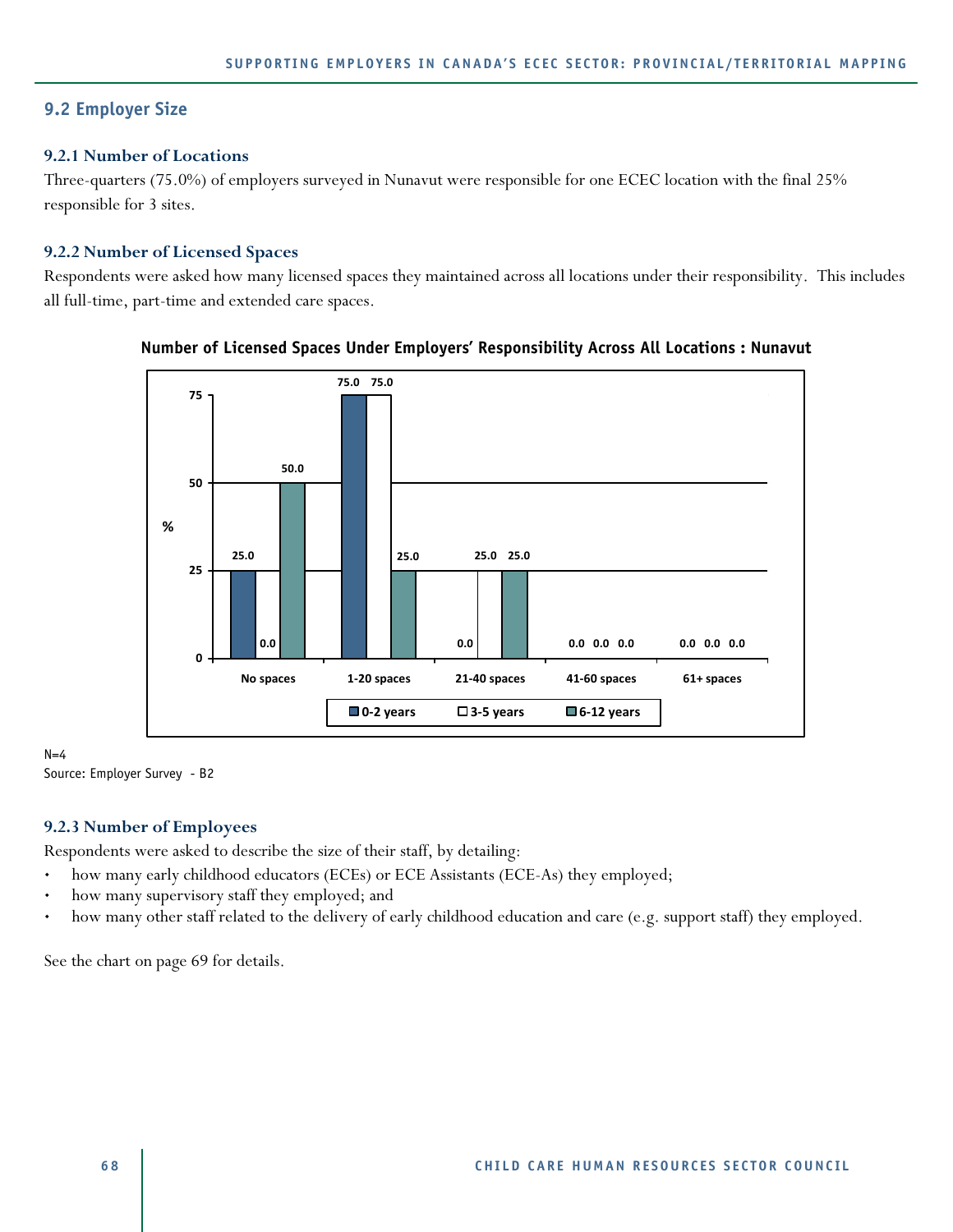

## **Number of Employees : Nunavut**

 $N=4$ Source: Employer Survey - B3.

**9.2.4 Operating Budget** 

Respondents were asked to indicate their annual operating budget. Half of the employers surveyed (50.0%) had an operating budget that was less than \$250,000. The remaining 50% did not wish to respond to this question.



## **Annual Operating Budget : Nunavut**

 $N=4$ Source: Employer Survey – B4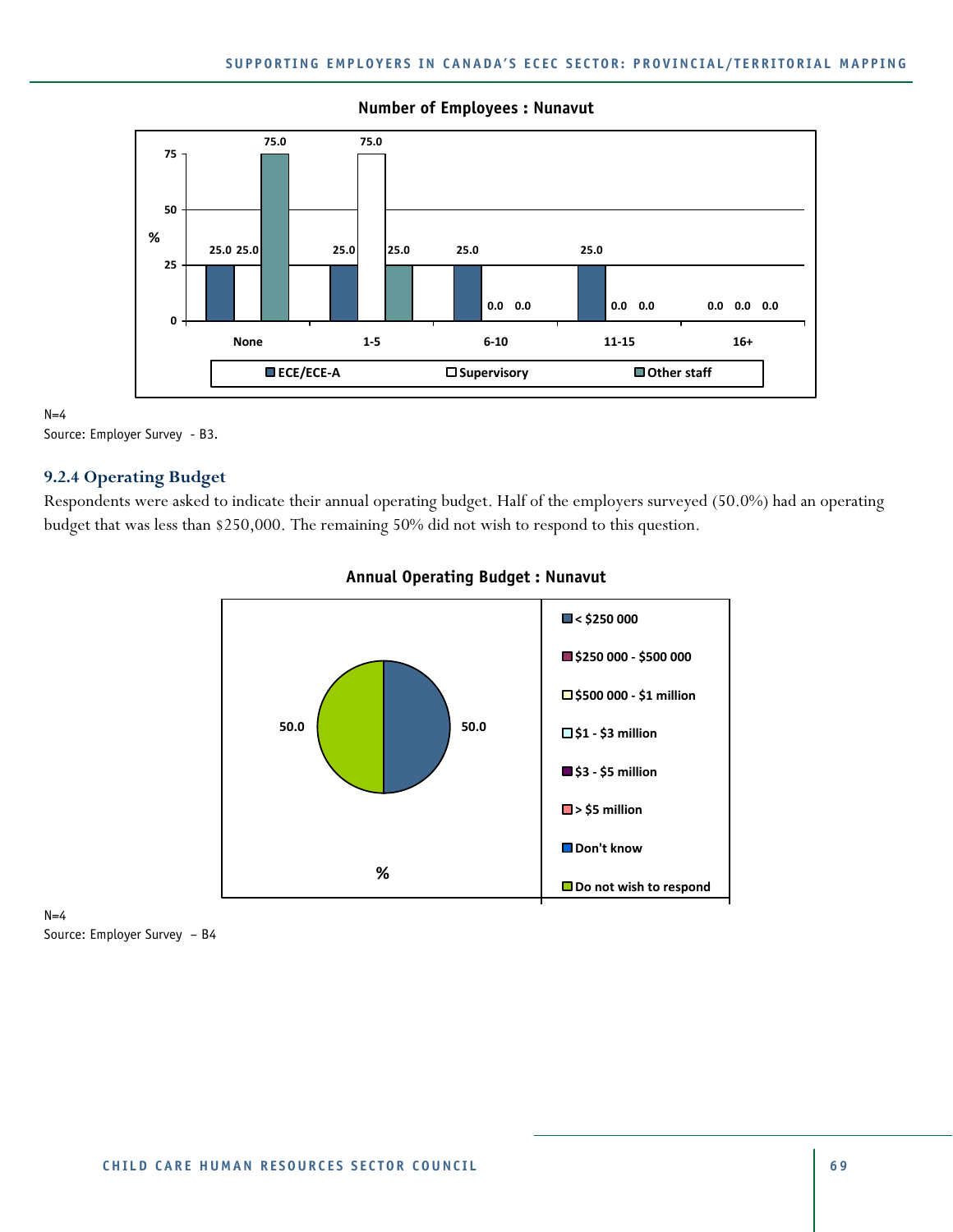#### **9.3 Human Resources Issues**

Employers were asked to describe the greatest challenges they faced in fulfilling the HR management role at their organization. The table below lists the most common responses. As shown, a general lack of HR knowledge or training and recruitment of qualified staff (25.0%) were the most frequently noted "top of mind" issue.

### **Top Challenges Employers Face in Fulfilling Human Resources Management Role: Nunavut**

| <b>Challenges of HR Role</b>   | <b>Total</b> |
|--------------------------------|--------------|
| Lack of HR knowledge/training  | 25.0%        |
| Recruitment of qualified staff | 25.0%        |

 $N=4$ 

Source : Employer Survey – H1

#### **9.3.1 Recruitment**

Respondents were asked if they had any difficulty recruiting staff in the past 12 months. Half of the respondents (50.0%) said that they had faced some recruiting challenges over the past year. Of the respondents who faced recruitment challenges  $(N=2)$ , 100% indicated that ECEs were the most difficult to recruit. 100% also noted ECE assistants as most difficult to recruit, followed by Directors/supervisors (50.0%).

These employers were asked what they felt were the main reasons for the recruiting challenges they faced. As shown below, low wages, an overall lack of qualified staff, and a lack of interest in ECEC were seen a key causes.



### **Reasons for Recruiting Challenges : Nunavut**

Note: Total may exceed 100% due to multiple responses. N=4, Source: Employer Survey - D14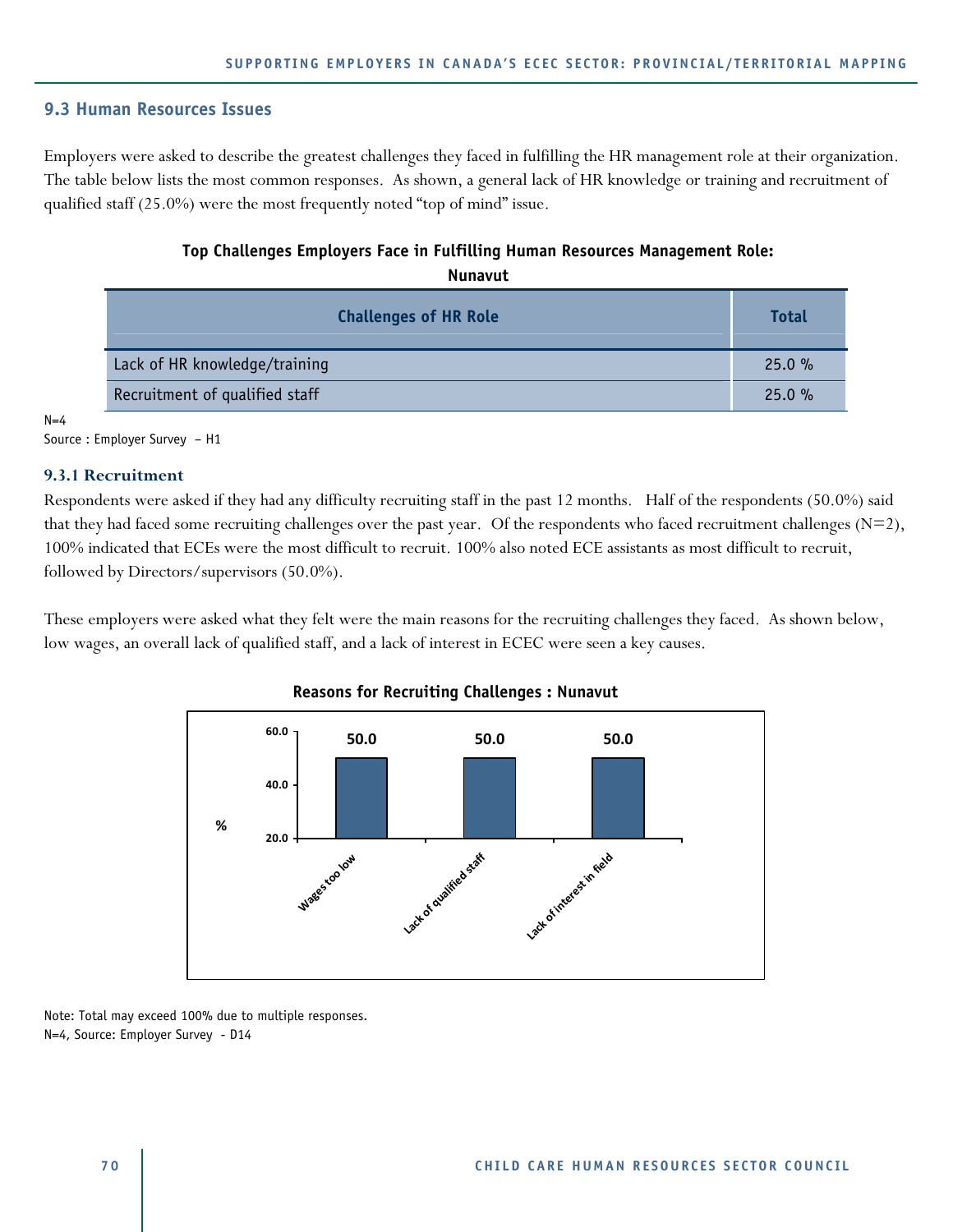## **9.3.2 Retention**

Employer survey respondents were also asked to what extent staff turnover was in issue during the last two years. Fifty percent (50.0%) of respondents said that turnover/retention was an issue (25.0% a major issue, 25.0% a modest issue). One employer (25.0%) had a director/supervisor and one (25.0%) had an ECE leave within the past year. The chart below details the reasons staff left the organization.





Note: Total may exceed 100% due to multiple responses. N(Directors/Supervisors)=1 N(ECEs/ECE Assistants)=1

## **9.3.3 HR Training and Professional Development**

ECEC employers in Nunavut were asked if they had participated in any HR, management or leadership training/professional development related to their current position within the past year. One half (50.0%) indicated that they had. The most commonly noted types of training/professional development were:

- Management/supervisory skills (50.0%)
- Health and Safety (50.0%)
- Other various workshops (50.0%)

All employers (N=4) were asked what barriers they faced to participating in training/professional development. The most common barriers or challenges included:

- Location/training not offered locally (25.0%)
- Funding/cost of training (25.0%)
- Cannot be out of the centre for a full day (25.0)

All respondents in Nunavut were asked if they thought they or their management team would benefit from any training/professional development related to HR management in the next two to three years. Three quarters of employers (75.0%) indicated that they would.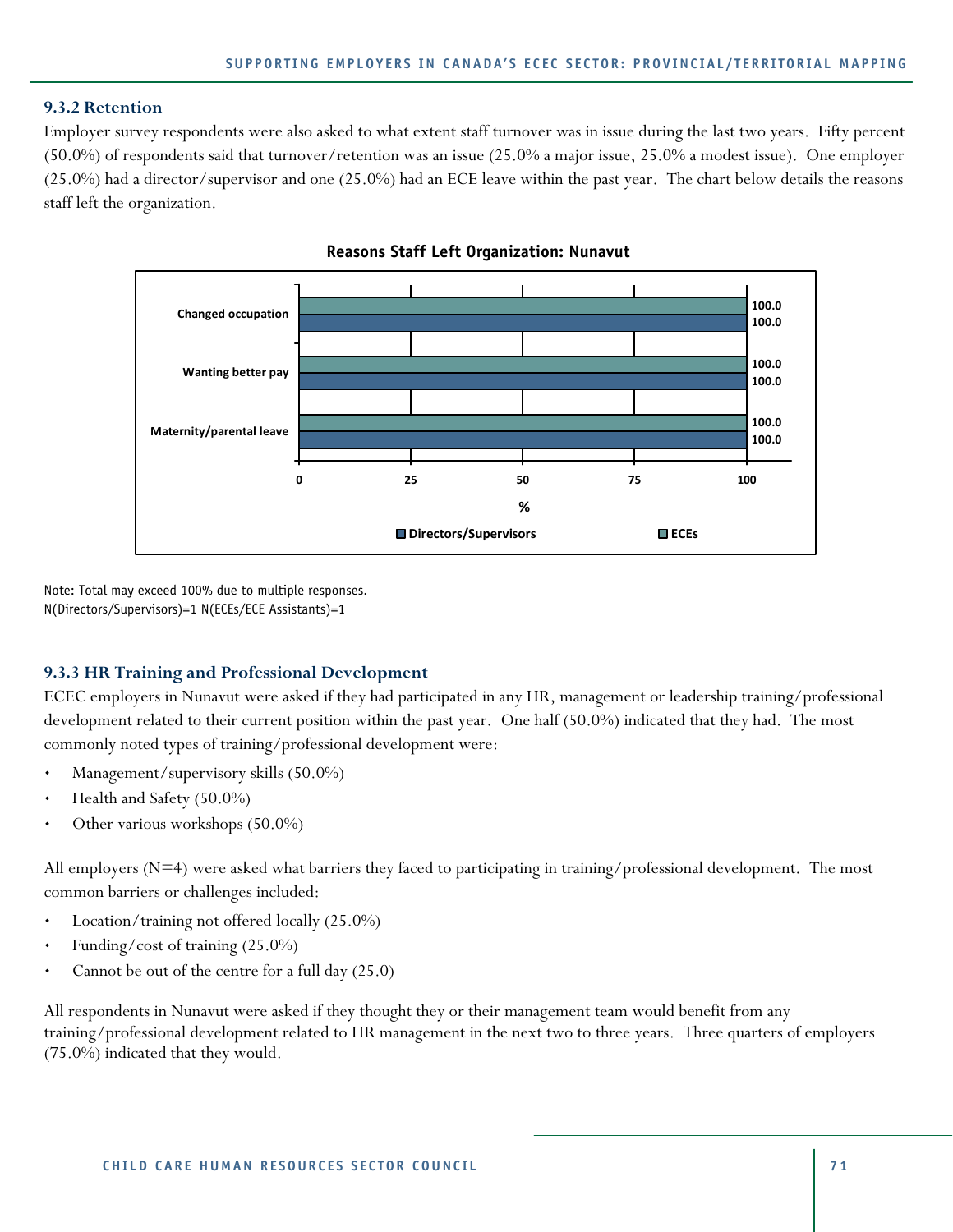# **SECTION 10 : EMPLOYER SURVEY RESULTS : ONTARIO**

## **10.1 Governance Models**

In Ontario, 316 ECEC employers completed the Employer Survey<sup>10</sup>.

Three-quarters of respondents (75.3%) indicated that their organization was non-profit, while 24.7% indicated their organization was for-profit.



### **Distribution of For-Profit and Non-Profit Organizations : Ontario**

N=316 Source: Employer Survey - B5

Of those employers who indicated that their organization was for-profit, 44.9% identified as a sole proprietor, while an additional 46.2% identified as a corporation. See the chart on page 73 for details.

 $\overline{a}$ 

 $10$  1512 employers were included in the sample for surveying. See page 8 for further details.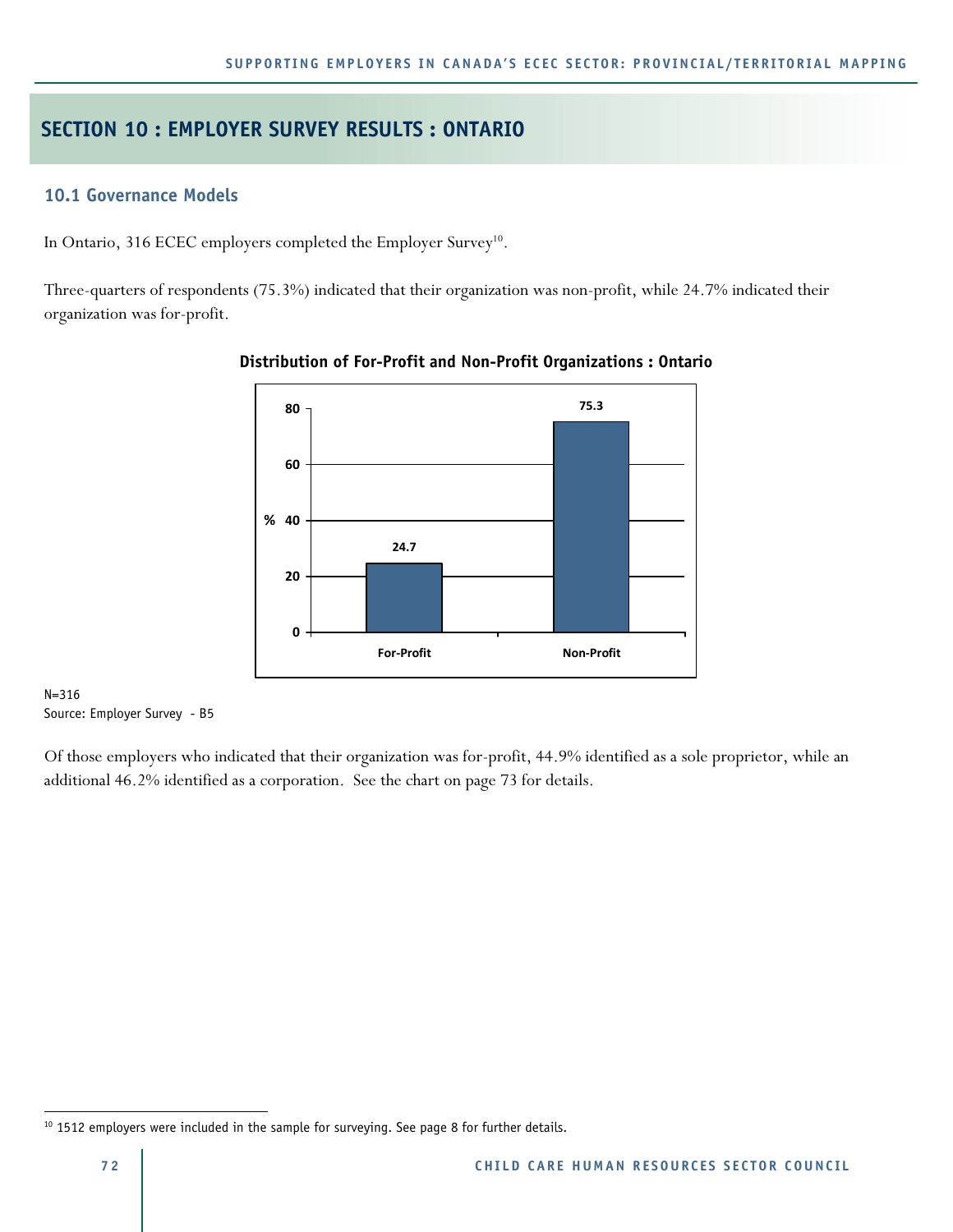#### **For-Profit Governance Models: Ontario**



#### N=78

Note: Total may exceed 100% due to multiple responses. Source: Employer Survey – B6

The majority of employers who self-identified as non-profit indicated that their organization was at least partly governed by a parent board (52.5%) or community board (43.7%). Respondents had the option of choosing as many categories as necessary, thus the categories presented below are not mutually exclusive.





Note: AHRDA – Aboriginal Human Resources Development Agreement N=238 Note: Total may exceed 100% due to multiple responses. Source: Employer Survey – B7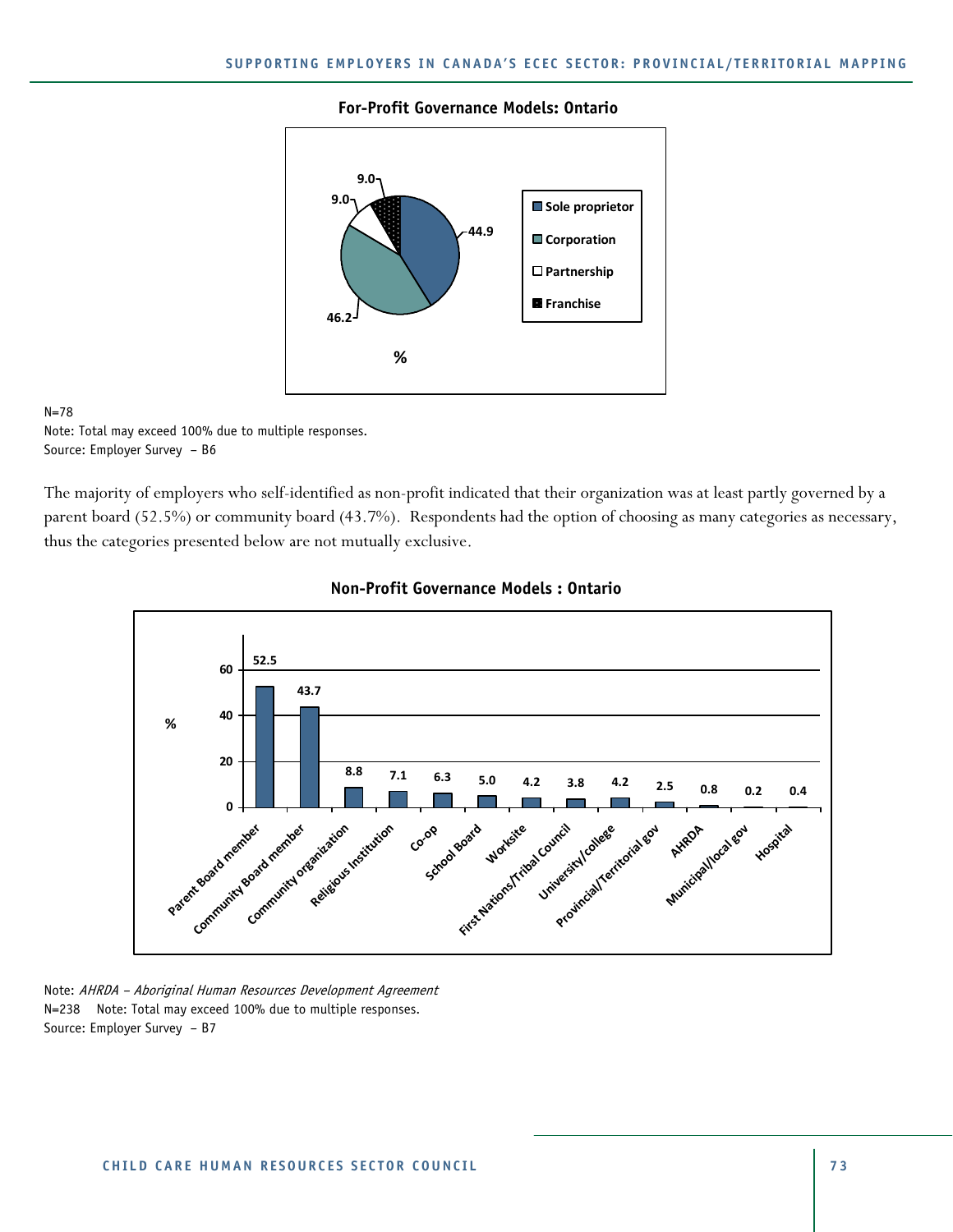The chart below details the distribution of the governance model groups within Ontario. See Section 1.3.1 for a description of each group.



#### **Distribution of Governance Models : Ontario**

N=316

## **10.2 Employer Size**

#### **10.2.1 Number of Locations**

Over two-thirds (68.4%) of employers surveyed in Ontario were responsible for one ECEC location.



**Average Number of ECEC Locations Under Employers' Responsibility: Ontario** 

N=194 Source: Employer Survey - B1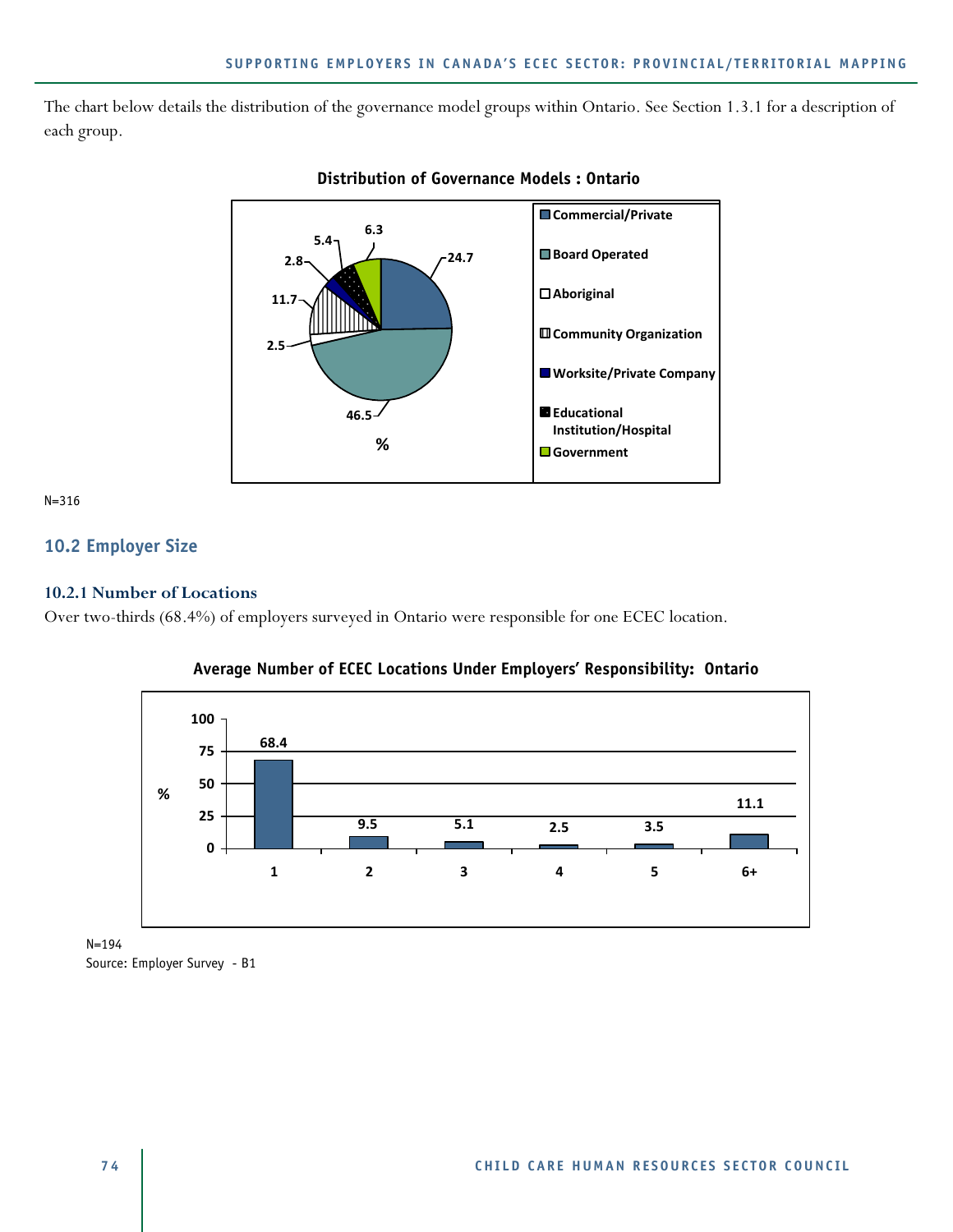### **10.2.2 Number of Licensed Spaces**

Respondents were asked how many licensed spaces they maintained across all locations under their responsibility. This includes all full-time, part-time and extended care spaces.





N=316 Source: Employer Survey - B2

### **10.2.3 Number of Employees**

Respondents were asked to describe the size of their staff, by detailing:

- how many early childhood educators (ECEs) or ECE Assistants (ECE-As) they employed;
- how many supervisory staff they employed; and
- how many other staff related to the delivery of early childhood education and care (e.g. support staff) they employed.

See the chart on page 76 for details.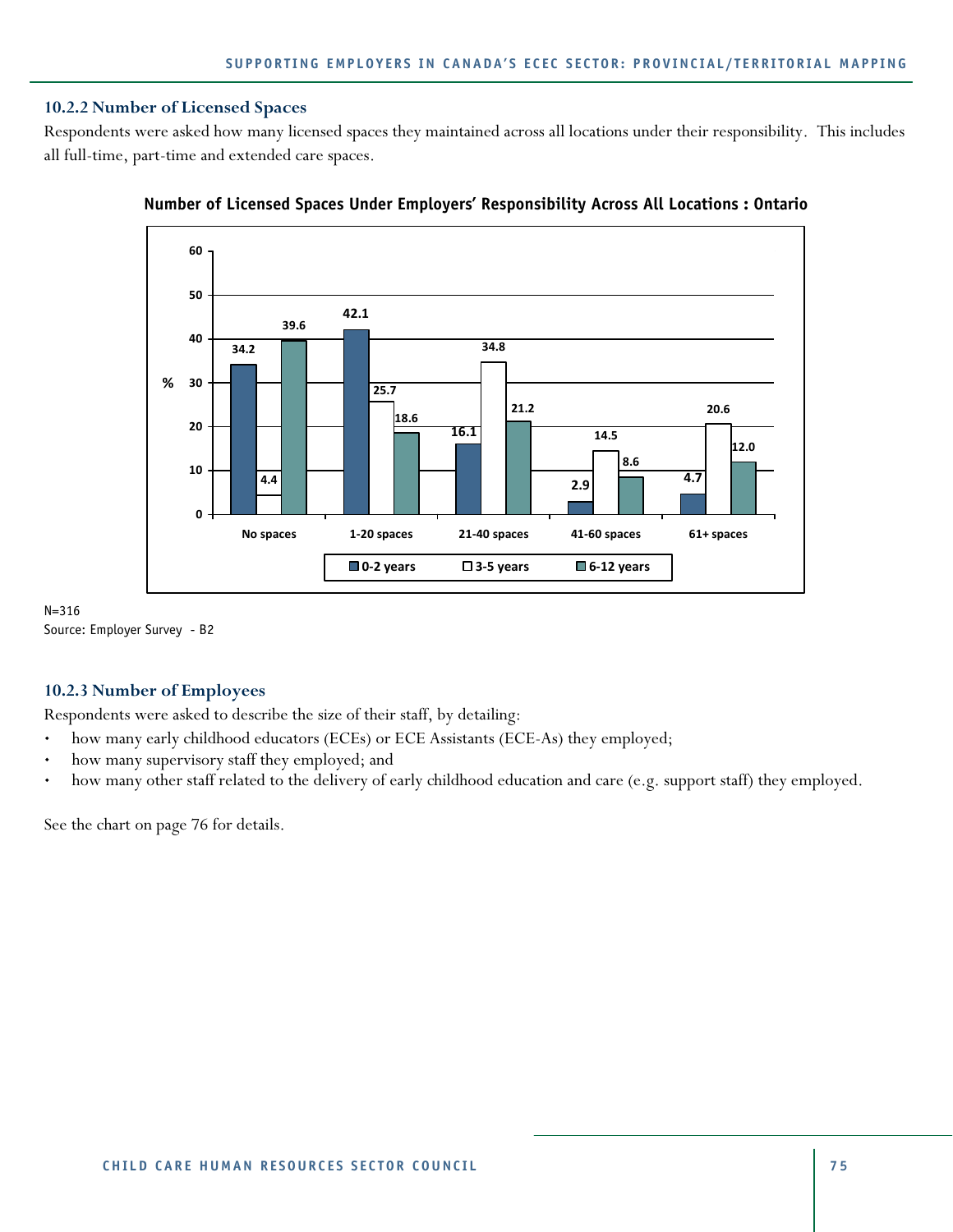

#### **Number of Employees : Ontario**

N=316 Source: Employer Survey - B3.

## **10.2.4 Operating Budget**

Respondents were asked to indicate their annual operating budget. One-quarter (25.9%) of employers surveyed indicated that their annual operating budget was less than \$250,000. More than one-quarter (27.5%) of respondents chose not to answer this question.



### **Annual Operating Budget : Ontario**

N=316 Source: Employer Survey – B4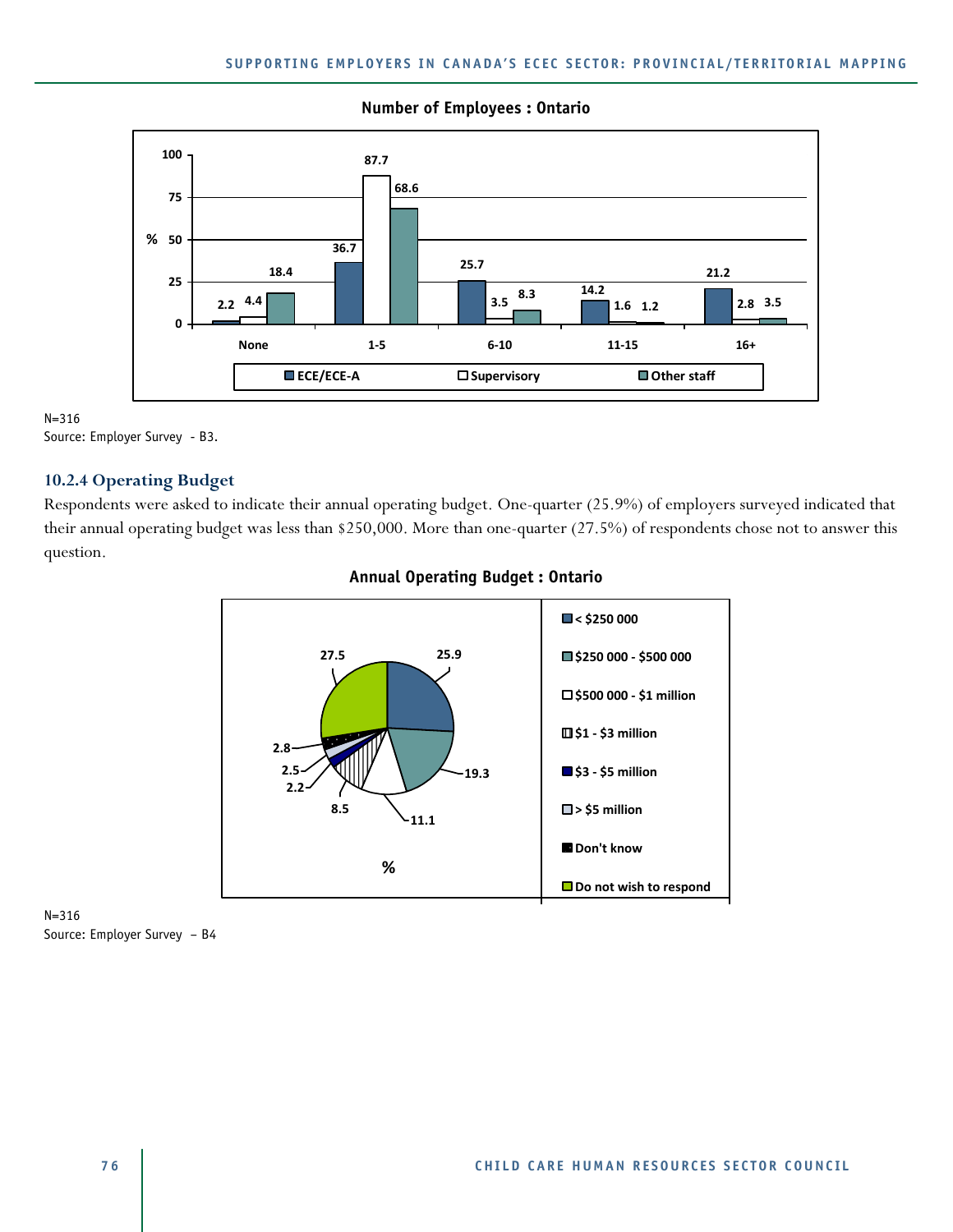## **10.3 Human Resources Issues**

Employers were asked to describe the greatest challenges they faced in fulfilling the HR management role at their organization. The table below lists the five most common responses. As shown, recruitment of qualified staff (24.4%) was the most frequently noted "top of mind" issue.

## **Top 5 Challenges Employers Face in Fulfilling Human Resources Management Role: Ontario**

| <b>Challenges of HR Role</b>                           | <b>Total</b> |
|--------------------------------------------------------|--------------|
| Recruitment of qualified staff/lack of qualified staff | 24.4%        |
| Lack of time                                           | 12.0%        |
| Provision of adequate wages                            | $10.1 \%$    |
| Finding on-call/substitution staff                     | 7.9%         |
| Lack of HR knowledge/training                          | $5.1\%$      |

N=316

Source : Employer Survey – H1

### **10.3.1 Recruitment**

Respondents were asked if they had any difficulty recruiting staff in the past 12 months. Over 40% of respondents (46.8%) said that they had faced some recruiting challenges in the past year. Of the respondents who faced recruitment challenges ( $N=148$ ), 76.4% indicated the ECEs were the most difficult to recruit, followed by ECE Assistants (20.3%) and supply/substitute staff  $(15.5\%)$ 

These employers were asked what they felt were the main reasons for the recruiting challenges they faced. As shown in the chart below, the most common causes were low wages in the sector (42.6%) and an overall lack of qualified staff (32.4%).



## **Reasons for Recruiting Challenges : Ontario**

Note: Total may exceed 100% due to multiple responses. N=148, Source: Employer Survey - D14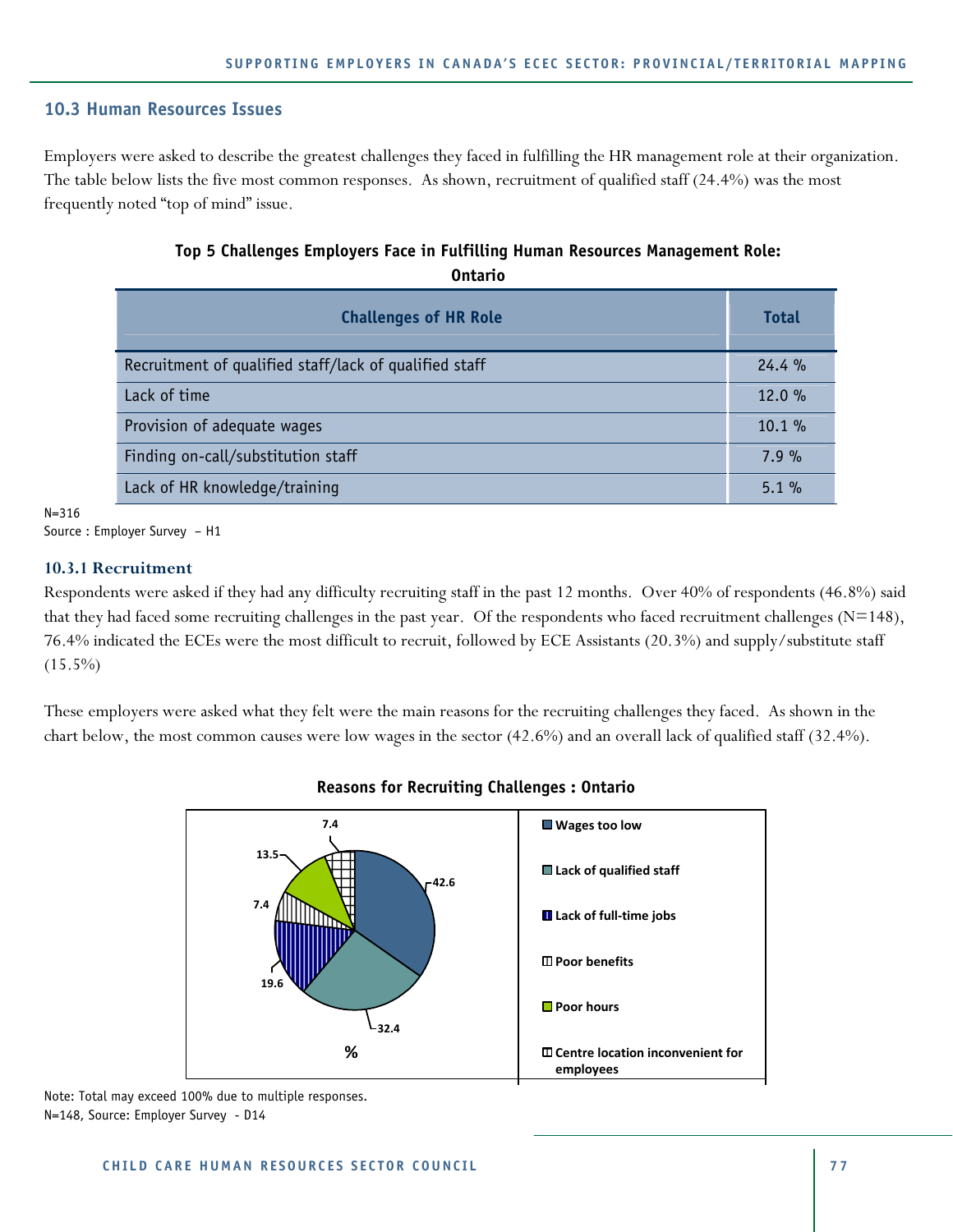#### **10.3.2 Retention**

Employer survey respondents were also asked to what extent staff turnover was an issue during the last two years. Just over half of respondents (54.7%) said that turnover/retention was an issue (12.3% a major issue, 42.4% a modest issue). 48.7% had at least one ECE leave in the past 12 months, while 13.0% had at least one director or supervisor leave within the past year. The chart below details the most common reasons staff left the organization.





Note: Total may exceed 100% due to multiple responses. N(Directors/Supervisors)=41 N(ECEs/ECE Assistants)=154

#### **10.3.3 HR Training and Professional Development**

ECEC employers in Ontario were asked if they had participated in any HR, management or leadership training/professional development related to their current position in the past year. Over eighty percent of employers (81.0%) indicated that they had. The most commonly noted types of training/professional development were:

- Management/supervisory skills (70.3%)
- Leadership skills (18.0%)

All employers in Ontario (N=194) were asked what barriers they faced to participating in training/professional development. The most common barriers or challenges included:

- Lack of time/ability to get away (62.9%)
- Funding/cost of training (18.0%)
- Location/training not offered locally (11.3%)

All respondents in Ontario were asked if they thought they or their management team would benefit from any training/professional development related to HR management in the next two to three years. Three-quarters (74.4%) of employers indicated that they would.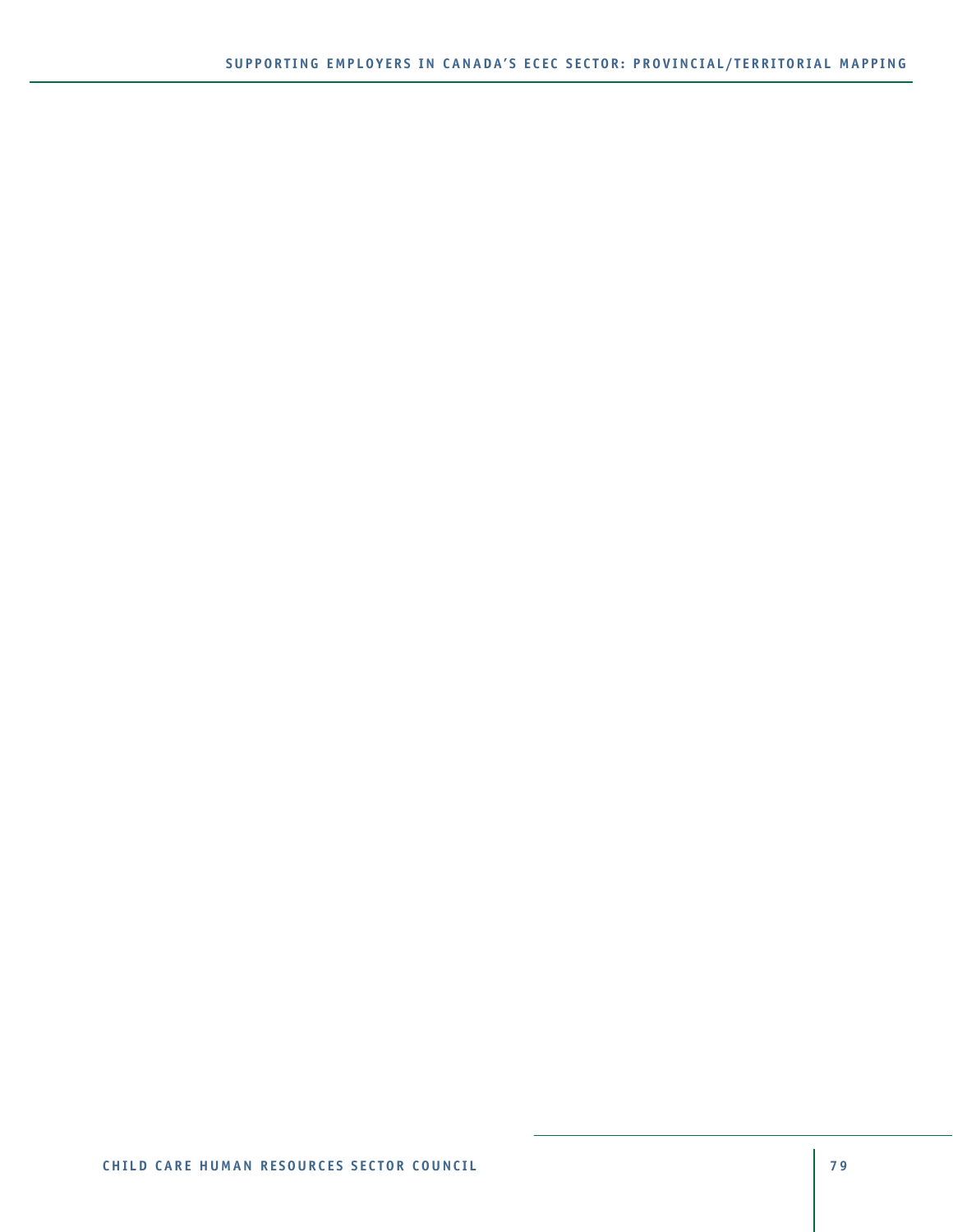## **SECTION 11 : EMPLOYER SURVEY RESULTS : PRINCE EDWARD ISLAND**

## **11.1 Governance Models**

In Prince Edward Island (PEI), 13 ECEC Employers completed the Employer Survey<sup>11</sup>.

Over half (53.8%) of employers surveyed indicated that their organization was non-profit, while 46.2% indicated that their organization was for-profit.



**Distribution of For-Profit and Non-Profit Organizations : Prince Edward Island** 

 $N=13$ Source: Employer Survey - B5

Of those employers who indicated that their organization was for-profit, 50.0% identified their organization as a sole proprietor, 33.3% identified as a corporation and 16.7% identified as a partnership. See the chart on page 81 for details.

 $\overline{a}$ 

<sup>&</sup>lt;sup>11</sup> 44 employers were included in the sample for surveying. See page 8 for further details.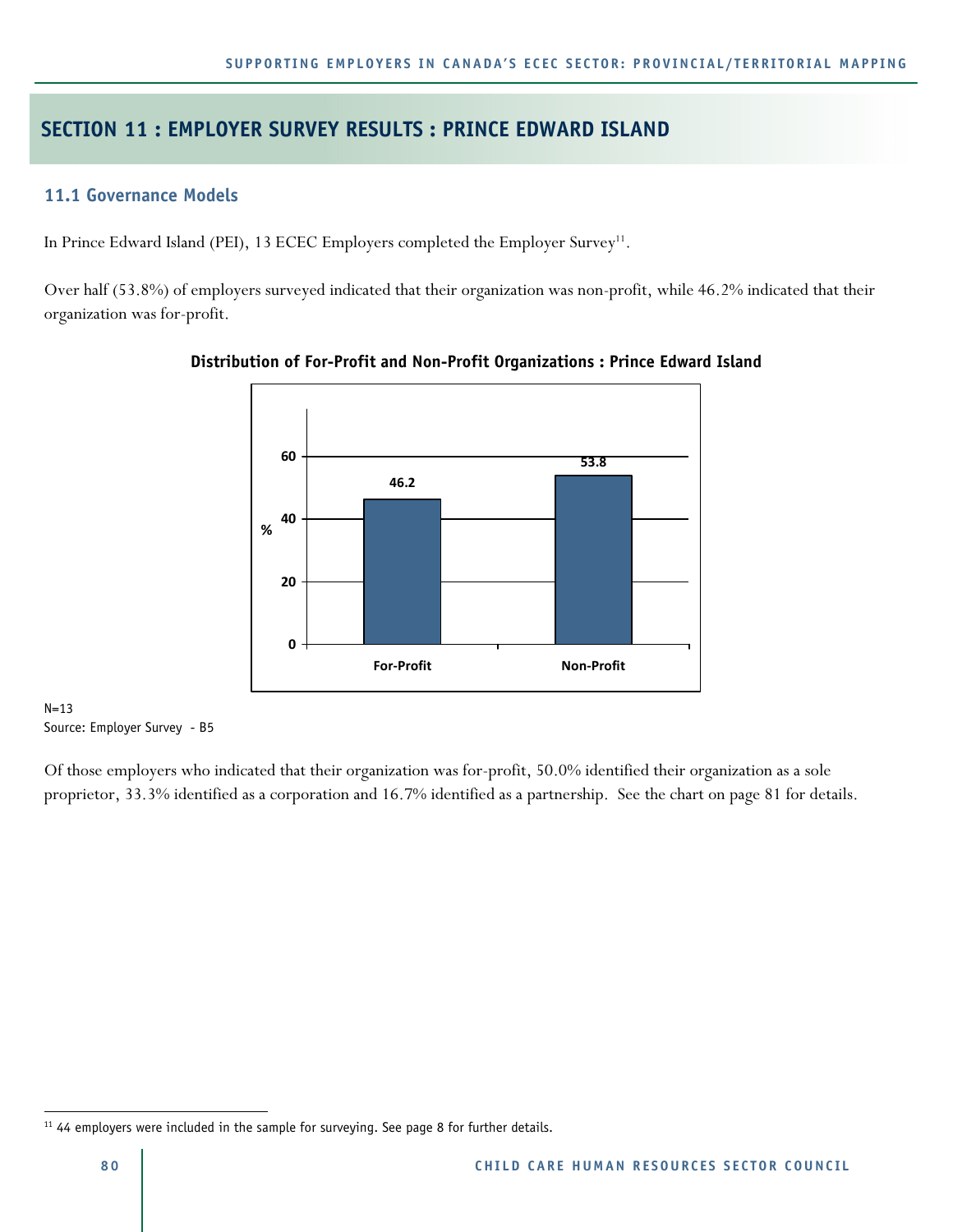#### **For-Profit Governance Models: Prince Edward Island**



#### $N=6$

Note: Total may exceed 100% due to multiple responses. Source: Employer Survey – B6

The majority of employers who self-identified as non-profit indicated their organization was at least partly governed by a parent board (57.1%) or community board (28.6%). Respondents had the option of choosing as many categories as necessary, thus the categories presented below are not mutually exclusive.





Note: AHRDA – Aboriginal Human Resources Development Agreement N=7 Note: Total may exceed 100% due to multiple responses. Source: Employer Survey – B7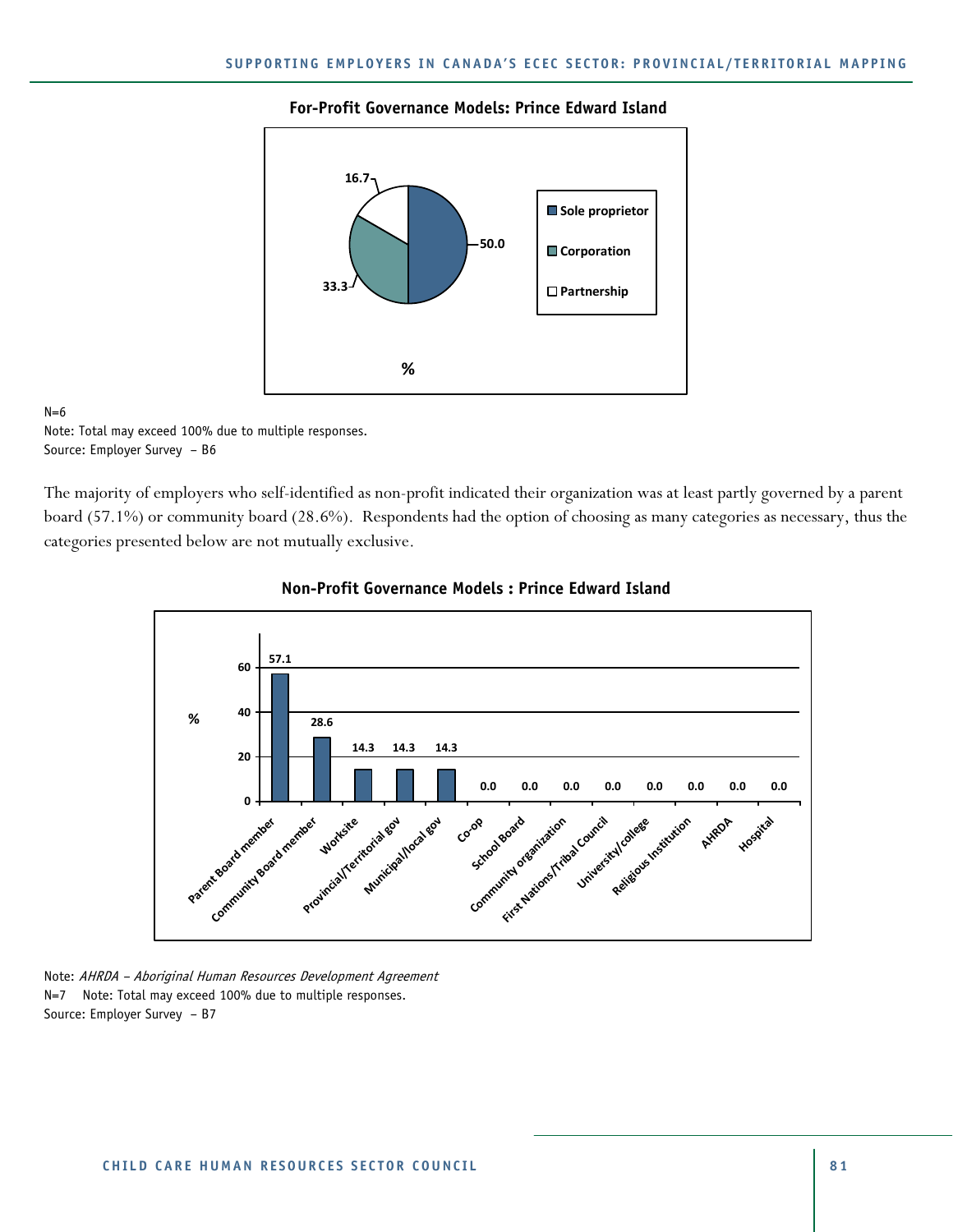The chart below details the distribution of the governance model groups within PEI. See Section 1.3.1 for a description of each group.



## **Distribution of Governance Models : Prince Edward Island**

N=13

## **11.2 Employer Size**

### **11.2.1 Number of Locations**

The vast majority (92.3%) of employers surveyed in PEI were responsible for one ECEC location.



**Average Number of ECEC Locations Under Employers' Responsibility: Prince Edward Island** 

N=13 Source: Employer Survey - B1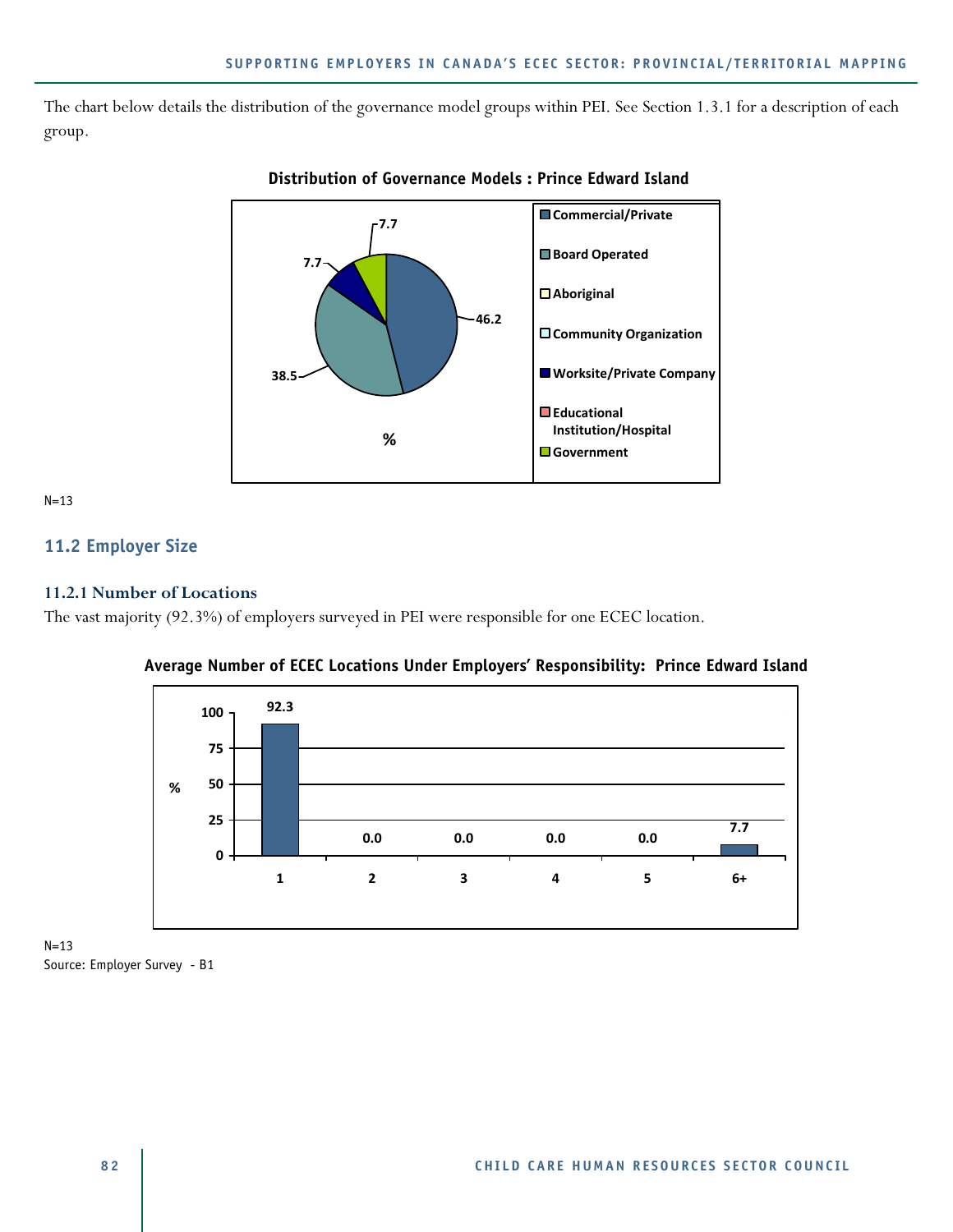### **11.2.2 Number of Licensed Spaces**

Respondents were asked how many licensed spaces they maintained across all locations under their responsibility. This includes all full-time, part-time and extended care spaces.



## **Number of Licensed Spaces Under Employers' Responsibility Across All Locations: Prince Edward Island**

N=13 Source: Employer Survey - B2

## **11.2.3 Number of Employees**

Respondents were asked to describe the size of their staff, by detailing:

- how many early childhood educators (ECEs) or ECE Assistants (ECE-As) they employed;
- how many supervisory staff they employed; and
- how many other staff related to the delivery of early childhood education and care (e.g. support staff) they employed.

See the chart on page 84 for details.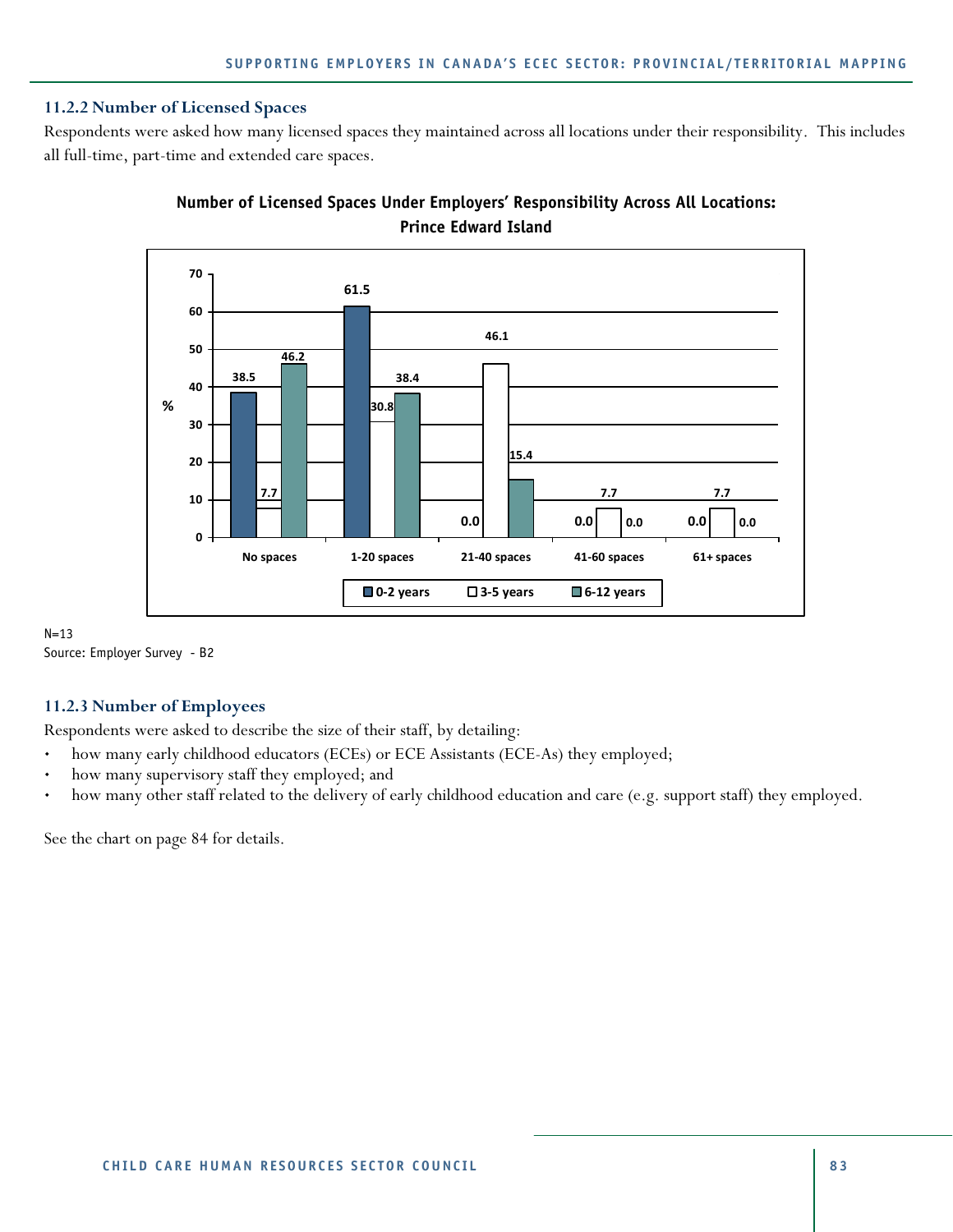

#### **Number of Employees : Prince Edward Island**

N=13 Source: Employer Survey - B3.

#### **11.2.4 Operating Budget**

Respondents were asked to indicate their annual operating budget. Over two-thirds (69.2%) of employers surveyed indicated that their annual operating budget was less than \$250,000. Almost one-quarter (23.1%) of respondents chose not to answer this question.



#### **Annual Operating Budget : Prince Edward Island**

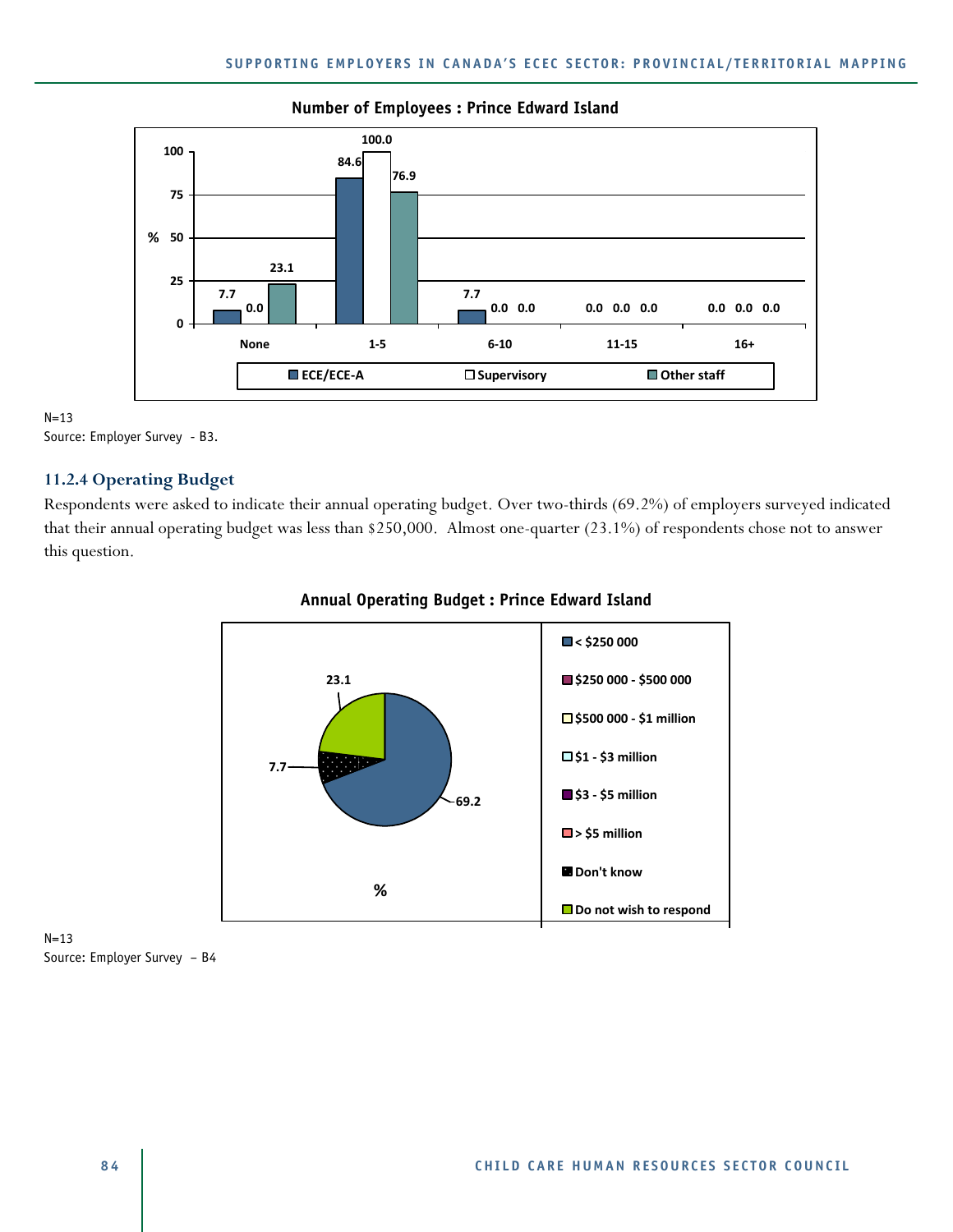#### **11.3 Human Resources Issues**

Employers were asked to describe the greatest challenges they faced in fulfilling the HR management role at their organization. The table below lists all of the responses. As shown, recruitment of qualified staff (38.5%) was the most frequently noted "top of mind" issue.

## **Top 5 Challenges Employers Face in Fulfilling Human Resources Management Role: Prince Edward Island**

| <b>Challenges of HR Role</b>                           | <b>Total</b> |
|--------------------------------------------------------|--------------|
| Recruitment of qualified staff/lack of qualified staff | 38.5%        |
| Lack of time                                           | 30.8 %       |
| Provision of adequate wages                            | 23.1%        |
| Funding issues                                         | 23.1%        |

N=13

Source : Employer Survey – H1

#### **11.3.1 Recruitment**

Respondents were specifically asked if they had any difficulty recruiting staff in the past 12 months. About three-quarters of respondents (76.9%) said that they did face some recruiting challenges over the past year. Of the respondents who faced recruitment challenges (N=10), 60% indicated that ECEs were the most difficult to recruit, followed by

ECE Assistants (20.0%); supply/substitute staff (20.0%); and special needs caregivers (10.0%)

These employers were asked what they felt were the main reasons for the recruiting challenges they faced. As shown in the chart below, the most common causes were low wages in the sector (90.0%), a lack of recognition for the sector (20.0%) and poor benefits (20.0%).



### **Reasons for Recruiting Challenges : Prince Edward Island**

Note: Total may exceed 100% due to multiple responses. N=10, Source: Employer Survey - D14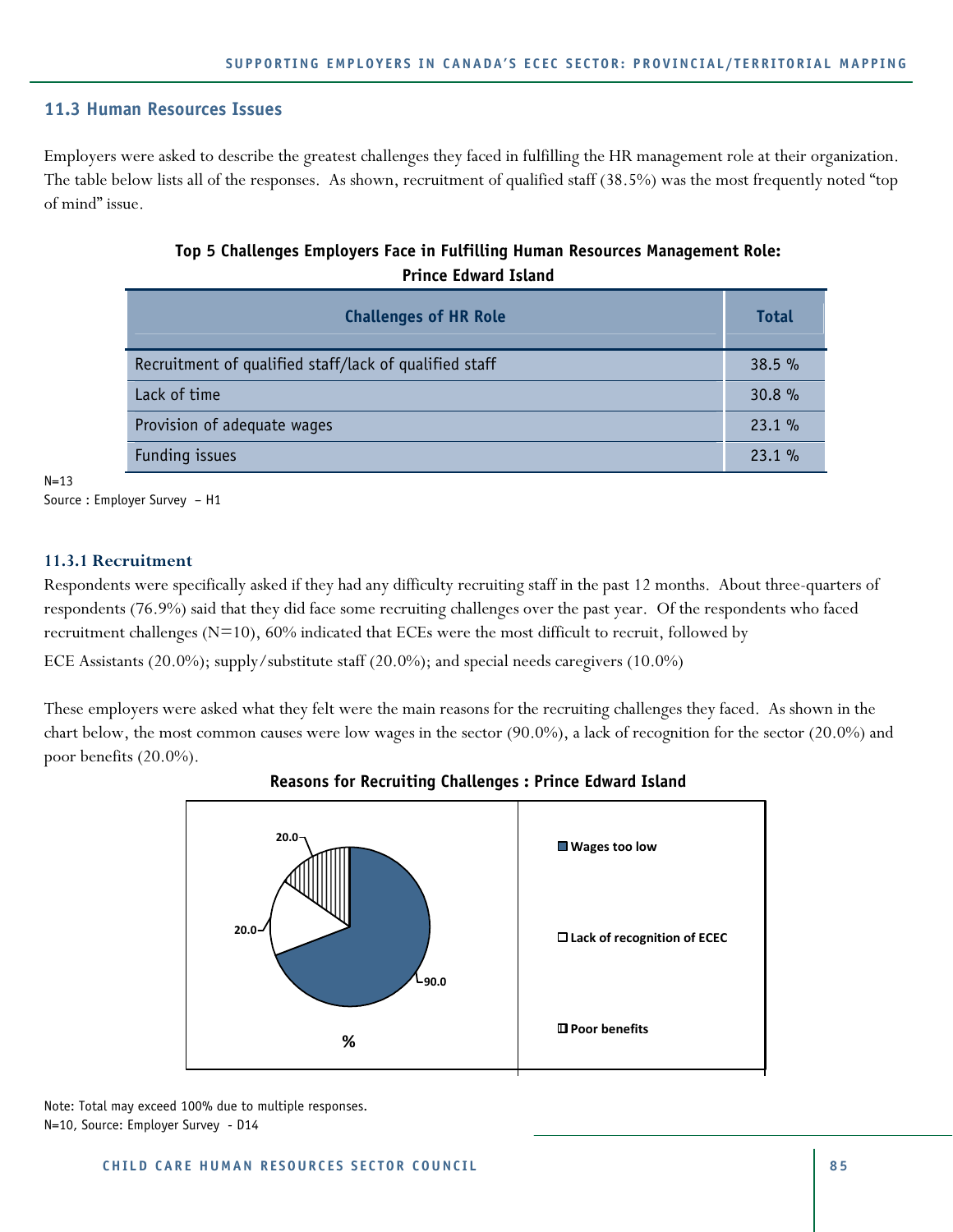#### **11.3.2 Retention**

Employer survey respondents were also asked to what extent staff turnover was in issue during the last two years. Just over half of respondents (53.8%) said that turnover/retention was an issue (30.8% a major issue, 23.1% a modest issue). 38.5% had at least one ECE leave in the past 12 months, while 13.1% had at least one director or supervisor leave within the same period. The chart below details the most common reasons staff left an organization.



**Reasons Staff Left Organization: Prince Edward Island** 

Note: Total may exceed 100% due to multiple responses. N(Directors/Supervisors)=2 N(ECEs/ECE Assistants)=5

#### **11.3.3 HR Training and Professional Development**

ECEC employers in Prince Edward Island were asked if they had participated in any HR, management or leadership training/professional development related to their current position within the past year. Over eighty percent of employers (84.6%) indicated that they had. The most commonly noted types of training/professional development were:

- Management/supervisory skills (45.5%)
- Leadership skills (36.4%)
- Non-specific HR training (18.2%)

All employers in Prince Edward Island were asked what barriers they faced to participating in training/professional development. The most common barriers or challenges included:

- Lack of time/ability to get away (76.9%)
- Funding/cost of training (61.5%)
- Cannot be out of centre for a full day (15.4%)

All respondents from Prince Edward Island were asked if they thought they or their management team would benefit from any training/professional development related to HR management in the next two to three years. Over eighty percent (84.6%) of employers indicated that they would.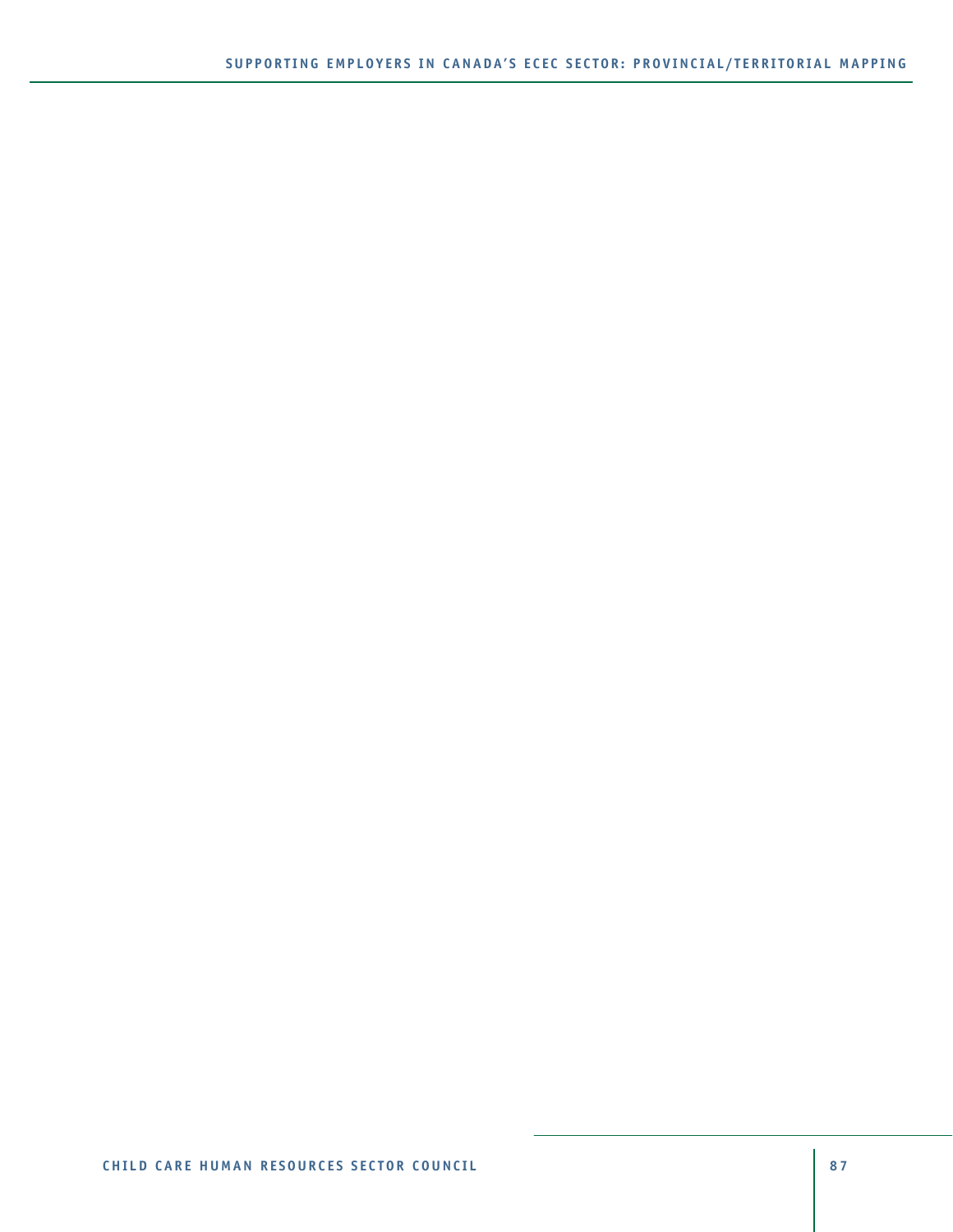# **SECTION 12 : EMPLOYER SURVEY RESULTS : QUÉBEC**

## **12.1 Governance Models**

In Québec, 121 ECEC employers completed the Employer Survey<sup>12</sup>.

The majority of employer respondents (86.8%) indicated their organization was non-profit.



### **Distribution of For-Profit and Non-Profit Organizations : Québec**

N=121 Source: Employer Survey - B5

Of those employers who indicated that their organization was for-profit, 56.3% identified as a sole proprietorship and 31.3% identified as a corporation. See the chart on page 89 for details.

 $\overline{a}$ 

 $12$  708 employers were included in the sample for surveying. See page 8 for further details.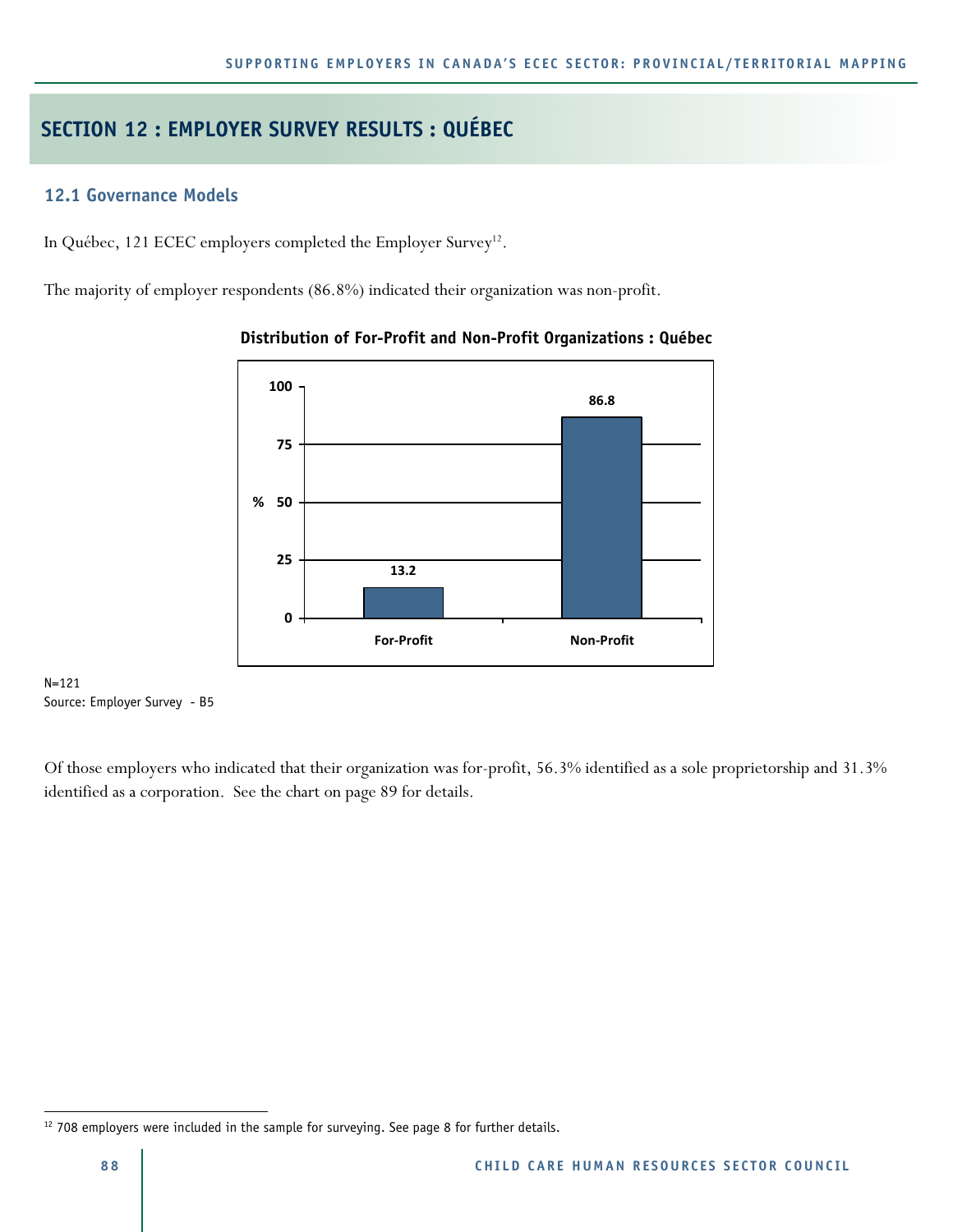#### **For-Profit Governance Models: Québec**



#### N=16

Note: Total may exceed 100% due to multiple responses. Source: Employer Survey – B6

The vast majority of employers who self-identified as non-profit indicated their organization was at least partly governed by a parent board (98.1%). Respondents had the option of choosing as many categories as necessary, thus the categories presented below are not mutually exclusive.





Note: AHRDA – Aboriginal Human Resources Development Agreement N=105 Note: Total may exceed 100% due to multiple responses. Source: Employer Survey – B7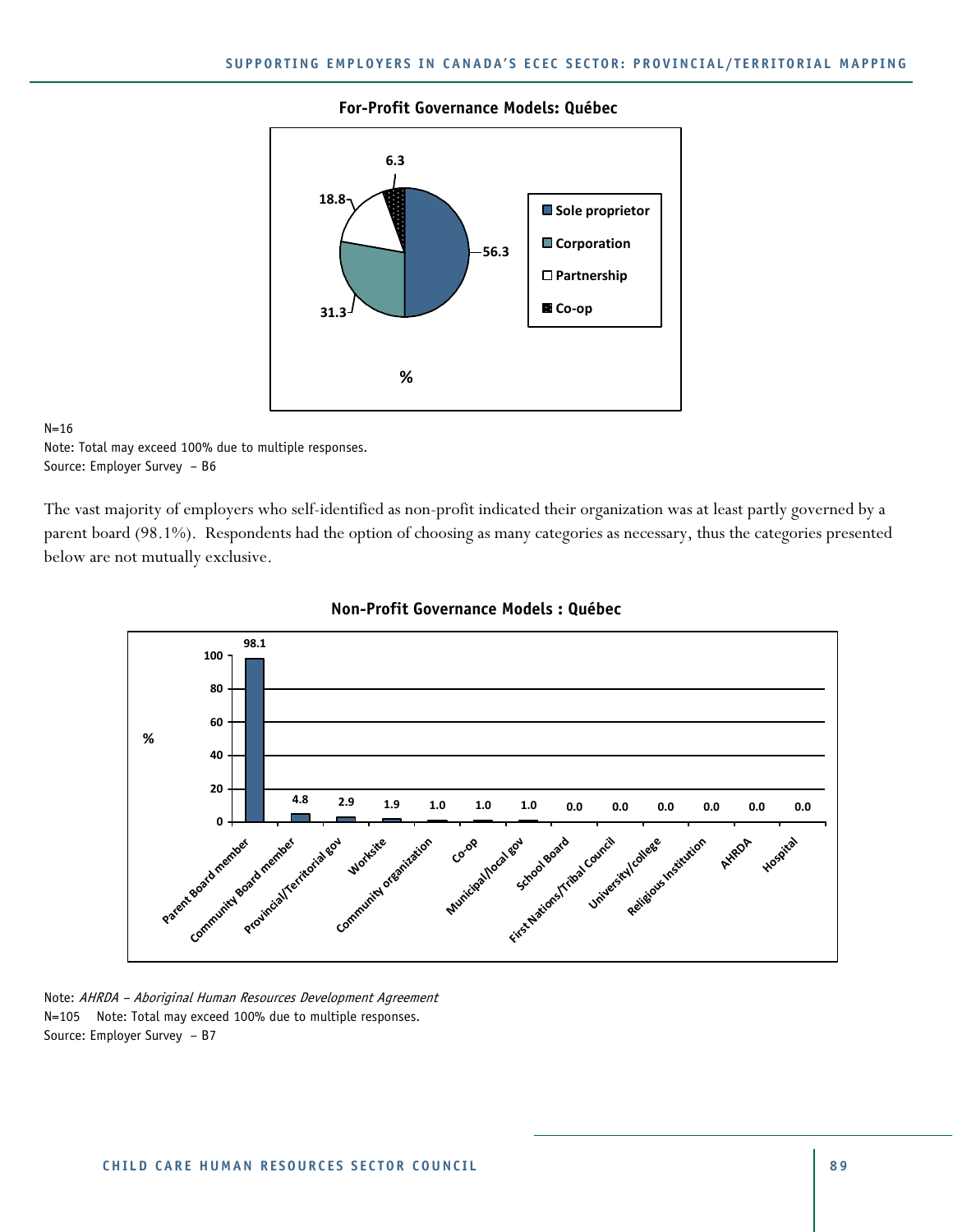The chart below details the distribution of the governance model groups within Québec. See Section 1.3.1 for a description of each group.



### **Distribution of Governance Models : Québec**

N=121

## **12.2 Employer Size**

### **12.2.1 Number of Locations**

Approximately two-thirds (64.5%) of employers surveyed in Québec were responsible for one ECEC location.



**Average Number of ECEC Locations Under Employers' Responsibility: Québec** 

N=121 Source: Employer Survey - B1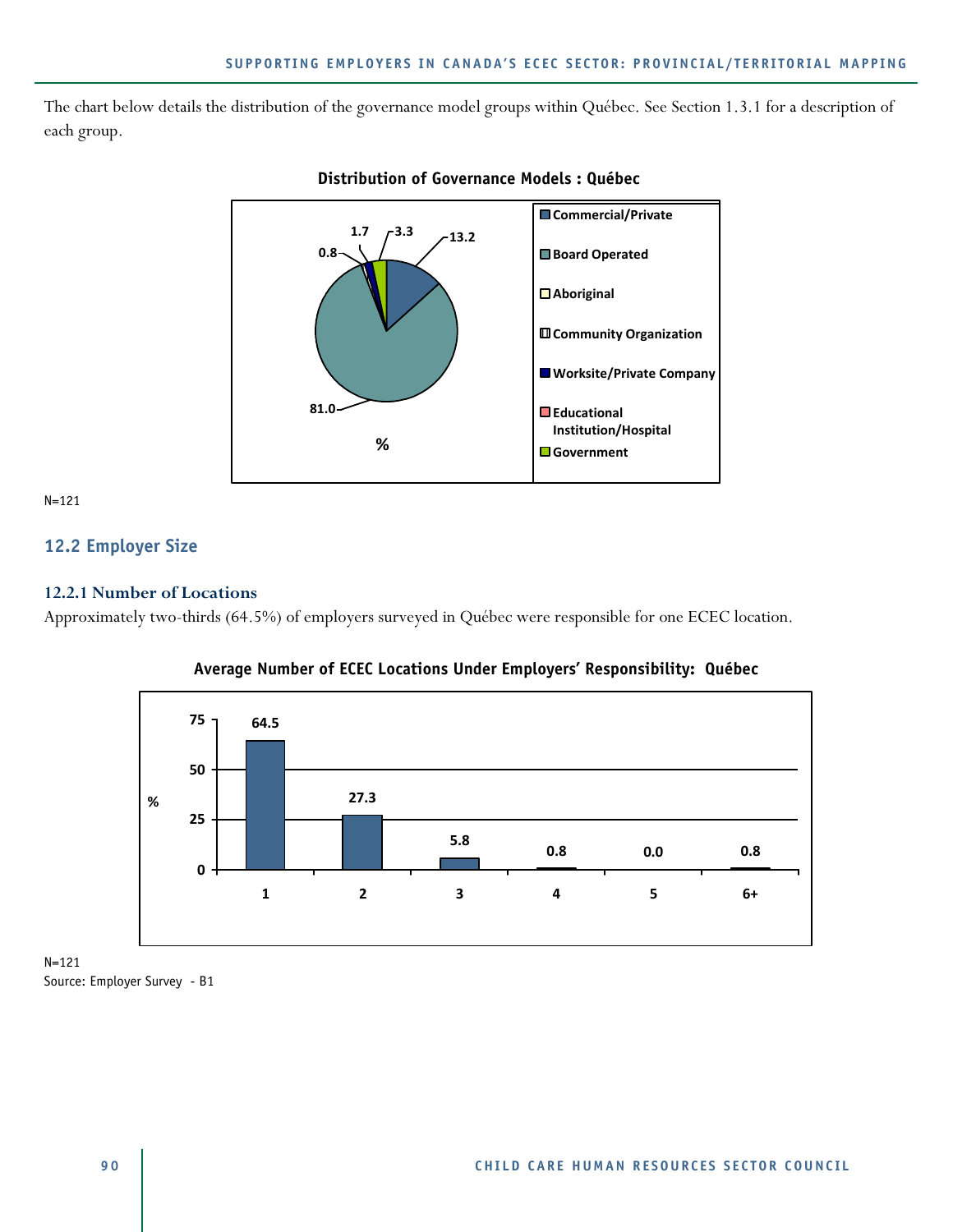#### **12.2.2 Number of Licensed Spaces**

Respondents were asked how many licensed spaces they maintained across all locations under their responsibility. This includes all full-time, part-time and extended care spaces. It is important to note that school-age child care in Quebec is delivered by school boards. As a result school-age care is rarely within the scope of child care employers.



## **Number of Licensed Spaces Under Employers' Responsibility Across All Locations: Québec**

N=121 Source: Employer Survey - B2

### **12.2.3 Number of Employees**

Respondents were asked to describe the size of their staff, by detailing:

- how many early childhood educators (ECEs) or ECE Assistants (ECE-As) they employed;
- how many supervisory staff they employed; and
- how many other staff related to the delivery of early childhood education and care (e.g. support staff) they employed.

See the chart on page 92 for details.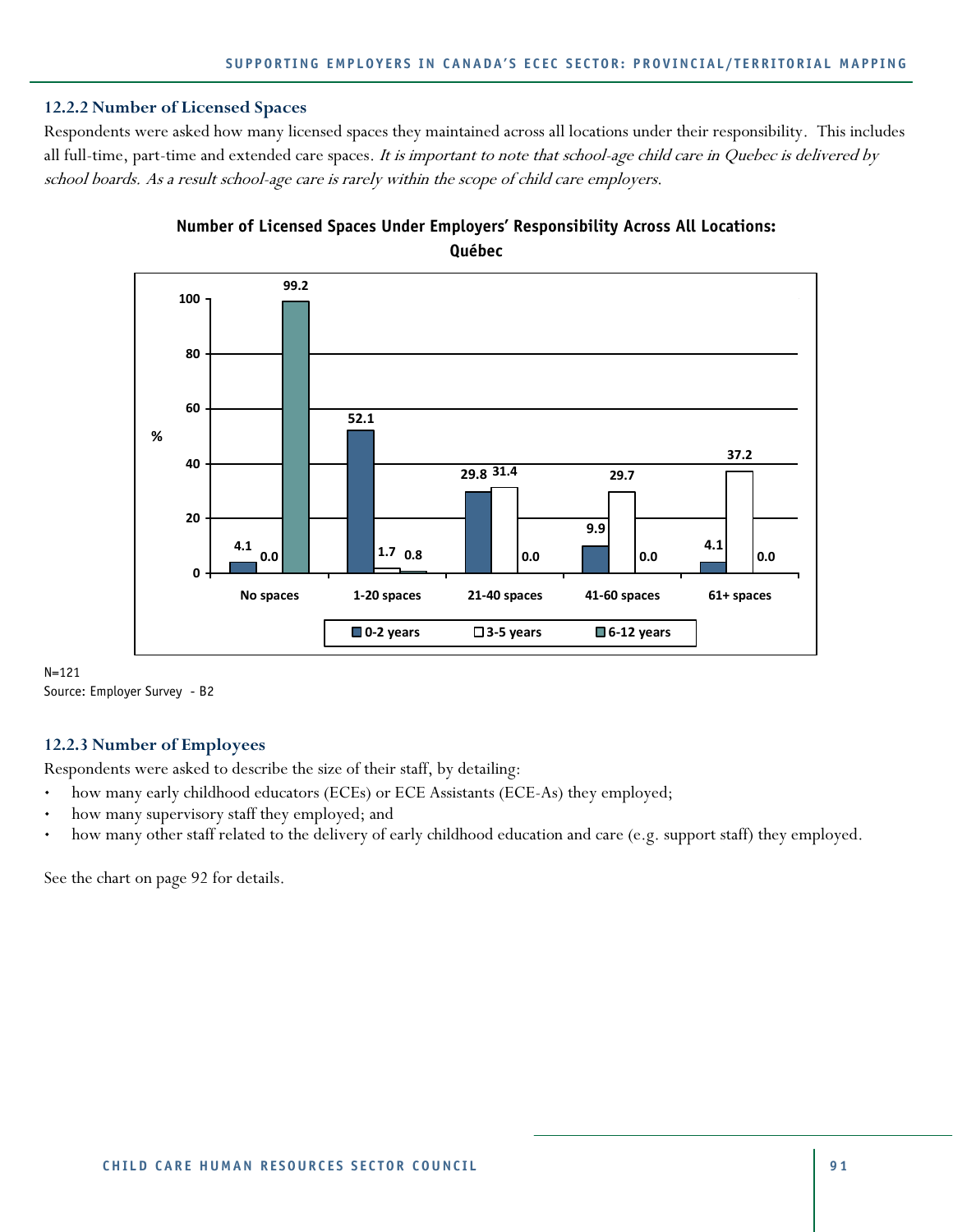

**Number of Employees : Québec** 

N=121 Source: Employer Survey - B3.

## **12.2.4 Operating Budget**

Respondents were asked to indicate their annual operating budget. Almost 40% of employers (38.0%) had operating budgets between \$500,000 and \$1 million. A small percentage of employers (9.1%) chose not to answer this question.



## **Annual Operating Budget : Québec**

N=121 Source: Employer Survey – B4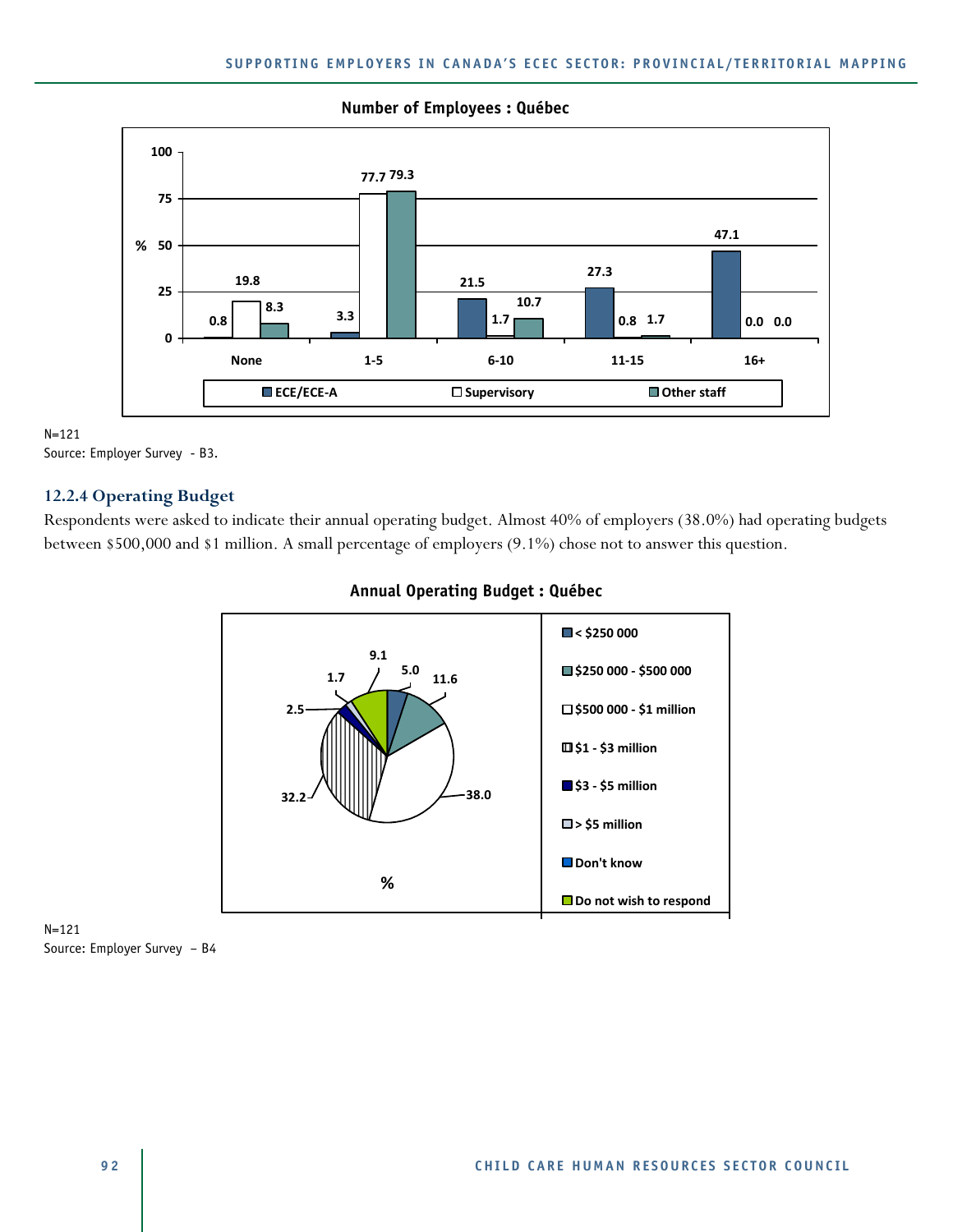## **12.3 Human Resources Issues**

Employers were asked to describe the greatest challenges they faced in fulfilling the HR management role at their organization. The table below lists the five most common responses. As shown, recruitment of qualified staff (22.3%) was the most frequently noted "top of mind" issue.

## **Top 5 Challenges Employers Face in Fulfilling Human Resources Management Role: Québec**

| <b>Challenges of HR Role</b>                           | <b>Total</b> |
|--------------------------------------------------------|--------------|
| Recruitment of qualified staff/lack of qualified staff | 22.3%        |
| Finding on-call/substitution staff                     | $10.7 \%$    |
| Maintaining a positive work environment                | $9.1\%$      |
| Maintaining relationships/teamwork                     | $8.3\%$      |
| Retention of qualified staff                           | $6.6\%$      |

N=121

Source : Employer Survey – H1

### **12.3.1 Recruitment**

Respondents were asked if they had any difficulty recruiting staff in the past 12 months. Half of the employers surveyed (50.4%) said that they had faced some recruiting challenges over the past year. Of the respondents who faced recruitment challenges (N=61), 83.6% indicated that ECEs were the most difficult to recruit, followed by Directors/Supervisors (11.5%), ECE Assistants (9.8%), and Cooks (8.2%).

These employers were asked what they felt were the main reasons for the recruiting challenges they faced. As shown in the chart below, the most common causes were the lack of qualified staff (57.4%) and the lack of full-time employment opportunities (26.2%).



### **Reasons for Recruiting Challenges : Québec**

Note: Total may exceed 100% due to multiple responses. N=61, Source: Employer Survey - D14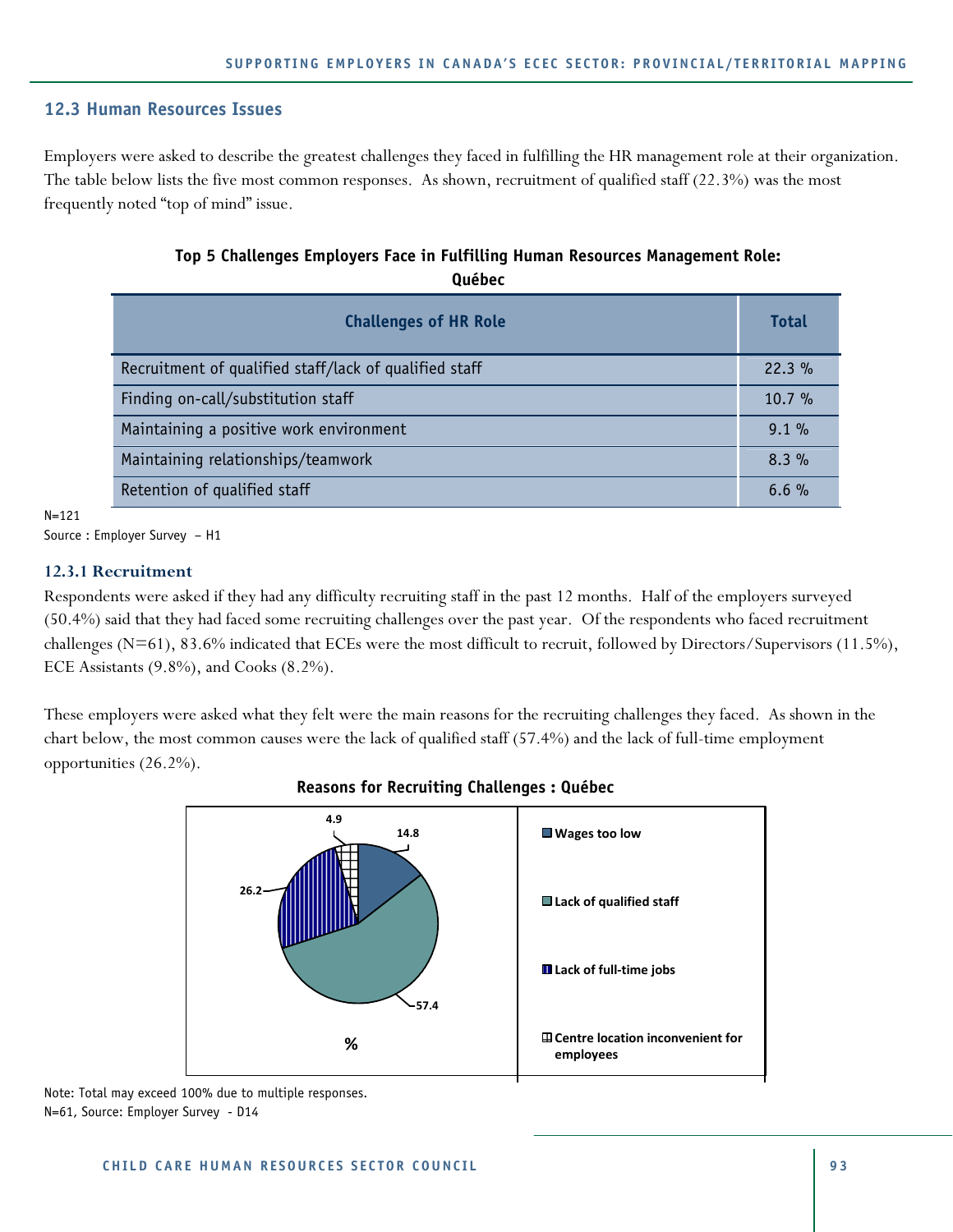#### **12.3.2 Retention**

Employer survey respondents were also asked to what extent staff turnover was in issue during the last two years. Over 80% of respondents (83.5%) said that turnover/retention was an issue (22.3% a major issue, 83.5% a modest issue). 56.2% of employer respondents had at least one ECE leave in the past 12 months, while 14.9% had at least one director or supervisor leave within the same period. The chart below details why staff left an organization.





Note: Total may exceed 100% due to multiple responses. N(Directors/Supervisors)=18 N(ECEs/ECE Assistants)=68

#### **12.3.3 HR Training and Professional Development**

ECEC employers in Québec were asked if they had participated in any HR, management or leadership training/professional development related to their current position within the past year. Over eighty percent of employers (83.5%) indicated that they had. The most commonly noted topics/types of training/professional development were:

- Management/supervisory skills (62.4%)
- Leadership skills (15.8%)
- HR finance (13.9%)

All employers in Québec (N=121) were asked what barriers they faced to participating in training/professional development. The most common barriers or challenges included:

- Lack of time/ability to get away (46.3%)
- Funding/cost of training (21.5%)
- Location/training not offered locally (12.4%)

All respondents in Québec were asked if they thought they or their management team would benefit from any training/PD related to HR management in the next two to three years. Three-quarters (76.9%) of employers indicated that they would.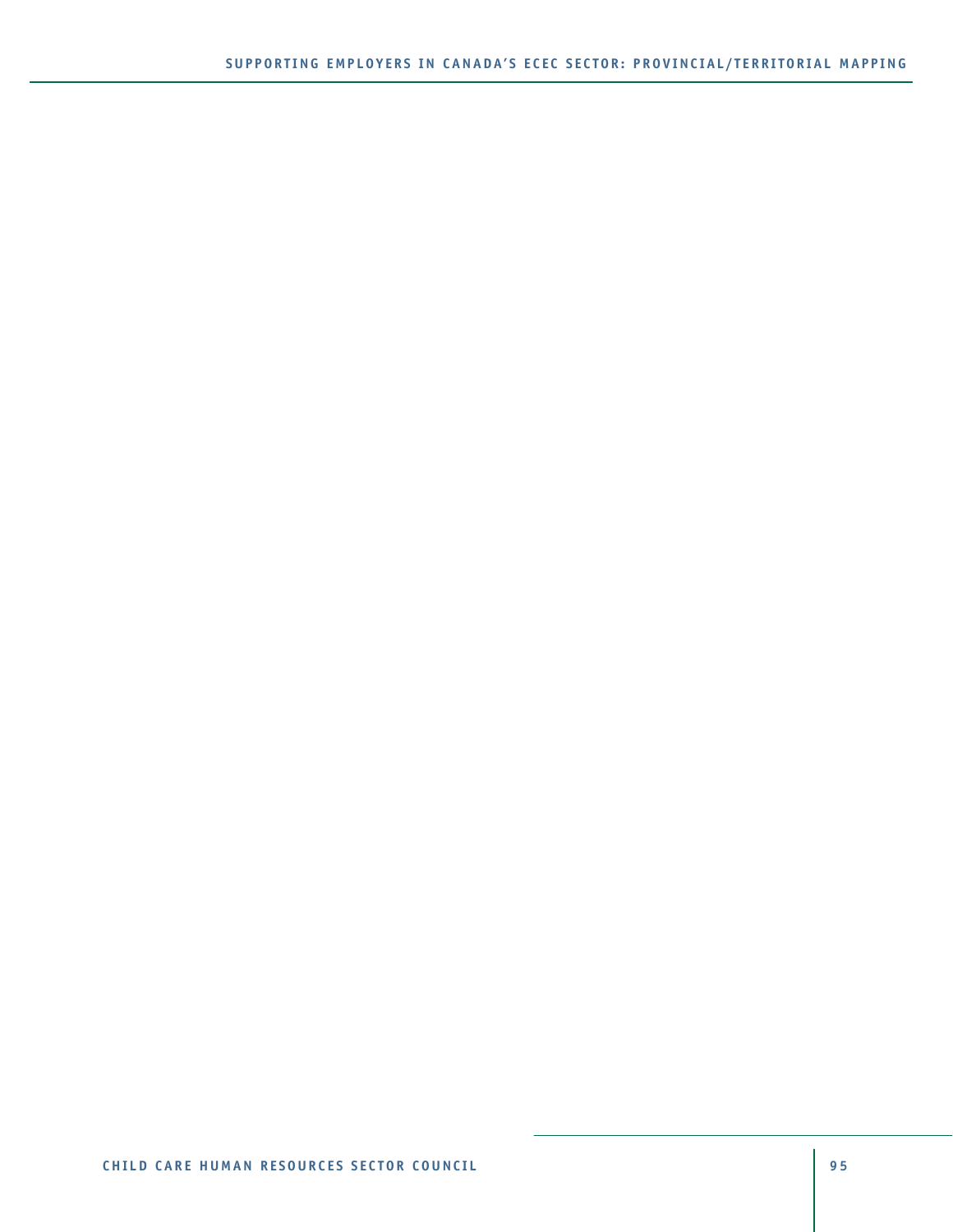## **SECTION 13 : EMPLOYER SURVEY RESULTS : SASKATCHEWAN**

## **13.1 Governance Models**

In Saskatchewan, 31 ECEC Employers completed the Employer Survey<sup>13</sup> .

The majority of employer respondents (96.8%) indicated their organization was non-profit.



### **Distribution of For-Profit and Non-Profit Organizations : Saskatchewan**

 $N = 31$ Source: Employer Survey - B5

The only employer who indicated that their organization was for-profit also identified their organization as a sole proprietorship.

The majority of employers who self-identified as non-Profit indicated that their organization was at least partly governed by a parent board (73.3%). Approximately one-third (36.7%) of respondents identified their organization as a co-op and an additional third indicated they were at least partly governed by a community board (33.3%). Respondents had the option of choosing as many categories as necessary, thus the categories presented below are not mutually exclusive. See the chart on page 97 for details.

 $\overline{a}$ 

<sup>&</sup>lt;sup>13</sup> 70 employers were included in the sample for surveying. See page 8 for further details.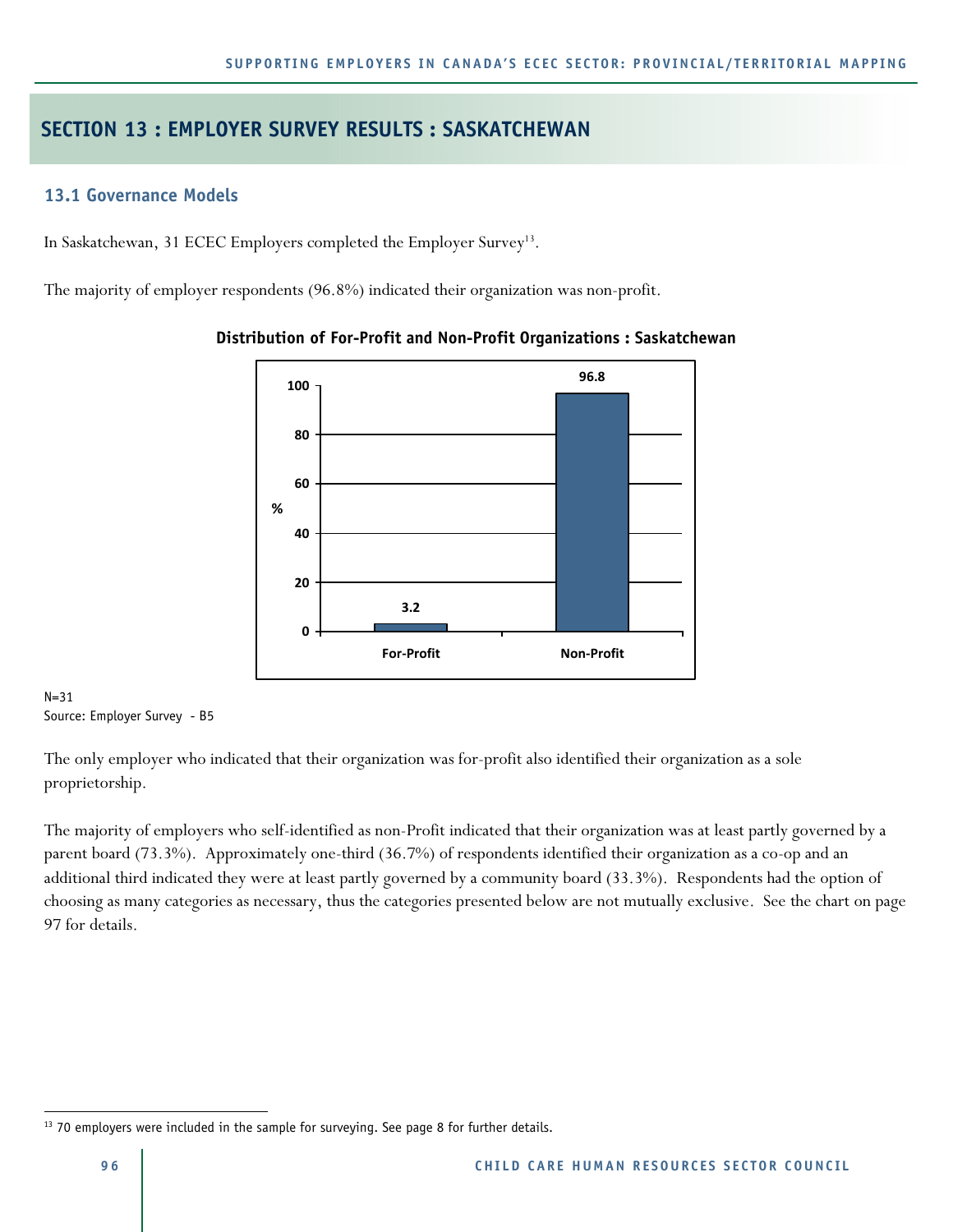

#### **Non-Profit Governance Models : Saskatchewan**

Note: AHRDA – Aboriginal Human Resources Development Agreement N=30 Note: Total may exceed 100% due to multiple responses. Source: Employer Survey – B7

The chart below details the distribution of the governance model groups within Saskatchewan. See Section 1.3.1 for a description of each group.





N=31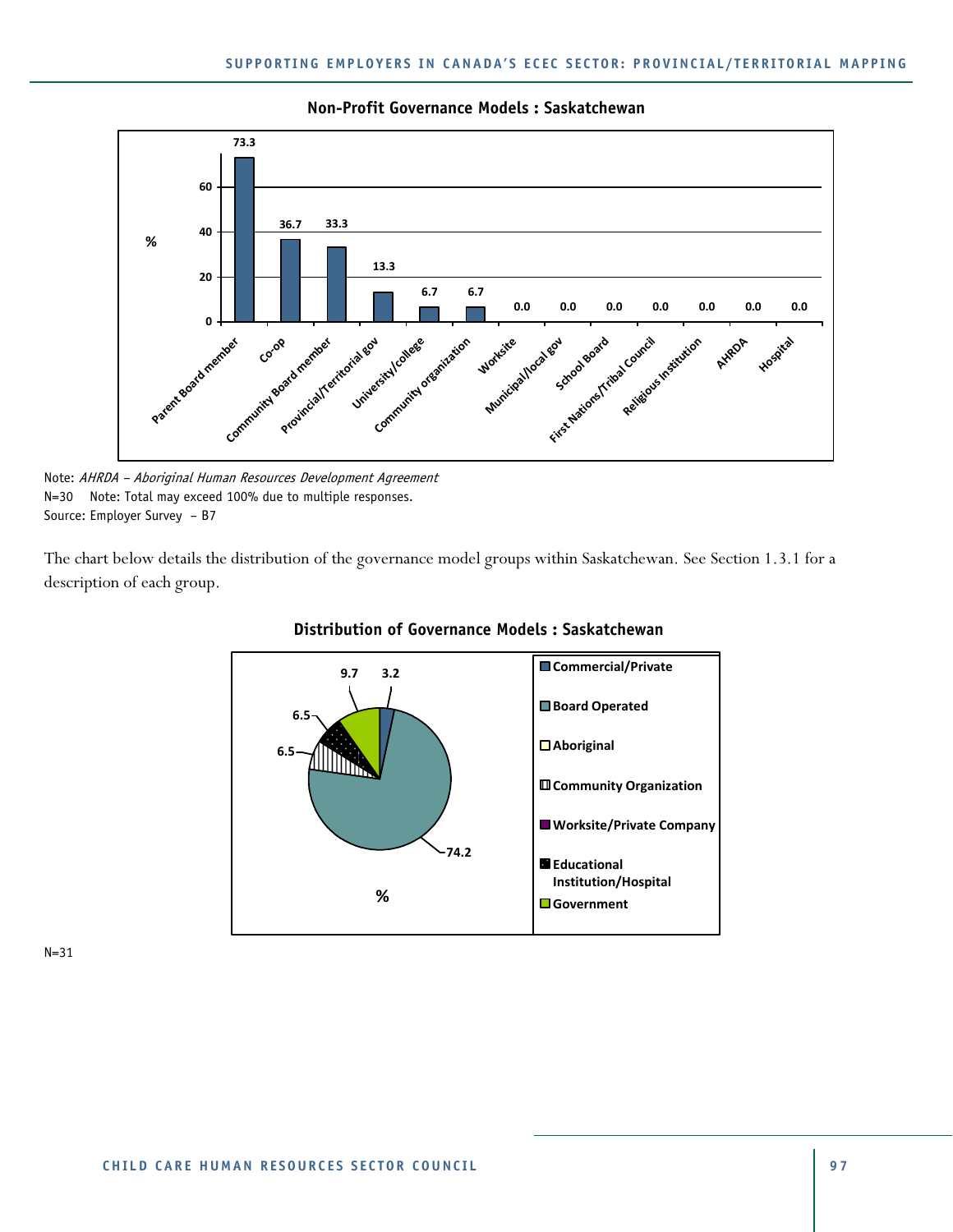## **13.2 Employer Size**

## **13.2.1 Number of Locations**

Approximately two-thirds (67.7%) of employers surveyed in Saskatchewan were responsible for one ECEC location.





 $N=31$ Source: Employer Survey - B1

## **13.2.2 Number of Licensed Spaces**

Respondents were asked how many licensed spaces they maintained across all locations under their responsibility. This includes all full-time, part-time and extended care spaces.



## **Number of Licensed Spaces Under Employers' Responsibility Across All Locations: Saskatchewan**

N=31 Source: Employer Survey - B2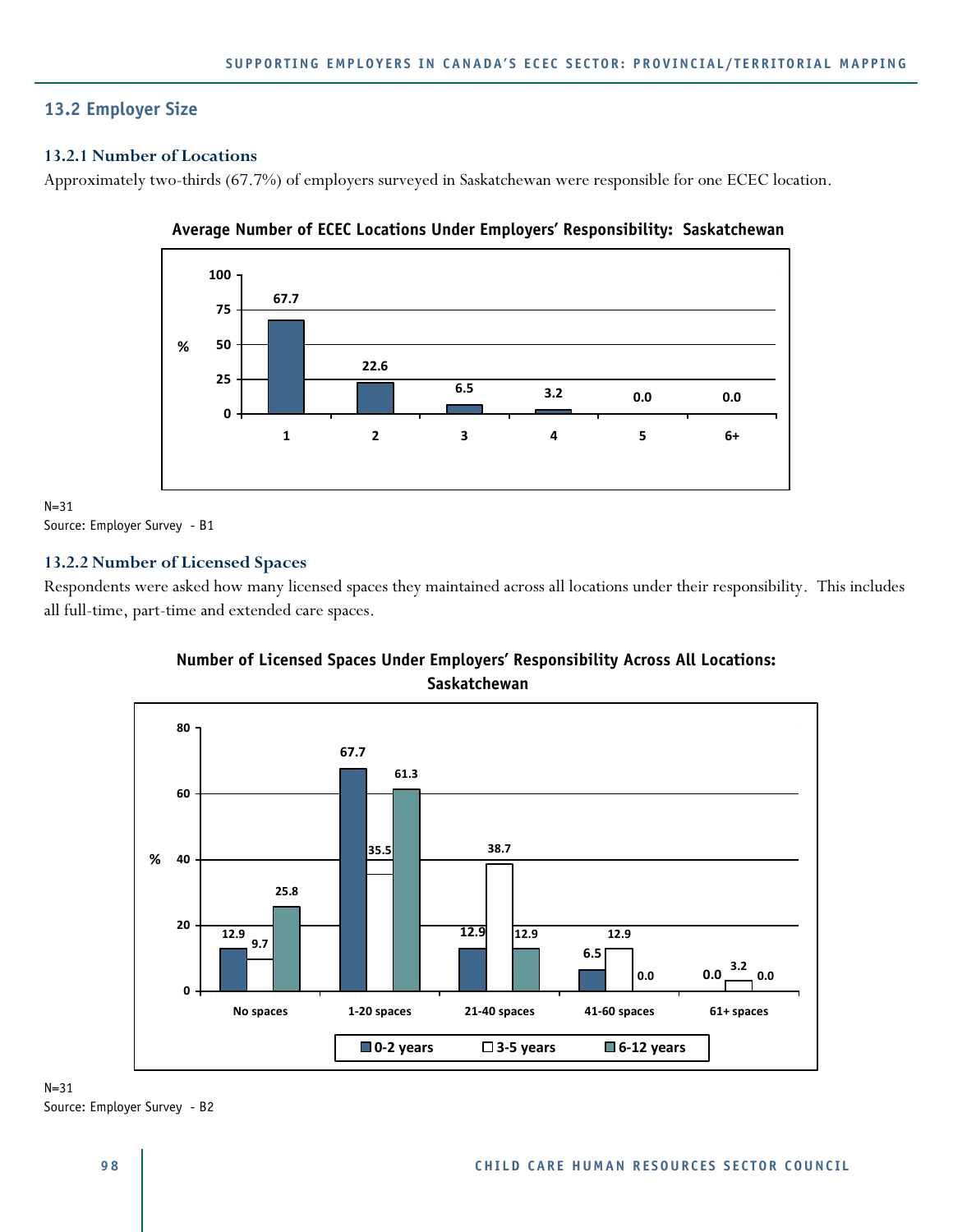### **13.2.3 Number of Employees**

Respondents were asked to describe the size of their staff, by detailing:

- how many early childhood educators (ECEs) or ECE Assistants (ECE-As) they employed;
- how many supervisory staff they employed; and
- how many other staff related to the delivery of early childhood education and care (e.g. support staff) they employed.



#### **Number of Employees : Saskatchewan**

N=31 Source: Employer Survey - B3.

### **13.2.4 Operating Budget**

Over one-third of employers surveyed (38.7%) indicated that their annual operating budget was less than \$250,000. A total of 16.1% of employers chose not to answer this question.



#### **Annual Operating Budget : Saskatchewan**

N=31 Source: Employer Survey – B4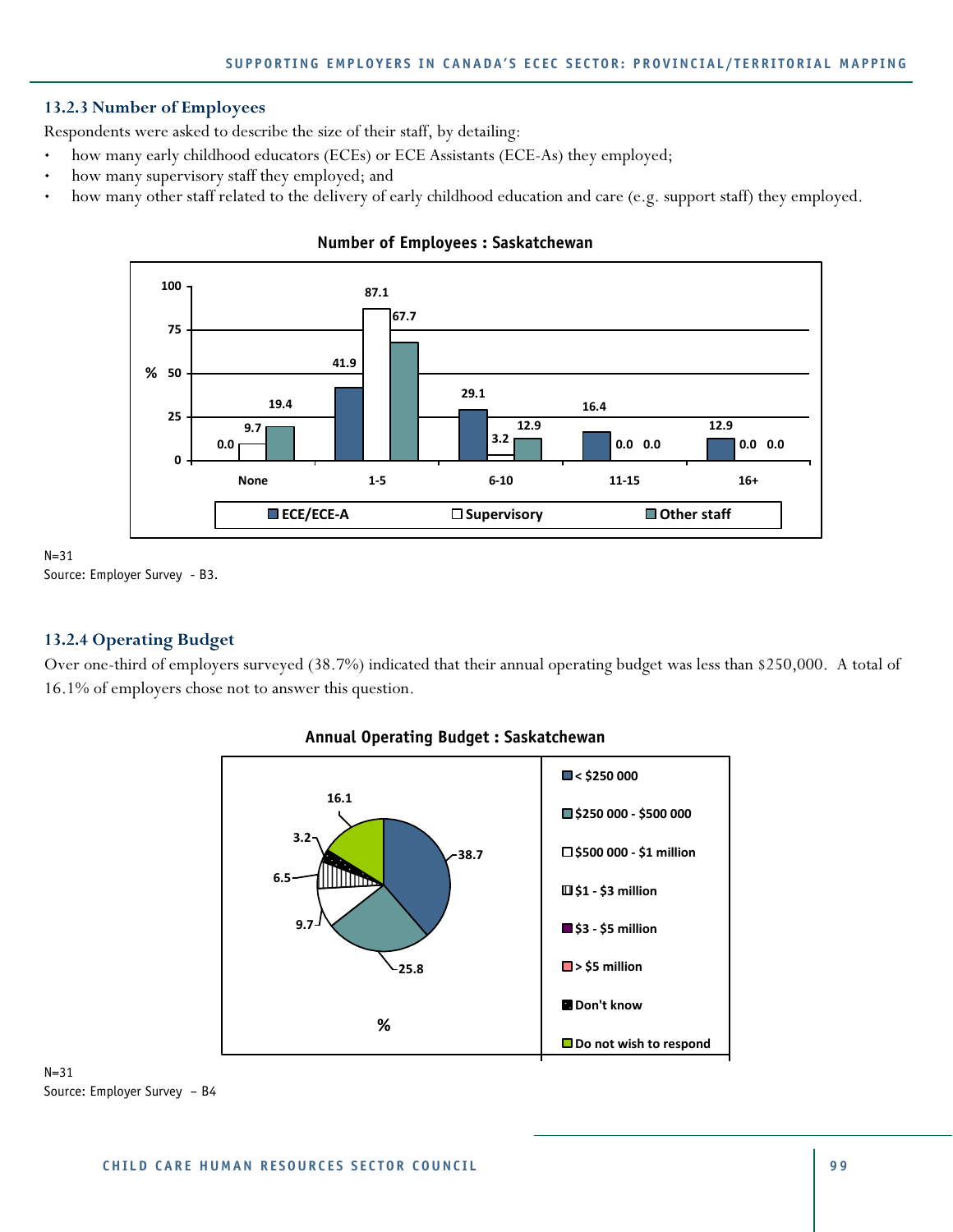#### **13.3 Human Resources Issues**

Employers were asked to describe the greatest challenge(s) they faced in fulfilling the HR management role at their organization. The table below lists the five most common responses. As shown, recruitment of qualified staff (38.7%) was the most frequently noted "top of mind" issue.

| <b>Challenges of HR Role</b>                                                                                         | <b>Total</b> |
|----------------------------------------------------------------------------------------------------------------------|--------------|
| Recruitment of qualified staff/lack of qualified staff                                                               | 38.7%        |
| Lack of time                                                                                                         | 25.8%        |
| Provision of adequate wages                                                                                          | 12.9%        |
| Staff motivation/Lack of HR knowledge or training/Lack of interest of individuals to<br>pursue ECEC (same frequency) | $9.7 \%$     |

**Top 5 Challenges Employers Face in Fulfilling Human Resources Management Role: Saskatchewan** 

 $N = 31$ 

Source : Employer Survey – H1

#### **13.3.1 Recruitment**

Respondents were specifically asked if they had any difficulty recruiting staff in the past 12 months. More than half of the employers surveyed (58.1%) said that they had faced some recruiting challenges over the past year. Of the respondents who faced recruitment challenges (N=18),77.8% indicated that ECEs were the most difficult to recruit, followed by ECE Assistants (38.9%), and supply/substitute staff (22.2%)

These employers were asked what they felt were the main reasons for the recruiting challenges they faced. As shown in the chart below, the most common causes were low wages in the sector (61.1%), an overall lack of qualified staff (22.2%) and a perception that the job is too demanding.



#### **Reasons for Recruiting Challenges : Saskatchewan**

Note: Total may exceed 100% due to multiple responses. N=18, Source: Employer Survey - D14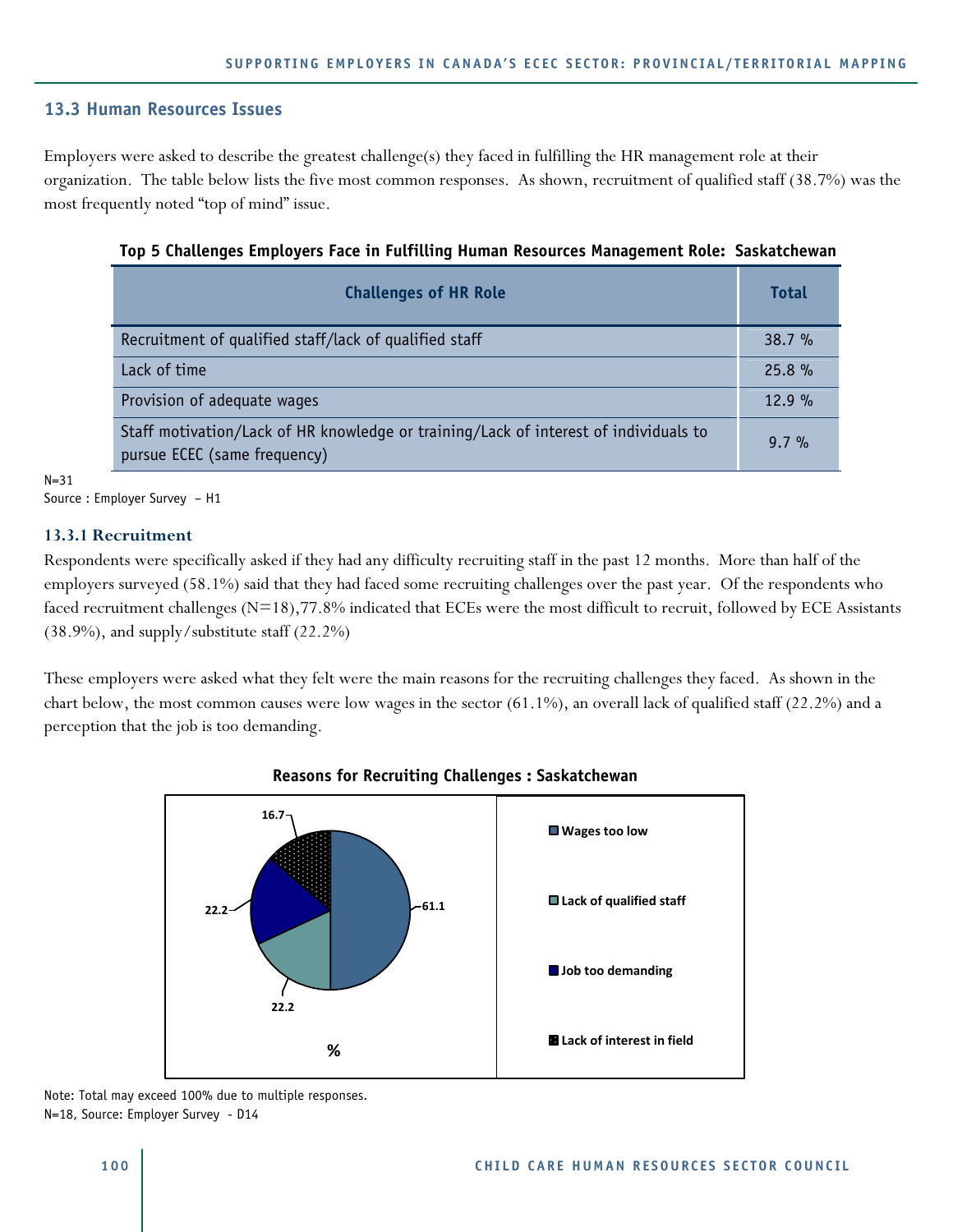#### **13.3.2 Retention**

Employer survey respondents were also asked to what extent staff turnover was in issue during the last two years. Eighty percent of respondents (80.6%) said that turnover/retention was an issue (32.3% a major issue, 48.4% a modest issue). The majority (67.7%) of employers had at least one ECE leave, while 25.8% had at least one director or supervisor leave.



**Reasons Staff Left Organization: Saskatchewan**

Note: Total may exceed 100% due to multiple responses. N(Directors/Supervisors)=18 N(ECEs/ECE Assistants)=68

#### **13.3.3 HR Training and Professional Development**

ECEC employers were asked if they had participated in any HR, management or leadership training/professional development related to their current position. Over ninety percent of employers (93.5%) had participated in some form of training/professional development within the past year. The most commonly noted types of training/professional development were:

- Management/supervisory skills (82.8%)
- Leadership skills (10.3%)

All employer respondents (N=31) were asked what barriers they faced to participating in training/professional development. The most common barriers or challenges included:

- Lack of time/ability to get away (48.4%)
- Funding/cost of training (48.4%)
- Location/training not offered locally (22.6%)
- Cannot be out of centre for a full day (22.6%)

All respondents in Saskatchewan were asked if they thought they or their management team would benefit from any training/professional development related to HR management in the next two to three years. All employers (100.0%) were of the opinion that they would.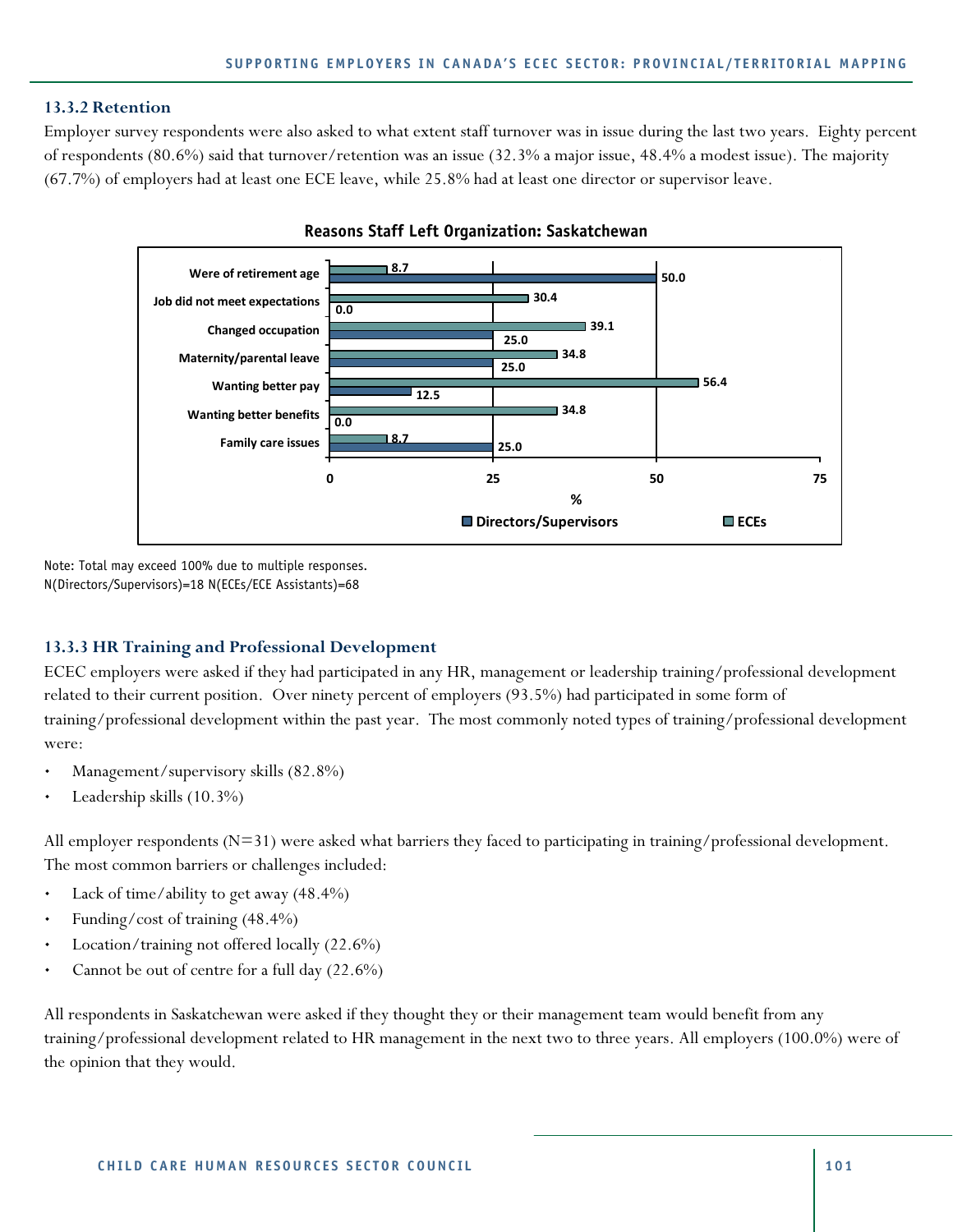## **SECTION 14 : EMPLOYER SURVEY RESULTS : YUKON TERRITORY**

## **14.1 Governance Models**

In Yukon Territory, 5 ECEC Employers completed the Employer Survey<sup>14</sup>.

40% of employers surveyed indicated their organization was for-profit and 60% identified their organization as non-profit.



## **Distribution of For-Profit and Non-Profit Organizations : Yukon Territory**

#### $N=5$ Source: Employer Survey - B5

Both employers who indicated their organization was for-profit identified their governance structure as a sole proprietorship (100.0%). The remaining three non-profit employers indicated they were at least party governed by a community board (33.3%), a First Nations Band/Tribal Council (33.3%) or another non-specified governance structure (33.3%). See the chart on page 103 for details.

 $\overline{a}$ 

<sup>&</sup>lt;sup>14</sup> 23 employers were included in the sample for surveying. See page 8 for further details.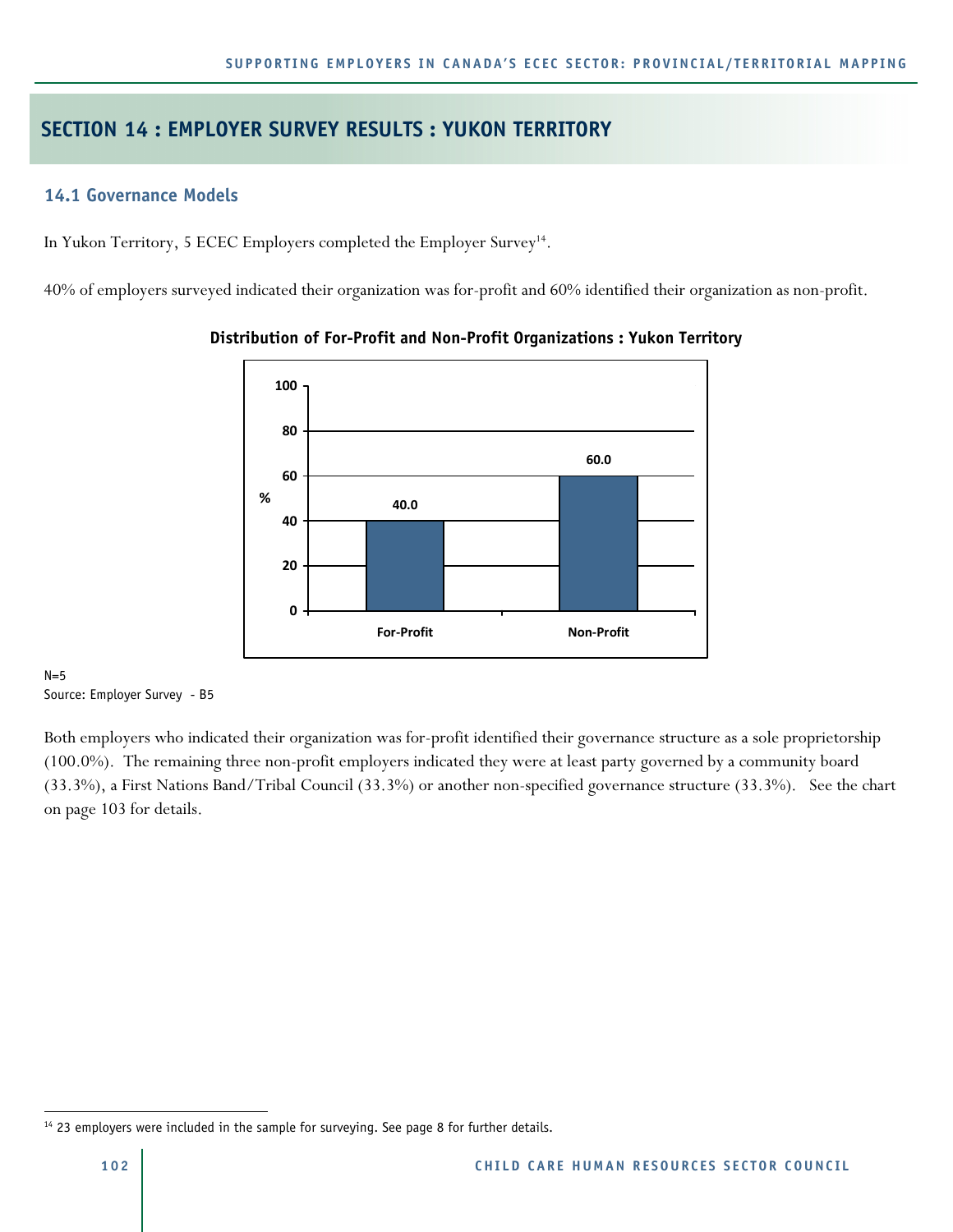

**Non-Profit Governance Models : Yukon Territory** 

Note: AHRDA – Aboriginal Human Resources Development Agreement N=3 Note: Total may exceed 100% due to multiple responses. Source: Employer Survey – B7

The chart below details the distribution of the governance model groups. See Section 1.3.1 for a description of each group.



#### **Distribution of Governance Models : Yukon Territory**

 $N=5$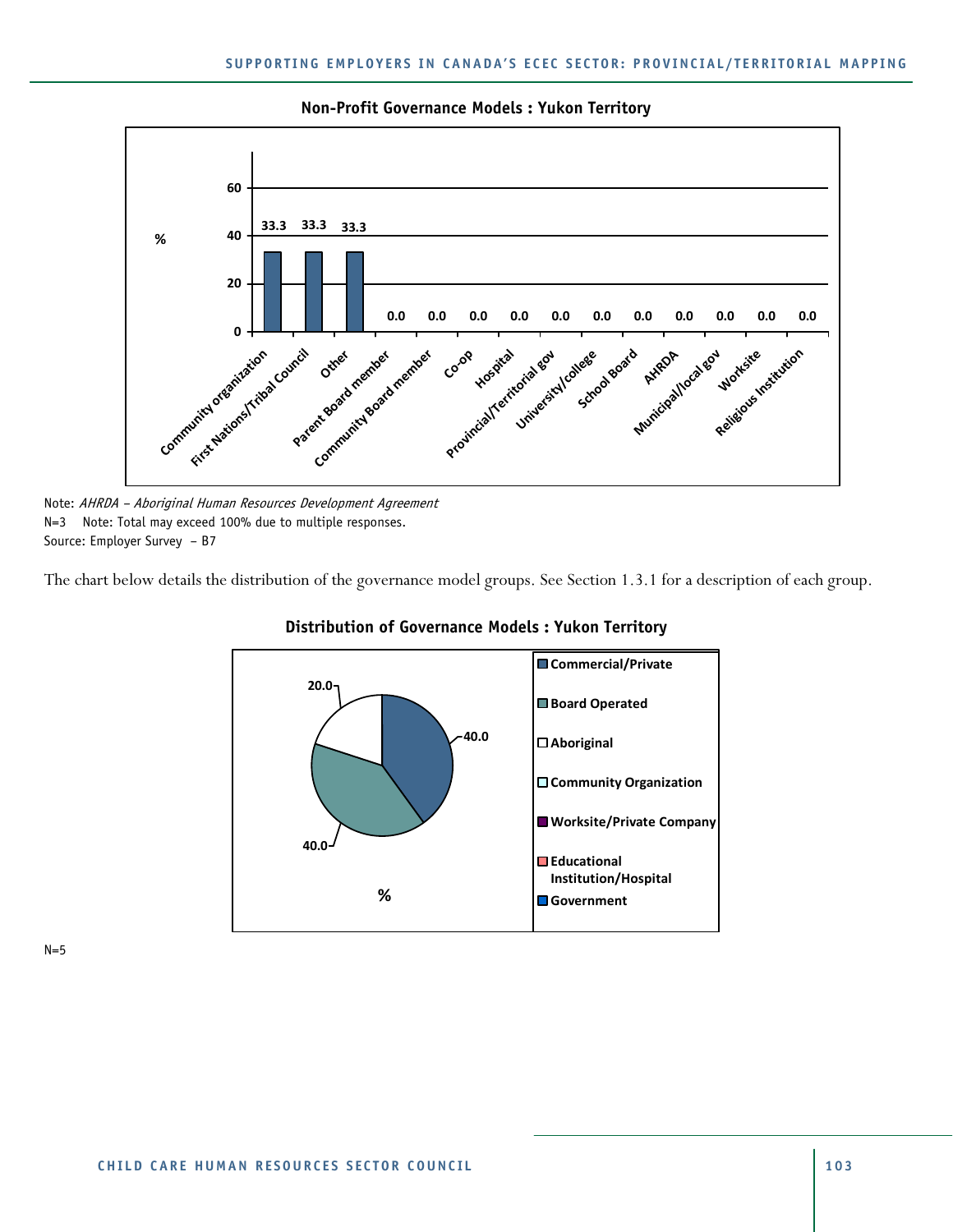## **14.2 Employer Size**

## **14.2.1 Number of Locations**

All of the employers surveyed in Yukon Territory (100.0%) were responsible for one ECEC location.

## **14.2.2 Number of Licensed Spaces**

Respondents were asked how many licensed spaces they maintained across all locations under their responsibility. This includes all full-time, part-time and extended care spaces.



## **Number of Licensed Spaces Under Employers' Responsibility Across All Locations: Yukon Territory**

#### $N=5$ Source: Employer Survey - B2

## **14.2.3 Number of Employees**

Respondents were asked to describe the size of their staff, by detailing:

- how many early childhood educators (ECEs) or ECE Assistants (ECE-As) they employed;
- how many supervisory staff they employed; and
- how many other staff related to the delivery of early childhood education and care (e.g. support staff) they employed.

See the chart on page 105 for details.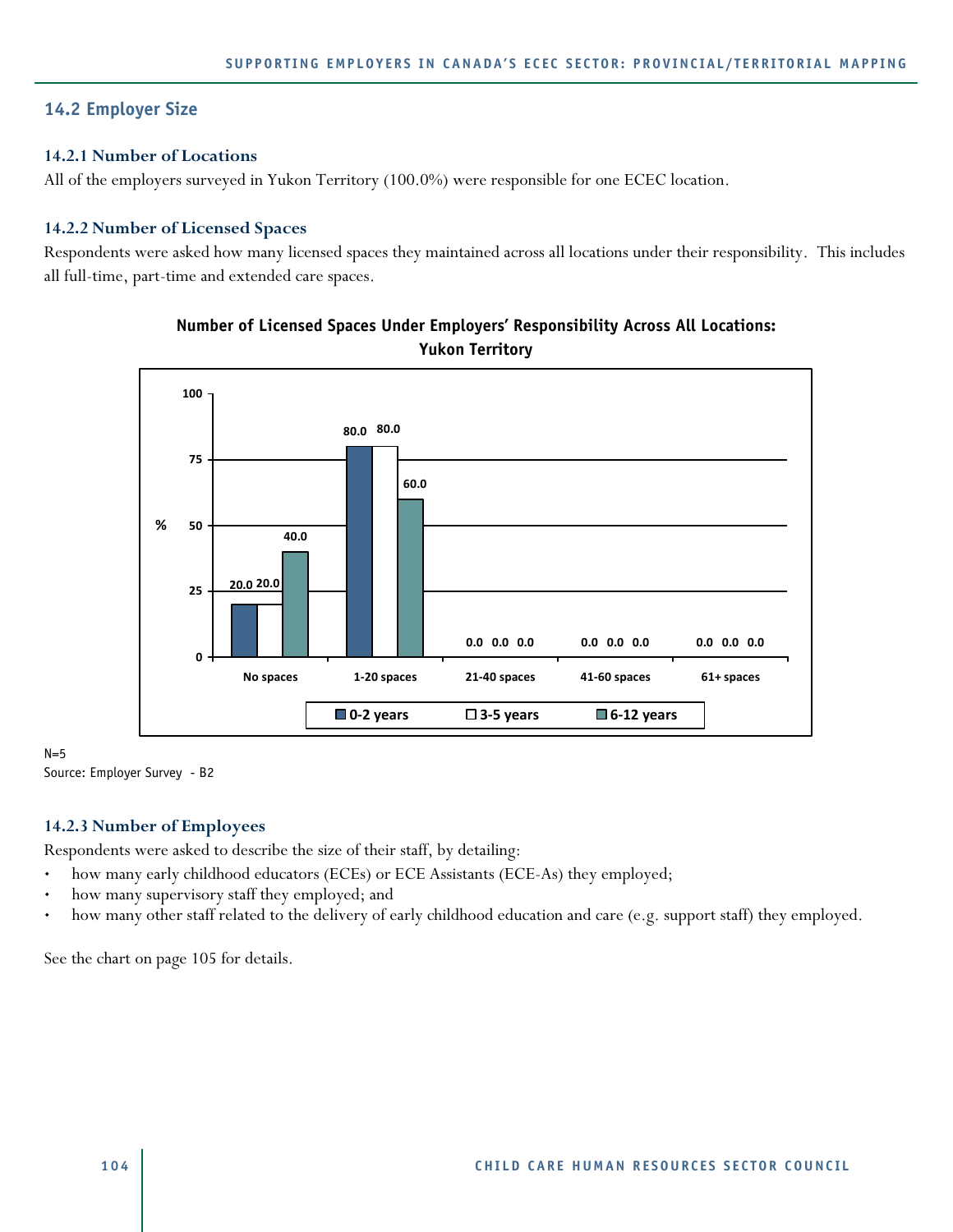

### **Number of Employees : Yukon Territory**

 $N=5$ Source: Employer Survey - B3.

## **14.2.4 Operating Budget**

All of the employers surveyed (100.0%) had an operating budget that was less than \$250,000.

## **14.3 Human Resources Issues**

Employers were asked to describe the greatest challenge(s) they faced in fulfilling the HR management role at their organization. The table below lists all of the responses.

## **Top 5 Challenges Employers Face in Fulfilling Human Resources Management Role: Yukon Territory**

| <b>Challenges of HR Role</b>       | <b>Total</b> |
|------------------------------------|--------------|
| Provision of adequate wages        | 20.0%        |
| Finding on-call/substitution staff | 20.0 %       |
| Lack of time                       | 20.0 %       |
| Keeping up-to-date on legislation  | 20.0 %       |

 $N=5$ Source : Employer Survey – H1